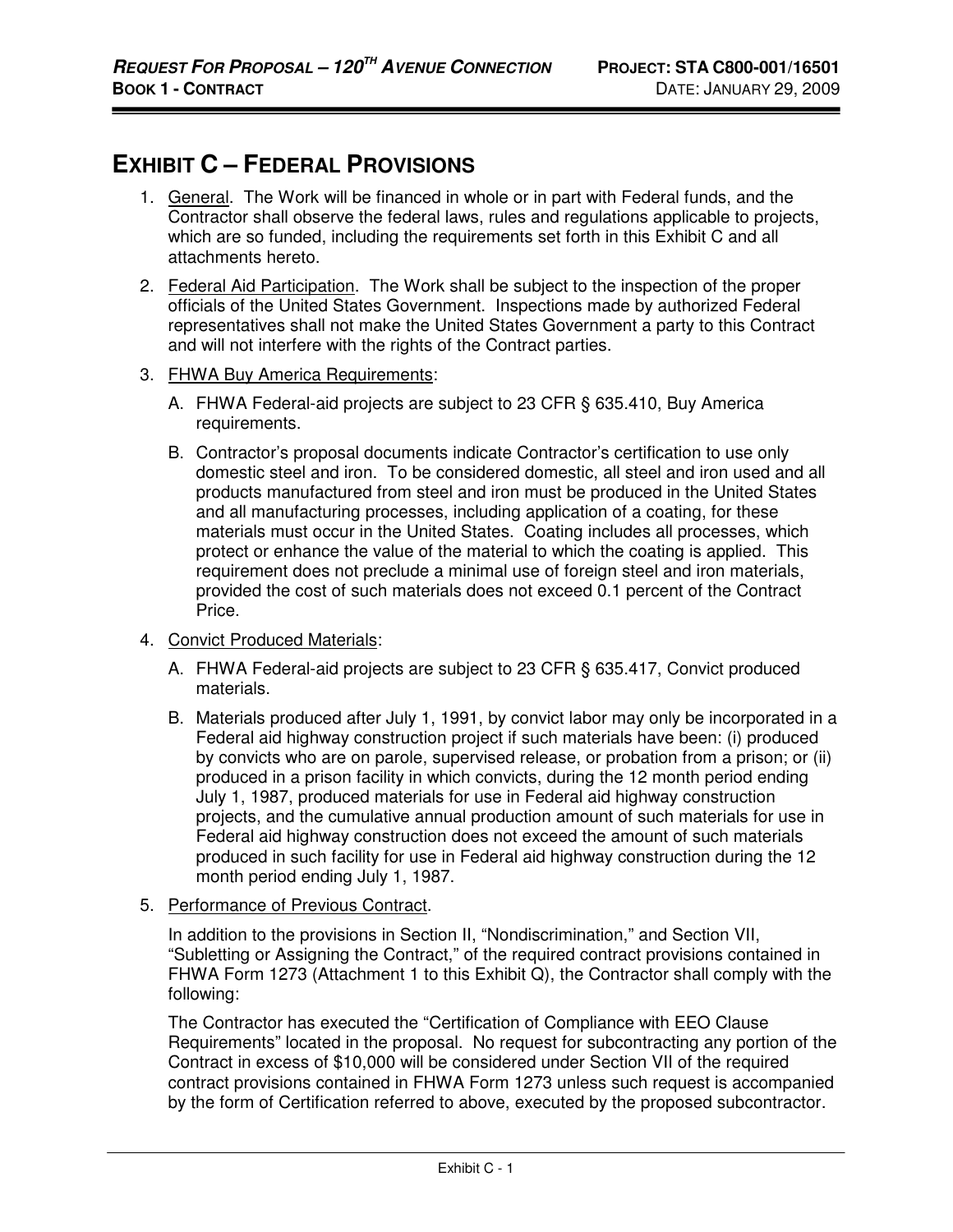# **Federal Provisions**

Attachment 1 – FHWA Form 1273

Attachment 2 – Wage Determination of the Secretary of Labor

Attachment 3 – Affirmative Action Requirements, Equal Employment Opportunity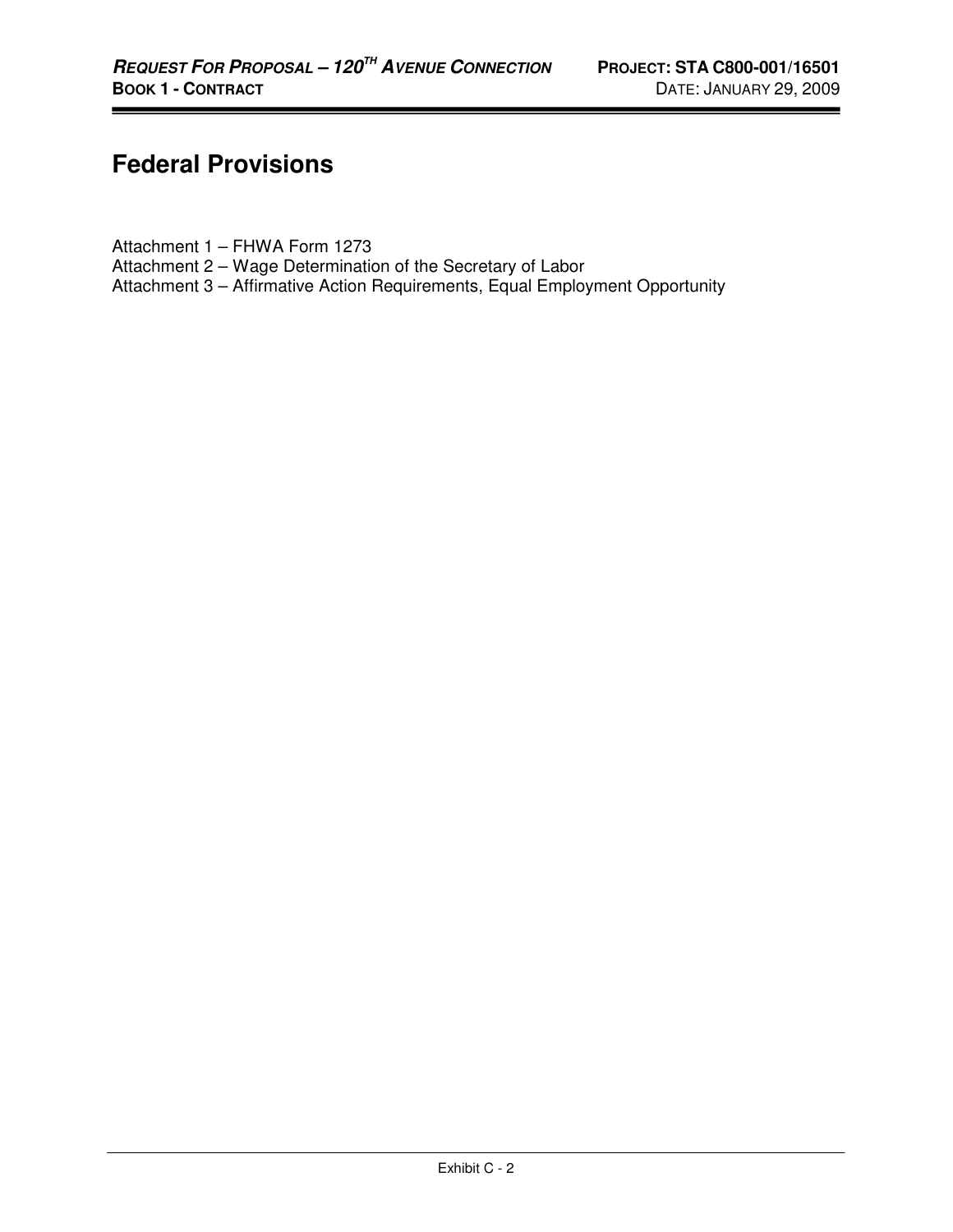# **ATTACHMENT 1 – FEDERAL REQUIREMENTS**

January 9, 2009

# REQUIRED CONTRACT PROVISIONS FEDERAL-AID CONSTRUCTION CONTRACTS

# **NOTICE**

This is a standard special provision that revises or modifies CDOT's *Standard Specifications for Road and Bridge Construction*. It has gone through a formal review and approval process and has been issued by CDOT's Project Development Branch with formal instructions for its use on CDOT construction projects. It is to be used as written without change. Do not use modified versions of this special provision on CDOT construction projects, and do not use this special provision on CDOT projects in a manner other than that specified in the instructions unless such use is first approved by the Standards and Specifications Unit of the Project Development Branch. The instructions for use on CDOT construction projects appear below.

Other agencies which use the *Standard Specifications for Road and Bridge Construction* to administer construction projects may use this special provision as appropriate and at their own risk.

# **Instructions for use on CDOT construction projects:**

Use this standard special provision on federal aid projects.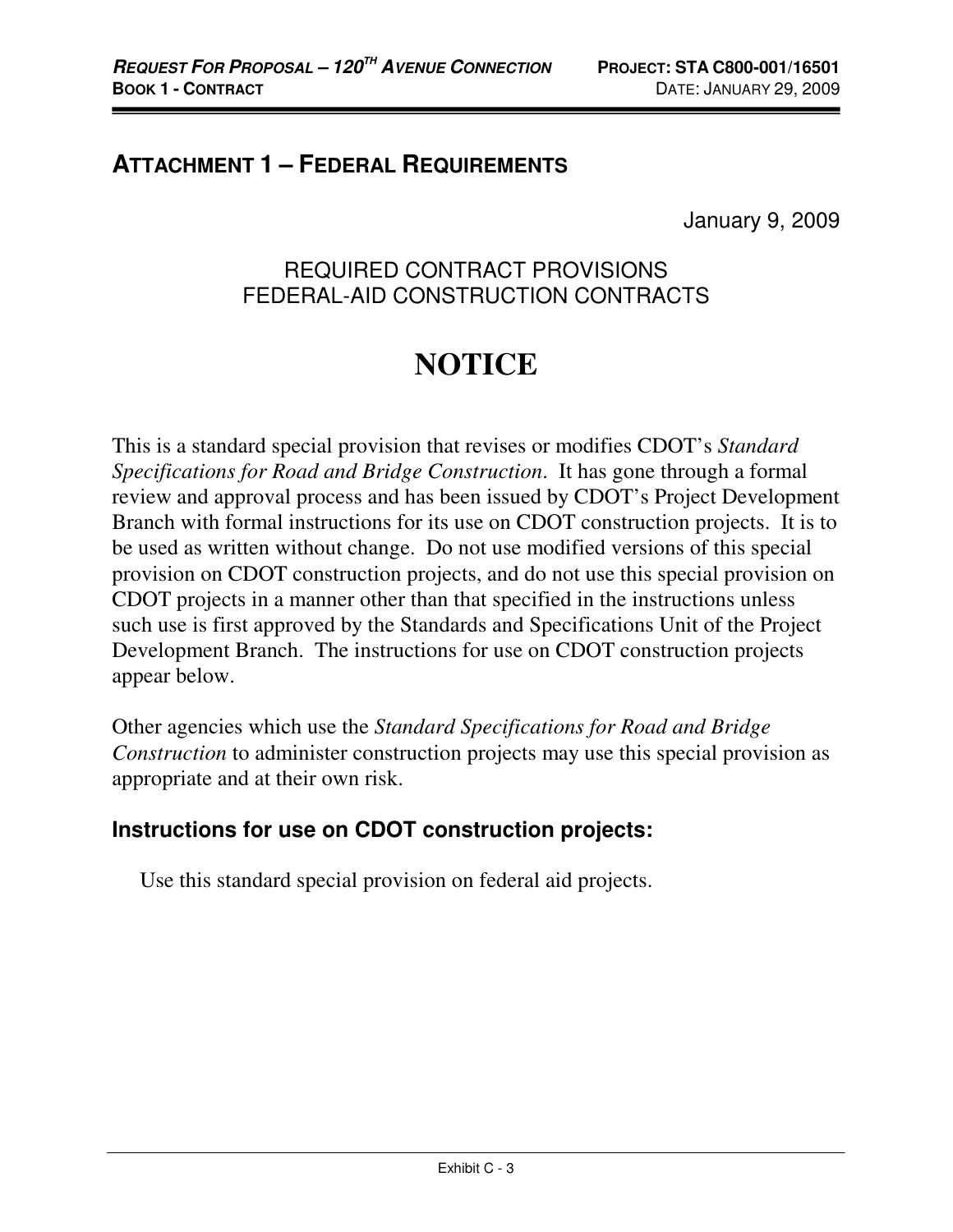Attached is Form FHWA 1273 titled Required Contract Provisions Federal-Aid Construction Contracts. As described in Section I. General, the provisions of Form FHWA 1273 apply to all work performed under the Contract and are to be included in all subcontracts with the following modification:

The weekly payrolls submitted by contractors and subcontractors in accordance with Part V., paragraph 2c shall not include full social security numbers and home addresses. Instead, the payrolls shall only need to include an individually identifying number for each employee (e.g. the last four digits of the employee's social security number). Contractors and subcontractors shall maintain the full social security number and current address of each covered worker, and shall provide them to the SHA upon request.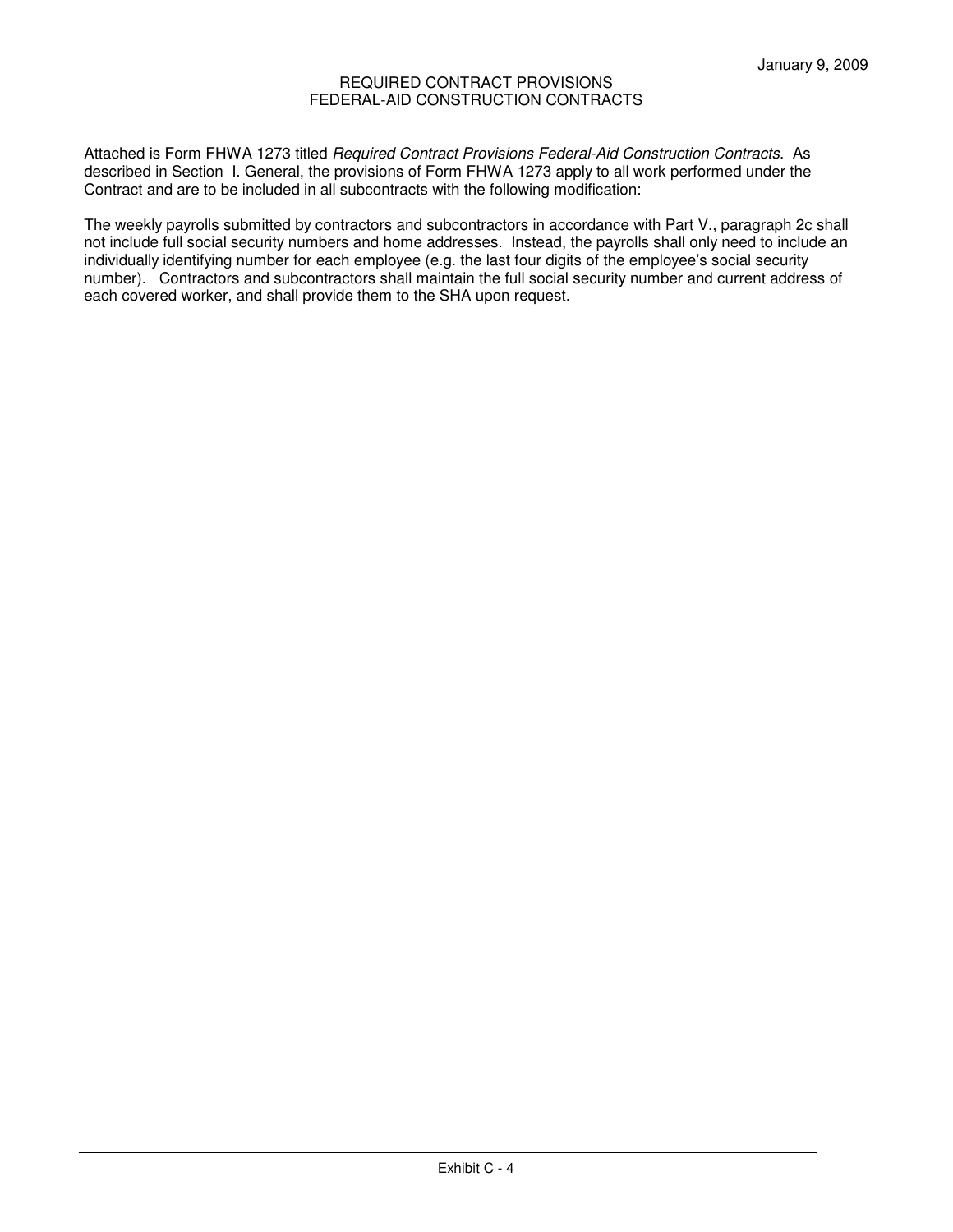#### FHWA-1273 Electronic version -- March 10, 1994 **REQUIRED CONTRACT PROVISIONS**

## **FEDERAL-AID CONSTRUCTION CONTRACTS**

Page I. General………..………………………..……………..1 II. Nondiscrimination……………………………………………………………3<br>III. Nonseqrated Facilities…………………………………………3 Nonsegrated Facilities……..................................3 IV. Payment of Predetermined Minimum Wage……………………………………………………………………………3<br>V. Statements and Payrolls…………………………………………6 V. Statements and Payrolls…….……………………....6 VI. Record of Materials, Supplies, and Labor................6<br>VII. GeneralSubletting or Assigning the GeneralSubletting or Assigning the Contract………………………………………………………..7 VIII. Safety: Accident Prevention………………………..7 IX. False Statements Concerning Highway Projects. ..7<br>
X. Implementation of Clean Air Act and Federal Implementation of Clean Air Act and Federal Water Pollution Control Act…….…………………….8 XI. Certification Regarding Debarment, Suspension…... Ineligibility, and Voluntary Exclusion……..……….8 XII. Certification Regarding Use of Contract Funds for… Lobbying.……………………………………………..9

#### ATTACHMENTS

 A. Employment Preference for Appalachian Contracts (included in Appalachian contracts only)

#### **I. GENERAL**

 1. These contract provisions shall apply to all work performed on the contract by the contractor's own organization and with the assistance of workers under the contractor's immediate superintendence and to all work performed on the contract by piecework, station work, or by subcontract.

 2. Except as otherwise provided for in each section, the contractor shall insert in each subcontract all of the stipulations contained in these Required Contract Provisions, and further require their inclusion in any lower tier subcontract or purchase order that may in turn be made. The Required Contract Provisions shall not be incorporated by reference in any case. The prime contractor shall be responsible for compliance by any subcontractor or lower tier subcontractor with these Required Contract Provisions.

A breach of any of the stipulations contained in these Required Contract Provisions shall be sufficient grounds for termination of the contract.

 4. A breach of the following clauses of the Required Contract Provisions may also be grounds for debarment as provided in 29 CFR 5.12:

> Section I, paragraph 2; Section IV, paragraphs 1, 2, 3, 4, and 7; Section V, paragraphs 1 and 2a through 2g.

 5. Disputes arising out of the labor standards provisions of Section IV (except paragraph 5) and Section V of these Required Contract Provisions shall not be subject to the general disputes clause of this contract. Such disputes shall be resolved in accordance with the procedures of the U.S. Department of Labor (DOL) as set forth in 29 CFR 5, 6, and 7. Disputes within the meaning of this clause include disputes between the contractor (or any of its subcontractors) and the contracting agency, the DOL, or the contractor's employees or their representatives.

 6. **Selection of Labor:** During the performance of this contract, the contractor shall not:

 a. discriminate against labor from any other State, possession, or territory of the United States (except for employment preference for Appalachian contracts, when applicable, as specified in Attachment A), or

 b. employ convict labor for any purpose within the limits of the project unless it is labor performed by convicts who are on parole, supervised release, or probation.

#### **II. NONDISCRIMINATION**

 (Applicable to all Federal-aid construction contracts and to all related subcontracts of \$10,000 or more.)

 1. **Equal Employment Opportunity:** Equal employment opportunity (EEO) requirements not to discriminate and to take affirmative action to assure equal opportunity as set forth under laws, executive orders, rules, regulations (28 CFR 35, 29 CFR 1630 and 41 CFR 60) and orders of the Secretary of Labor as modified by the provisions prescribed herein, and imposed pursuant to 23 U.S.C. 140 shall constitute the EEO and specific affirmative action standards for the contractor's project activities under this contract. The Equal Opportunity Construction Contract Specifications set forth under 41 CFR 60-4.3 and the provisions of the American Disabilities Act of 1990 (42 U.S.C. 12101 et seq.) set forth under 28 CFR 35 and 29 CFR 1630 are incorporated by reference in this contract. In the execution of this contract, the contractor agrees to comply with the following minimum specific requirement activities of EEO:

 a. The contractor will work with the State highway agency (SHA) and the Federal Government in carrying out EEO obligations and in their review of his/her activities under the contract.

 b. The contractor will accept as his operating policy the following statement:

"It is the policy of this Company to assure that applicants are employed, and that employees are treated during employment, without regard to their race, religion, sex, color, national origin, age or disability. Such action shall include: employment, upgrading, demotion, or transfer; recruitment or recruitment advertising; layoff or termination; rates of pay or other forms of compensation; and selection for training, including apprenticeship, preapprenticeship, and/or on-the-job training."

 2. **EEO Officer:** The contractor will designate and make known to the SHA contracting officers an EEO Officer who will have the responsibility for and must be capable of effectively administering and promoting an active contractor program of EEO and who must be assigned adequate authority and responsibility to do so.

 3. **Dissemination of Policy:** All members of the contractor's staff who are authorized to hire, supervise, promote, and discharge employees, or who recommend such action, or who are substantially involved in such action, will be made fully cognizant of, and will implement, the contractor's EEO policy and contractual responsibilities to provide EEO in each grade and classification of employment. To ensure that the above agreement will be met, the following actions will be taken as a minimum:

 a. Periodic meetings of supervisory and personnel office employees will be conducted before the start of work and then not less often than once every six months, at which time the contract-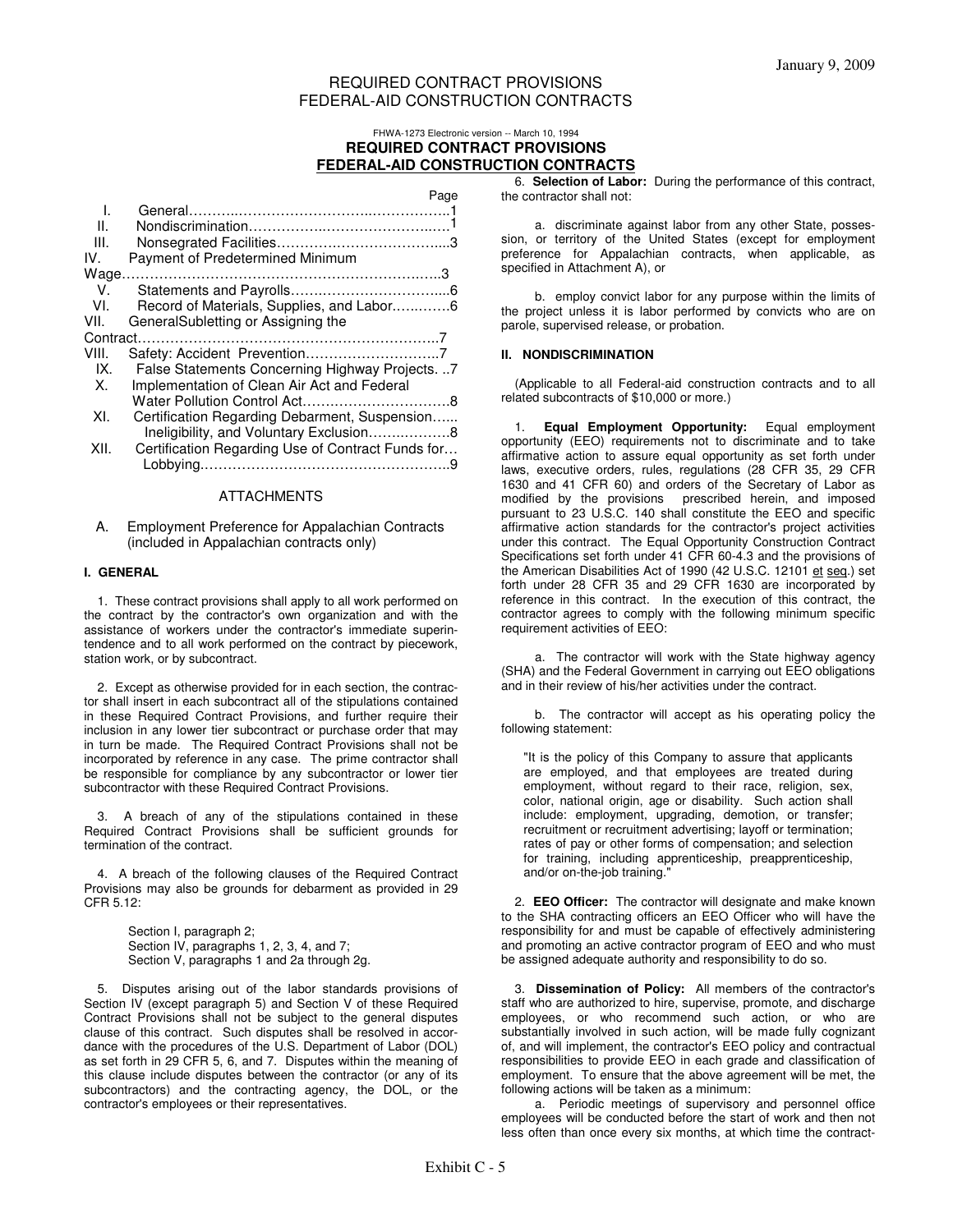or's EEO policy and its implementation will be reviewed and explained. The meetings will be conducted by the EEO Officer.

 b. All new supervisory or personnel office employees will be given a thorough indoctrination by the EEO Officer, covering all major aspects of the contractor's EEO obligations within thirty days following their reporting for duty with the contractor.

 c. All personnel who are engaged in direct recruitment for the project will be instructed by the EEO Officer in the contractor's procedures for locating and hiring minority group employees.

 d. Notices and posters setting forth the contractor's EEO policy will be placed in areas readily accessible to employees, applicants for employment and potential employees.

 e. The contractor's EEO policy and the procedures to implement such policy will be brought to the attention of employees by means of meetings, employee handbooks, or other appropriate means.

 4. **Recruitment:** When advertising for employees, the contractor will include in all advertisements for employees the notation: "An Equal Opportunity Employer." All such advertisements will be placed in publications having a large circulation among minority groups in the area from which the project work force would normally be derived.

 a. The contractor will, unless precluded by a valid bargaining agreement, conduct systematic and direct recruitment through public and private employee referral sources likely to yield qualified minority group applicants. To meet this requirement, the contractor will identify sources of potential minority group employees, and establish with such identified sources procedures whereby minority group applicants may be referred to the contractor for employment consideration.

 b. In the event the contractor has a valid bargaining agreement providing for exclusive hiring hall referrals, he is expected to observe the provisions of that agreement to the extent that the system permits the contractor's compliance with EEO contract provisions. (The DOL has held that where implementation of such agreements have the effect of discriminating against minorities or women, or obligates the contractor to do the same, such implementation violates Executive Order 11246, as amended.)

 c. The contractor will encourage his present employees to refer minority group applicants for employment. Information and procedures with regard to referring minority group applicants will be discussed with employees.

 5. **Personnel Actions:** Wages, working conditions, and employee benefits shall be established and administered, and personnel actions of every type, including hiring, upgrading, promotion, transfer, demotion, layoff, and termination, shall be taken without regard to race, color, religion, sex, national origin, age or disability. The following procedures shall be followed:

 a. The contractor will conduct periodic inspections of project sites to insure that working conditions and employee facilities do not indicate discriminatory treatment of project site personnel.

 b. The contractor will periodically evaluate the spread of wages paid within each classification to determine any evidence of discriminatory wage practices.

 c. The contractor will periodically review selected personnel actions in depth to determine whether there is evidence of discrimination. Where evidence is found, the contractor will promptly take corrective action. If the review indicates that the discrimination may extend beyond the actions reviewed, such corrective action shall include all affected persons.

 d. The contractor will promptly investigate all complaints of alleged discrimination made to the contractor in connection with his obligations under this contract, will attempt to resolve such complaints, and will take appropriate corrective action within a reasonable time. If the investigation indicates that the discrimination may affect persons other than the complainant, such corrective action shall include such other persons. Upon completion of each investigation, the contractor will inform every complainant of all of his avenues of appeal.

#### 6. **Training and Promotion:**

 a. The contractor will assist in locating, qualifying, and increasing the skills of minority group and women employees, and applicants for employment.

 b. Consistent with the contractor's work force requirements and as permissible under Federal and State regulations, the contractor shall make full use of training programs, i.e., apprenticeship, and on-the-job training programs for the geographical area<br>of contract performance. Where feasible, 25 percent of Where feasible, 25 percent of apprentices or trainees in each occupation shall be in their first year of apprenticeship or training. In the event a special provision for training is provided under this contract, this subparagraph will be superseded as indicated in the special provision.

 c. The contractor will advise employees and applicants for employment of available training programs and entrance requirements for each.

 d. The contractor will periodically review the training and promotion potential of minority group and women employees and will encourage eligible employees to apply for such training and promotion.

 7. **Unions:** If the contractor relies in whole or in part upon unions as a source of employees, the contractor will use his/her best efforts to obtain the cooperation of such unions to increase opportunities for minority groups and women within the unions, and to effect referrals by such unions of minority and female employees. Actions by the contractor either directly or through a contractor's association acting as agent will include the procedures set forth below:

 a. The contractor will use best efforts to develop, in cooperation with the unions, joint training programs aimed toward qualifying more minority group members and women for membership in the unions and increasing the skills of minority group employees and women so that they may qualify for higher paying employment.

 b. The contractor will use best efforts to incorporate an EEO clause into each union agreement to the end that such union will be contractually bound to refer applicants without regard to their race, color, religion, sex, national origin, age or disability.

 c. The contractor is to obtain information as to the referral practices and policies of the labor union except that to the extent such information is within the exclusive possession of the labor union and such labor union refuses to furnish such information to the contractor, the contractor shall so certify to the SHA and shall set forth what efforts have been made to obtain such information.

 d. In the event the union is unable to provide the contractor with a reasonable flow of minority and women referrals within the time limit set forth in the collective bargaining agreement, the contractor will, through independent recruitment efforts, fill the employment vacancies without regard to race, color, religion, sex, national origin, age or disability; making full efforts to obtain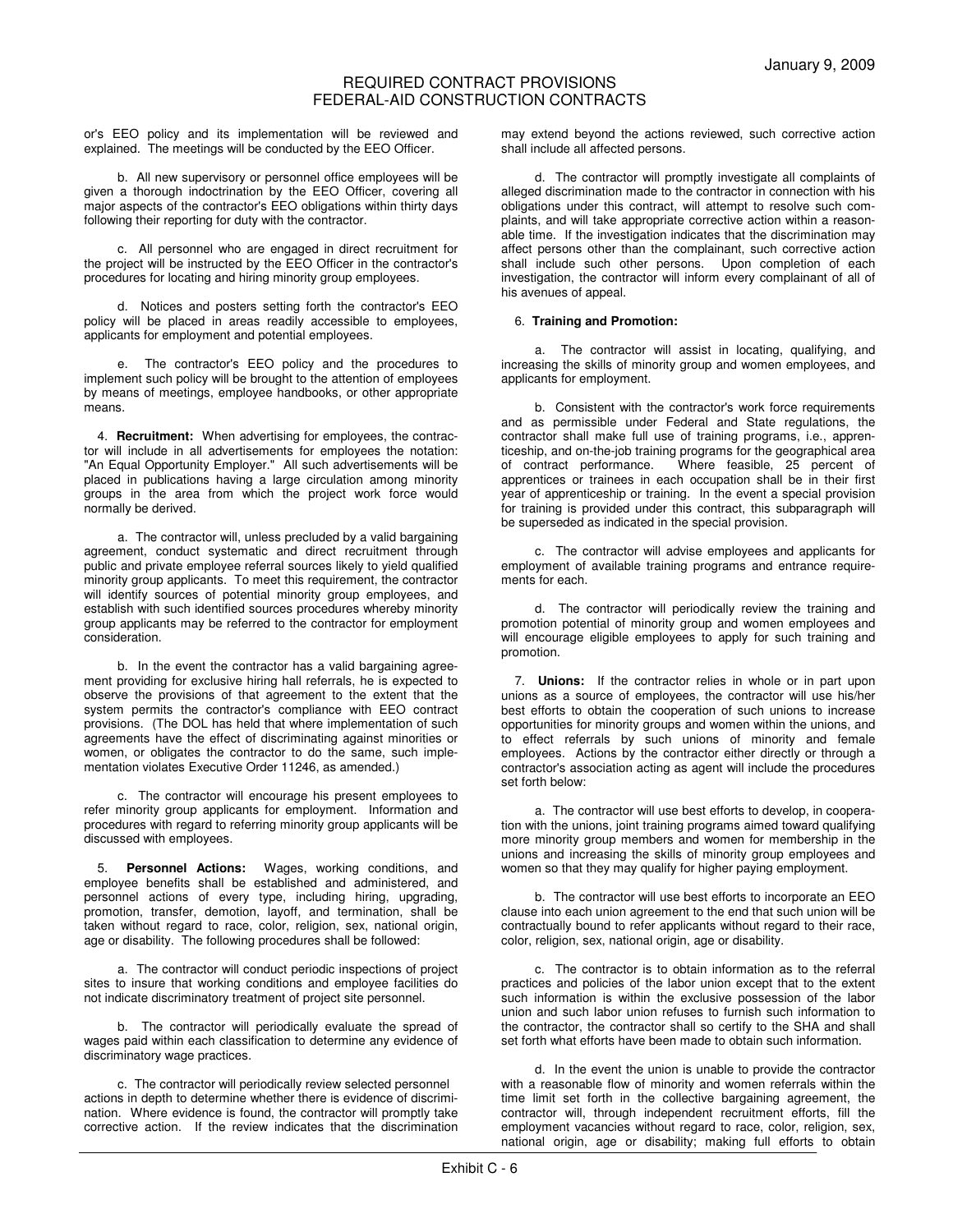qualified and/or qualifiable minority group persons and women. (The DOL has held that it shall be no excuse that the union with which the contractor has a collective bargaining agreement providing for exclusive referral failed to refer minority employees.) In the event the union referral practice prevents the contractor from meeting the obligations pursuant to Executive Order 11246, as amended, and these special provisions, such contractor shall immediately notify the SHA.

 8. **Selection of Subcontractors, Procurement of Materials and Leasing of Equipment:** The contractor shall not discriminate on the grounds of race, color, religion, sex, national origin, age or disability in the selection and retention of subcontractors, including procurement of materials and leases of equipment.

 a. The contractor shall notify all potential subcontractors and suppliers of his/her EEO obligations under this contract.

 b. Disadvantaged business enterprises (DBE), as defined in 49 CFR 23, shall have equal opportunity to compete for and perform subcontracts which the contractor enters into pursuant to this contract. The contractor will use his best efforts to solicit bids from and to utilize DBE subcontractors or subcontractors with meaningful minority group and female representation among their employees. Contractors shall obtain lists of DBE construction firms from SHA personnel.

 c. The contractor will use his best efforts to ensure subcontractor compliance with their EEO obligations.

 9. **Records and Reports:** The contractor shall keep such records as necessary to document compliance with the EEO requirements. Such records shall be retained for a period of three years following completion of the contract work and shall be available at reasonable times and places for inspection by authorized representatives of the SHA and the FHWA.

 a. The records kept by the contractor shall document the following:

 (1) The number of minority and non-minority group members and women employed in each work classification on the project;

 (2) The progress and efforts being made in cooperation with unions, when applicable, to increase employment opportunities for minorities and women;

 (3) The progress and efforts being made in locating, hiring, training, qualifying, and upgrading minority and female employees; and

 (4) The progress and efforts being made in securing the services of DBE subcontractors or subcontractors with meaningful minority and female representation among their employees.

 b. The contractors will submit an annual report to the SHA each July for the duration of the project, indicating the number of minority, women, and non-minority group employees currently engaged in each work classification required by the contract work. This information is to be reported on Form FHWA-1391. If on-the job training is being required by special provision, the contractor will be required to collect and report training data.

#### **III. NONSEGREGATED FACILITIES**

 (Applicable to all Federal-aid construction contracts and to all related subcontracts of \$10,000 or more.)

 a. By submission of this bid, the execution of this contract or subcontract, or the consummation of this material supply agreement or purchase order, as appropriate, the bidder, Federal-aid construction contractor, subcontractor, material supplier, or vendor, as appropriate, certifies that the firm does not maintain or provide for its employees any segregated facilities at any of its establishments, and that the firm does not permit its employees to perform their services at any location, under its control, where segregated facilities are maintained. The firm agrees that a breach of this certification is a violation of the EEO provisions of this contract. The firm further certifies that no employee will be denied access to adequate facilities on the basis of sex or disability.

 b. As used in this certification, the term "segregated facilities" means any waiting rooms, work areas, restrooms and washrooms, restaurants and other eating areas, timeclocks, locker rooms, and other storage or dressing areas, parking lots, drinking fountains, recreation or entertainment areas, transportation, and housing facilities provided for employees which are segregated by explicit directive, or are, in fact, segregated on the basis of race, color, religion, national origin, age or disability, because of habit, local custom, or otherwise. The only exception will be for the disabled when the demands for accessibility override (e.g. disabled parking).

 c. The contractor agrees that it has obtained or will obtain identical certification from proposed subcontractors or material suppliers prior to award of subcontracts or consummation of material supply agreements of \$10,000 or more and that it will retain such certifications in its files.

#### **IV. PAYMENT OF PREDETERMINED MINIMUM WAGE**

 (Applicable to all Federal-aid construction contracts exceeding \$2,000 and to all related subcontracts, except for projects located on roadways classified as local roads or rural minor collectors, which are exempt.)

#### 1. **General:**

 a. All mechanics and laborers employed or working upon the site of the work will be paid unconditionally and not less often than once a week and without subsequent deduction or rebate on any account [except such payroll deductions as are permitted by regulations (29 CFR 3) issued by the Secretary of Labor under the Copeland Act (40 U.S.C. 276c)] the full amounts of wages and bona fide fringe benefits (or cash equivalents thereof) due at time of payment. The payment shall be computed at wage rates not less than those contained in the wage determination of the Secretary of Labor (hereinafter "the wage determination") which is attached hereto and made a part hereof, regardless of any contractual relationship which may be alleged to exist between the contractor or its subcontractors and such laborers and mechanics. The wage determination (including any additional classifications and wage rates conformed under paragraph 2 of this Section IV and the DOL poster (WH-1321) or Form FHWA-1495) shall be posted at all times by the contractor and its subcontractors at the site of the work in a prominent and accessible place where it can be easily seen by the workers. For the purpose of this Section, contributions made or costs reasonably anticipated for bona fide fringe benefits under Section 1(b)(2) of the Davis-Bacon Act (40 U.S.C. 276a) on behalf of laborers or mechanics are considered wages paid to such laborers or mechanics, subject to the provisions of Section IV, paragraph 3b, hereof. Also, for the purpose of this Section, regular contributions made or costs incurred for more than a weekly period (but not less often than quarterly) under plans, funds, or programs, which cover the particular weekly period, are deemed to be constructively made or incurred during such weekly period. Such laborers and mechanics shall be paid the appropriate wage rate and fringe benefits on the wage determination for the classification of work actually performed, without regard to skill, except as provided in paragraphs 4 and 5 of this Section IV.

 b. Laborers or mechanics performing work in more than one classification may be compensated at the rate specified for each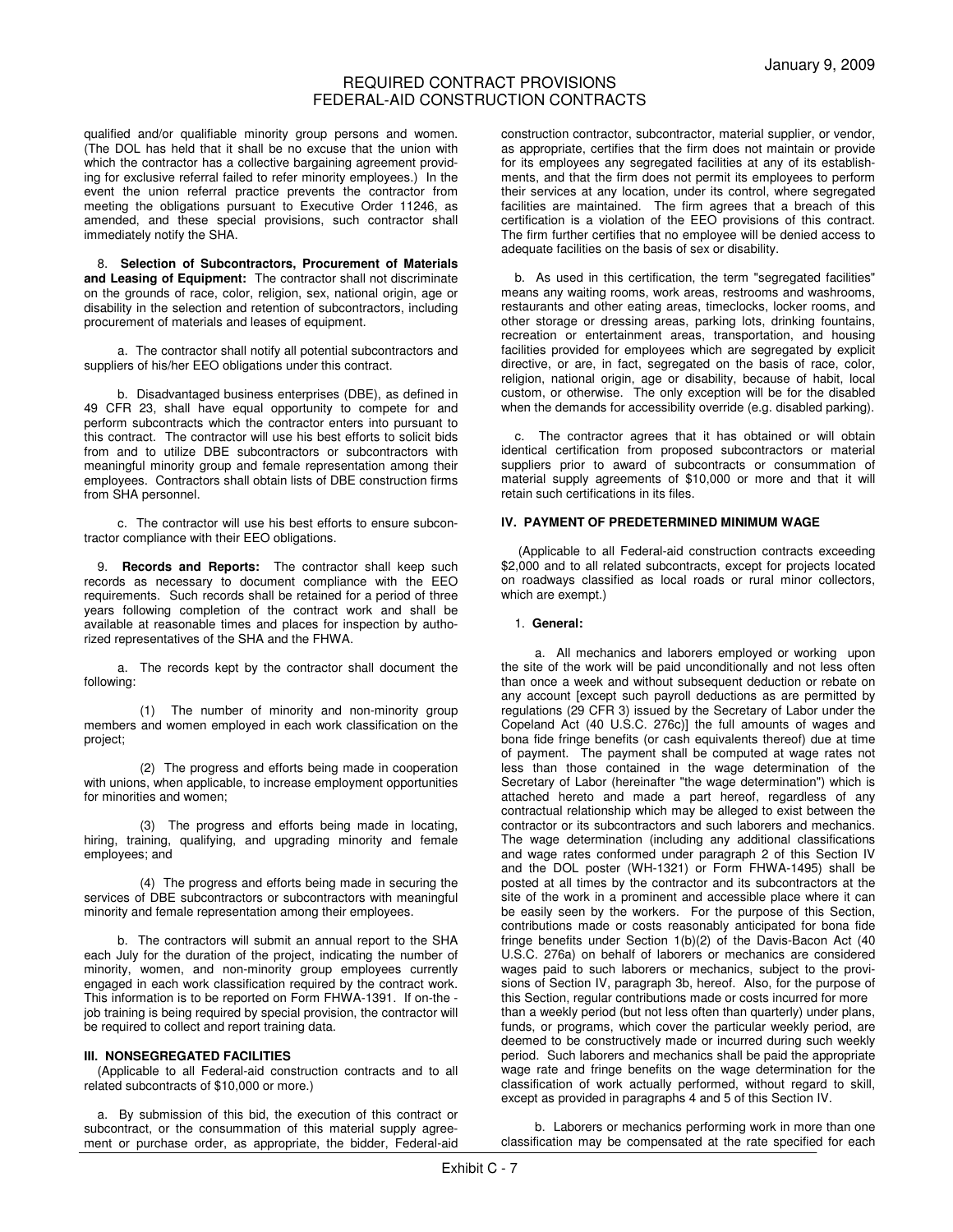classification for the time actually worked therein, provided, that the employer's payroll records accurately set forth the time spent in each classification in which work is performed.

 c. All rulings and interpretations of the Davis-Bacon Act and related acts contained in 29 CFR 1, 3, and 5 are herein incorporated by reference in this contract.

#### 2. **Classification:**

 a. The SHA contracting officer shall require that any class of laborers or mechanics employed under the contract, which is not listed in the wage determination, shall be classified in conformance with the wage determination.

 b. The contracting officer shall approve an additional classification, wage rate and fringe benefits only when the following criteria have been met:

 (1) the work to be performed by the additional classification requested is not performed by a classification in the wage determination;

 (2) the additional classification is utilized in the area by the construction industry;

 (3) the proposed wage rate, including any bona fide fringe benefits, bears a reasonable relationship to the wage rates contained in the wage determination; and

 (4) with respect to helpers, when such a classification prevails in the area in which the work is performed.

 c. If the contractor or subcontractors, as appropriate, the laborers and mechanics (if known) to be employed in the additional classification or their representatives, and the contracting officer agree on the classification and wage rate (including the amount designated for fringe benefits where appropriate), a report of the action taken shall be sent by the contracting officer to the DOL, Administrator of the Wage and Hour Division, Employment Standards Administration, Washington, D.C. 20210. The Wage and Hour Administrator, or an authorized representative, will approve, modify, or disapprove every additional classification action within 30 days of receipt and so advise the contracting officer or will notify the contracting officer within the 30-day period that additional time is necessary.

 d. In the event the contractor or subcontractors, as appropriate, the laborers or mechanics to be employed in the additional classification or their representatives, and the contracting officer do not agree on the proposed classification and wage rate (including the amount designated for fringe benefits, where appropriate), the contracting officer shall refer the questions, including the views of all interested parties and the recommendation of the contracting officer, to the Wage and Hour Administrator for determination. Said Administrator, or an authorized representative, will issue a determination within 30 days of receipt and so advise the contracting officer or will notify the contracting officer within the 30 day period that additional time is necessary

 e. The wage rate (including fringe benefits where appropriate) determined pursuant to paragraph 2c or 2d of this Section IV shall be paid to all workers performing work in the additional classification from the first day on which work is performed in the classification.

#### 3. **Payment of Fringe Benefits:**

 a. Whenever the minimum wage rate prescribed in the contract for a class of laborers or mechanics includes a fringe benefit which is not expressed as an hourly rate, the contractor or

subcontractors, as appropriate, shall either pay the benefit as stated in the wage determination or shall pay another bona fide fringe benefit or an hourly case equivalent thereof.

 b. If the contractor or subcontractor, as appropriate, does not make payments to a trustee or other third person, he/she may consider as a part of the wages of any laborer or mechanic the amount of any costs reasonably anticipated in providing bona fide fringe benefits under a plan or program, provided, that the Secretary of Labor has found, upon the written request of the contractor, that the applicable standards of the Davis-Bacon Act have been met. The Secretary of Labor may require the contractor to set aside in a separate account assets for the meeting of obligations under the plan or program.

#### 4. **Apprentices and Trainees (Programs of the U.S. DOL) and Helpers:**

a. Apprentices:

 (1) Apprentices will be permitted to work at less than the predetermined rate for the work they performed when they are employed pursuant to and individually registered in a bona fide apprenticeship program registered with the DOL, Employment and Training Administration, Bureau of Apprenticeship and Training, or with a State apprenticeship agency recognized by the Bureau, or if a person is employed in his/her first 90 days of probationary employment as an apprentice in such an apprenticeship program, who is not individually registered in the program, but who has been certified by the Bureau of Apprenticeship and Training or a State apprenticeship agency (where appropriate) to be eligible for probationary employment as an apprentice.

 (2) The allowable ratio of apprentices to journeymanlevel employees on the job site in any craft classification shall not be greater than the ratio permitted to the contractor as to the entire work force under the registered program. Any employee listed on a payroll at an apprentice wage rate, who is not registered or otherwise employed as stated above, shall be paid not less than the applicable wage rate listed in the wage determination for the classification of work actually performed. In addition, any apprentice performing work on the job site in excess of the ratio permitted under the registered program shall be paid not less than the applicable wage rate on the wage determination for the work actually performed. Where a contractor or subcontractor is performing construction on a project in a locality other than that in which its program is registered, the ratios and wage rates (expressed in percentages of the journeyman-level hourly rate) specified in the contractor's or subcontractor's registered program shall be observed.

 (3) Every apprentice must be paid at not less than the rate specified in the registered program for the apprentice's level of progress, expressed as a percentage of the journeyman-level hourly rate specified in the applicable wage determination. Apprentices shall be paid fringe benefits in accordance with the provisions of the apprenticeship program. If the apprenticeship program does not specify fringe benefits, apprentices must be paid the full amount of fringe benefits listed on the wage determination for the applicable classification. If the Administrator for the Wage and Hour Division determines that a different practice prevails for the applicable apprentice classification, fringes shall be paid in accordance with that determination.

 (4) In the event the Bureau of Apprenticeship and Training, or a State apprenticeship agency recognized by the Bureau, withdraws approval of an apprenticeship program, the contractor or subcontractor will no longer be permitted to utilize apprentices at less than the applicable predetermined rate for the comparable work performed by regular employees until an acceptable program is approved.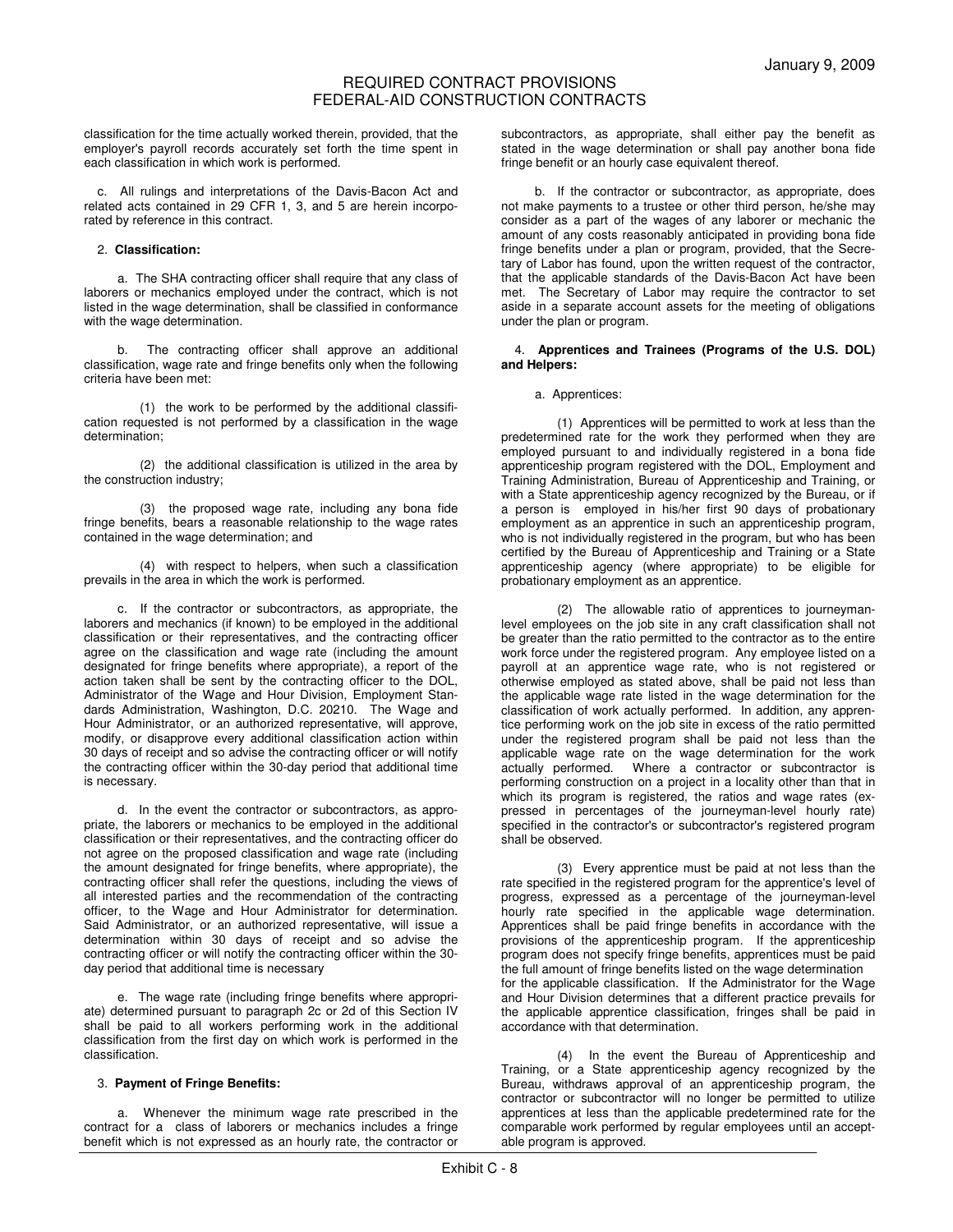#### b. Trainees:

 (1) Except as provided in 29 CFR 5.16, trainees will not be permitted to work at less than the predetermined rate for the work performed unless they are employed pursuant to and individually registered in a program which has received prior approval, evidenced by formal certification by the DOL, Employment and Training Administration.

 (2) The ratio of trainees to journeyman-level employees on the job site shall not be greater than permitted under the plan approved by the Employment and Training Administration. Any employee listed on the payroll at a trainee rate who is not registered and participating in a training plan approved by the Employment and Training Administration shall be paid not less than the applicable wage rate on the wage determination for the classification of work actually performed. In addition, any trainee performing work on the job site in excess of the ratio permitted under the registered program shall be paid not less than the applicable wage rate on the wage determination for the work actually performed.

 (3) Every trainee must be paid at not less than the rate specified in the approved program for his/her level of progress, expressed as a percentage of the journeyman-level hourly rate specified in the applicable wage determination. Trainees shall be paid fringe benefits in accordance with the provisions of the trainee program. If the trainee program does not mention fringe benefits, trainees shall be paid the full amount of fringe benefits listed on the wage determination unless the Administrator of the Wage and Hour Division determines that there is an apprenticeship program associated with the corresponding journeyman-level wage rate on the wage determination which provides for less than full fringe benefits for apprentices, in which case such trainees shall receive the same fringe benefits as apprentices.

 (4) In the event the Employment and Training Administration withdraws approval of a training program, the contractor or subcontractor will no longer be permitted to utilize trainees at less than the applicable predetermined rate for the work performed until an acceptable program is approved.

#### c. Helpers:

 Helpers will be permitted to work on a project if the helper classification is specified and defined on the applicable wage determination or is approved pursuant to the conformance procedure set forth in Section IV.2. Any worker listed on a payroll at a helper wage rate, who is not a helper under a approved definition, shall be paid not less than the applicable wage rate on the wage determination for the classification of work actually performed.

#### 5. **Apprentices and Trainees (Programs of the U.S. DOT):**

 Apprentices and trainees working under apprenticeship and skill training programs which have been certified by the Secretary of Transportation as promoting EEO in connection with Federalaid highway construction programs are not subject to the requirements of paragraph 4 of this Section IV. The straight time hourly wage rates for apprentices and trainees under such programs will be established by the particular programs. The ratio of apprentices and trainees to journeymen shall not be greater than permitted by the terms of the particular program.

#### 6. **Withholding:**

 The SHA shall upon its own action or upon written request of an authorized representative of the DOL withhold, or cause to be withheld, from the contractor or subcontractor under this contract or any other Federal contract with the same prime contractor, or any

other Federally-assisted contract subject to Davis-Bacon prevailing wage requirements which is held by the same prime contractor, as much of the accrued payments or advances as may be considered necessary to pay laborers and mechanics, including apprentices, trainees, and helpers, employed by the contractor or any subcontractor the full amount of wages required by the contract. In the event of failure to pay any laborer or mechanic, including any apprentice, trainee, or helper, employed or working on the site of the work, all or part of the wages required by the contract, the SHA contracting officer may, after written notice to the contractor, take such action as may be necessary to cause the suspension of any further payment, advance, or guarantee of funds until such violations have ceased.

#### 7. **Overtime Requirements:**

 No contractor or subcontractor contracting for any part of the contract work which may require or involve the employment of laborers, mechanics, watchmen, or guards (including apprentices, trainees, and helpers described in paragraphs 4 and 5 above) shall require or permit any laborer, mechanic, watchman, or guard in any workweek in which he/she is employed on such work, to work in excess of 40 hours in such workweek unless such laborer, mechanic, watchman, or guard receives compensation at a rate not less than one-and-one-half times his/her basic rate of pay for all hours worked in excess of 40 hours in such workweek.

#### 8. **Violation:**

 Liability for Unpaid Wages; Liquidated Damages: In the event of any violation of the clause set forth in paragraph 7 above, the contractor and any subcontractor responsible thereof shall be liable to the affected employee for his/her unpaid wages. In addition, such contractor and subcontractor shall be liable to the United States (in the case of work done under contract for the District of Columbia or a territory, to such District or to such territory) for liquidated damages. Such liquidated damages shall be computed with respect to each individual laborer, mechanic, watchman, or guard employed in violation of the clause set forth in paragraph 7, in the sum of \$10 for each calendar day on which such employee was required or permitted to work in excess of the standard work week of 40 hours without payment of the overtime wages required by the clause set forth in paragraph 7.

#### 9. **Withholding for Unpaid Wages and Liquidated Damages:**

 The SHA shall upon its own action or upon written request of any authorized representative of the DOL withhold, or cause to be withheld, from any monies payable on account of work performed by the contractor or subcontractor under any such contract or any other Federal contract with the same prime contractor, or any other Federally-assisted contract subject to the Contract Work Hours and Safety Standards Act, which is held by the same prime contractor, such sums as may be determined to be necessary to satisfy any liabilities of such contractor or subcontractor for unpaid wages and liquidated damages as provided in the clause set forth in paragraph 8 above.

#### **V. STATEMENTS AND PAYROLLS**

 (Applicable to all Federal-aid construction contracts exceeding \$2,000 and to all related subcontracts, except for projects located on roadways classified as local roads or rural collectors, which are exempt.)

#### 1. **Compliance with Copeland Regulations (29 CFR 3):**

 The contractor shall comply with the Copeland Regulations of the Secretary of Labor which are herein incorporated by reference.

#### 2. **Payrolls and Payroll Records:**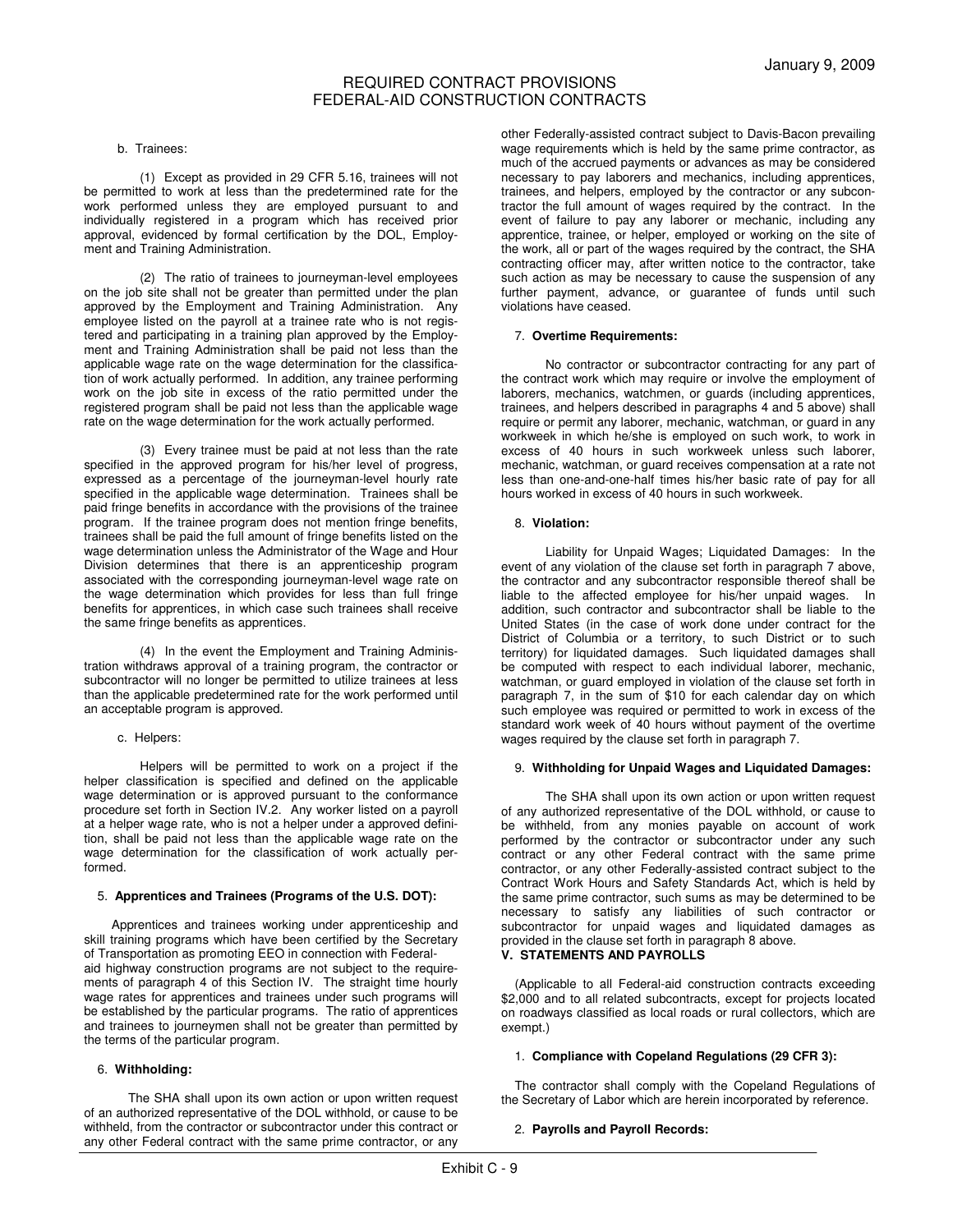a. Payrolls and basic records relating thereto shall be maintained by the contractor and each subcontractor during the course of the work and preserved for a period of 3 years from the date of completion of the contract for all laborers, mechanics, apprentices, trainees, watchmen, helpers, and guards working at the site of the work.

 b. The payroll records shall contain the name, social security number, and address of each such employee; his or her correct classification; hourly rates of wages paid (including rates of contributions or costs anticipated for bona fide fringe benefits or cash equivalent thereof the types described in Section 1(b)(2)(B) of the Davis Bacon Act); daily and weekly number of hours worked; deductions made; and actual wages paid. In addition, for Appalachian contracts, the payroll records shall contain a notation indicating whether the employee does, or does not, normally reside in the labor area as defined in Attachment A, paragraph 1. Whenever the Secretary of Labor, pursuant to Section IV, paragraph 3b, has found that the wages of any laborer or mechanic include the amount of any costs reasonably anticipated in providing benefits under a plan or program described in Section  $1(b)(2)(B)$  of the Davis Bacon Act, the contractor and each subcontractor shall maintain records which show that the commitment to provide such benefits is enforceable, that the plan or program is financially responsible, that the plan or program has been communicated in writing to the laborers or mechanics affected, and show the cost anticipated or the actual cost incurred in providing benefits. Contractors or subcontractors employing apprentices or trainees under approved programs shall maintain written evidence of the registration of apprentices and trainees, and ratios and wage rates prescribed in the applicable programs.

 c. Each contractor and subcontractor shall furnish, each week in which any contract work is performed, to the SHA resident engineer a payroll of wages paid each of its employees (including apprentices, trainees, and helpers, described in Section IV, paragraphs 4 and 5, and watchmen and guards engaged on work during the preceding weekly payroll period). The payroll submitted shall set out accurately and completely all of the information required to be maintained under paragraph 2b of this Section V. This information may be submitted in any form desired. Optional Form WH-347 is available for this purpose and may be purchased from the Superintendent of Documents (Federal stock number 029- 005-0014-1), U.S. Government Printing Office, Washington, D.C. 20402. The prime contractor is responsible for the submission of copies of payrolls by all subcontractors.

 d. Each payroll submitted shall be accompanied by a "Statement of Compliance," signed by the contractor or subcontractor or his/her agent who pays or supervises the payment of the persons employed under the contract and shall certify the following:

 (1) that the payroll for the payroll period contains the information required to be maintained under paragraph 2b of this Section V and that such information is correct and complete;

 (2) that such laborer or mechanic (including each helper, apprentice, and trainee) employed on the contract during the payroll period has been paid the full weekly wages earned, without rebate, either directly or indirectly, and that no deductions have been made either directly or indirectly from the full wages earned, other than permissible deductions as set forth in the Regulations, 29 CFR 3;

 (3) that each laborer or mechanic has been paid not less that the applicable wage rate and fringe benefits or cash equivalent for the classification of worked performed, as specified in the applicable wage determination incorporated into the contract.

 e. The weekly submission of a properly executed certification set forth on the reverse side of Optional Form WH-347 shall satisfy the requirement for submission of the "Statement of Compliance" required by paragraph 2d of this Section V.

 f. The falsification of any of the above certifications may subject the contractor to civil or criminal prosecution under 18 U.S.C. 1001 and 31 U.S.C. 231.

 g. The contractor or subcontractor shall make the records required under paragraph 2b of this Section V available for inspection, copying, or transcription by authorized representatives of the SHA, the FHWA, or the DOL, and shall permit such representatives to interview employees during working hours on the job. If the contractor or subcontractor fails to submit the required records or to make them available, the SHA, the FHWA, the DOL, or all may, after written notice to the contractor, sponsor, applicant, or owner, take such actions as may be necessary to cause the suspension of any further payment, advance, or guarantee of funds. Furthermore, failure to submit the required records upon request or to make such records available may be grounds for debarment action pursuant to 29 CFR 5.12.

#### **VI. RECORD OF MATERIALS, SUPPLIES, AND LABOR**

 1. On all Federal-aid contracts on the National Highway System, except those which provide solely for the installation of protective devices at railroad grade crossings, those which are constructed on a force account or direct labor basis, highway beautification contracts, and contracts for which the total final construction cost for roadway and bridge is less than \$1,000,000 (23 CFR 635) the contractor shall:

 a. Become familiar with the list of specific materials and supplies contained in Form FHWA-47, "Statement of Materials and Labor Used by Contractor of Highway Construction Involving Federal Funds," prior to the commencement of work under this contract.

 b. Maintain a record of the total cost of all materials and supplies purchased for and incorporated in the work, and also of the quantities of those specific materials and supplies listed on Form FHWA-47, and in the units shown on Form FHWA-47.

 c. Furnish, upon the completion of the contract, to the SHA resident engineer on Form FHWA-47 together with the data required in paragraph 1b relative to materials and supplies, a final labor summary of all contract work indicating the total hours worked and the total amount earned.

 2. At the prime contractor's option, either a single report covering all contract work or separate reports for the contractor and for each subcontract shall be submitted.

#### **VII. SUBLETTING OR ASSIGNING THE CONTRACT**

 1. The contractor shall perform with its own organization contract work amounting to not less than 30 percent (or a greater percentage if specified elsewhere in the contract) of the total original contract price, excluding any specialty items designated by the State. Specialty items may be performed by subcontract and the amount of any such specialty items performed may be deducted from the total original contract price before computing the amount of work required to be performed by the contractor's own organization (23 CFR 635).

 a. "Its own organization" shall be construed to include only workers employed and paid directly by the prime contractor and equipment owned or rented by the prime contractor, with or without operators. Such term does not include employees or equipment of a subcontractor, assignee, or agent of the prime contractor.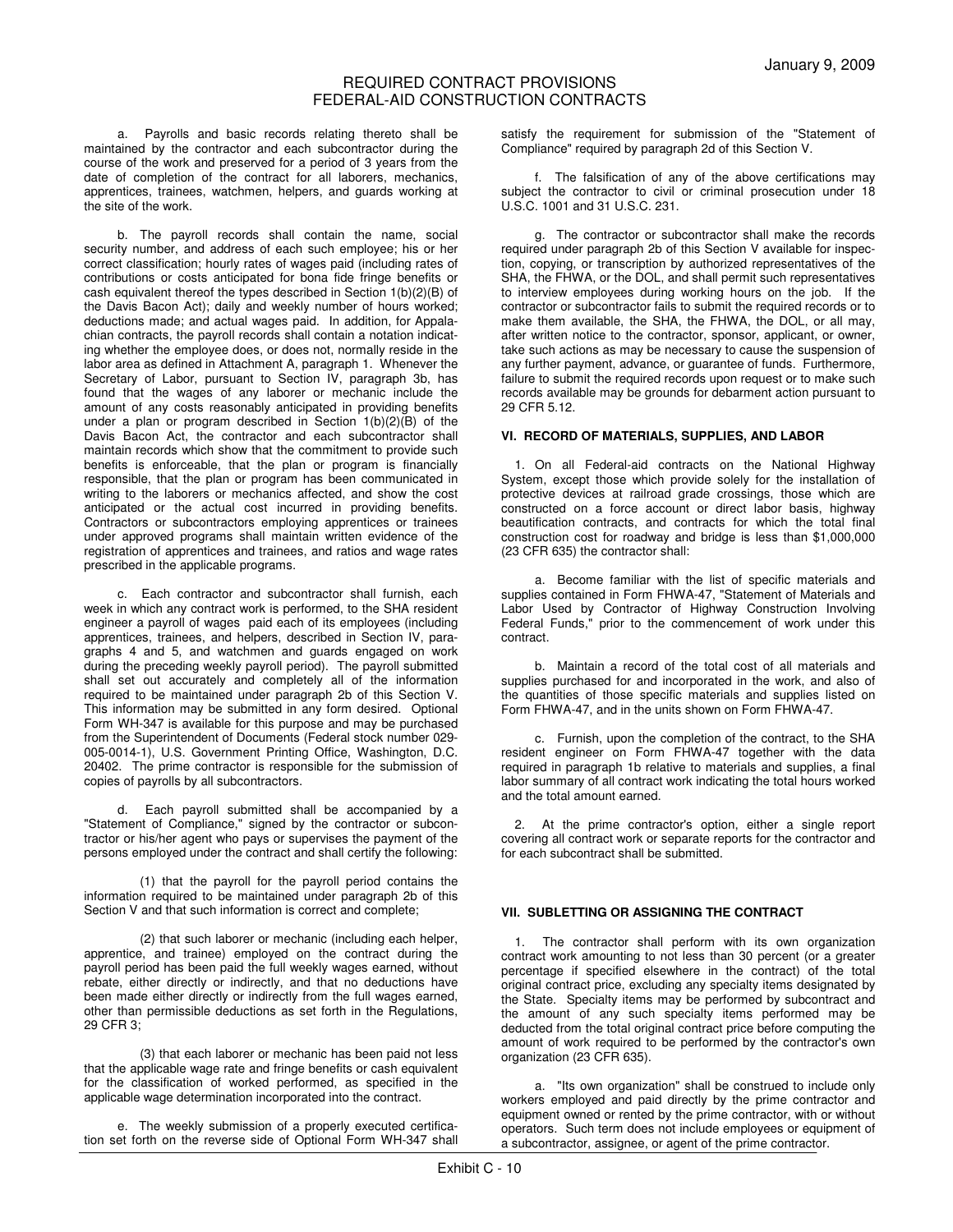b. "Specialty Items" shall be construed to be limited to work that requires highly specialized knowledge, abilities, or equipment not ordinarily available in the type of contracting organizations qualified and expected to bid on the contract as a whole and in general are to be limited to minor components of the overall contract.

 2. The contract amount upon which the requirements set forth in paragraph 1 of Section VII is computed includes the cost of material and manufactured products which are to be purchased or produced by the contractor under the contract provisions.

 3. The contractor shall furnish (a) a competent superintendent or supervisor who is employed by the firm, has full authority to direct performance of the work in accordance with the contract requirements, and is in charge of all construction operations (regardless of who performs the work) and (b) such other of its own organizational resources (supervision, management, and engineering services) as the SHA contracting officer determines is necessary to assure the performance of the contract.

 4. No portion of the contract shall be sublet, assigned or otherwise disposed of except with the written consent of the SHA contracting officer, or authorized representative, and such consent when given shall not be construed to relieve the contractor of any responsibility for the fulfillment of the contract. Written consent will be given only after the SHA has assured that each subcontract is evidenced in writing and that it contains all pertinent provisions and requirements of the prime contract.

#### **VIII. SAFETY: ACCIDENT PREVENTION**

 1. In the performance of this contract the contractor shall comply with all applicable Federal, State, and local laws governing safety, health, and sanitation (23 CFR 635). The contractor shall provide all safeguards, safety devices and protective equipment and take any other needed actions as it determines, or as the SHA contracting officer may determine, to be reasonably necessary to protect the life and health of employees on the job and the safety of the public and to protect property in connection with the performance of the work covered by the contract.

 2. It is a condition of this contract, and shall be made a condition of each subcontract, which the contractor enters into pursuant to this contract, that the contractor and any subcontractor shall not permit any employee, in performance of the contract, to work in surroundings or under conditions which are unsanitary, hazardous or dangerous to his/her health or safety, as determined under construction safety and health standards (29 CFR 1926) promulgated by the Secretary of Labor, in accordance with Section 107 of the Contract Work Hours and Safety Standards Act

(40 U.S.C. 333).

 3. Pursuant to 29 CFR 1926.3, it is a condition of this contract that the Secretary of Labor or authorized representative thereof, shall have right of entry to any site of contract performance to inspect or investigate the matter of compliance with the construction safety and health standards and to carry out the duties of the Secretary under Section 107 of the Contract Work Hours and Safety Standards Act (40 U.S.C. 333).

#### **IX. FALSE STATEMENTS CONCERNING HIGHWAY PROJECTS**

 In order to assure high quality and durable construction in conformity with approved plans and specifications and a high degree of reliability on statements and representations made by engineers, contractors, suppliers, and workers on Federal-aid highway projects, it is essential that all persons concerned with the project perform their functions as carefully, thoroughly, and honestly as possible. Willful falsification, distortion, or misrepresentation with respect to any facts related to the project is a

violation of Federal law. To prevent any misunderstanding regarding the seriousness of these and similar acts, the following notice shall be posted on each Federal-aid highway project (23 CFR 635) in one or more places where it is readily available to all persons concerned with the project:

#### **NOTICE TO ALL PERSONNEL ENGAGED ON FEDERAL-AID HIGHWAY PROJECTS**

#### 18 U.S.C. 1020 reads as follows:

"Whoever, being an officer, agent, or employee of the United States, or of any State or Territory, or whoever, whether a person, association, firm, or corporation, knowingly makes any false statement, false representation, or false report as to the character, quality, quantity, or cost of the material used or to be used, or the quantity or quality of the work performed or to be performed, or the cost thereof in connection with the submission of plans, maps, specifications, contracts, or costs of construction on any highway or related project submitted for approval to the Secretary of Transportation; or

 Whoever knowingly makes any false statement, false representation, false report or false claim with respect to the character, quality, quantity, or cost of any work performed or to be performed, or materials furnished or to be furnished, in connection with the construction of any highway or related project approved by the Secretary of Transportation; or

 Whoever knowingly makes any false statement or false representation as to material fact in any statement, certificate, or report submitted pursuant to provisions of the Federal-aid Roads Act approved July 21, 1916, (39 Stat. 355), as amended and supplemented;

 Shall be fined not more that \$10,000 or imprisoned not more than 5 years or both."

#### **X. IMPLEMENTATION OF CLEAN AIR ACT AND FEDERAL WATER POLLUTION CONTROL ACT**

(Applicable to all Federal-aid construction contracts and to all related subcontracts of \$100,000 or more.)

By submission of this bid or the execution of this contract, or subcontract, as appropriate, the bidder, Federal-aid construction contractor, or subcontractor, as appropriate, will be deemed to have stipulated as follows:

1. That any facility that is or will be utilized in the performance of this contract, unless such contract is exempt under the Clean Air Act, as amended (42 U.S.C. 1857 et seq., as amended by Pub.L. 91-604), and under the Federal Water Pollution Control Act, as amended (33 U.S.C. 1251 et seq., as amended by Pub.L. 92-500), Executive Order 11738, and regulations in implementation thereof (40 CFR 15) is not listed, on the date of contract award, on the U.S. Environmental Protection Agency (EPA) List of Violating Facilities pursuant to 40 CFR 15.20.

2. That the firm agrees to comply and remain in compliance with all the requirements of Section 114 of the Clean Air Act and Section 308 of the Federal Water Pollution Control Act and all regulations and guidelines listed thereunder.

3. That the firm shall promptly notify the SHA of the receipt of any communication from the Director, Office of Federal Activities, EPA, indicating that a facility that is or will be utilized for the contract is under consideration to be listed on the EPA List of Violating Facilities.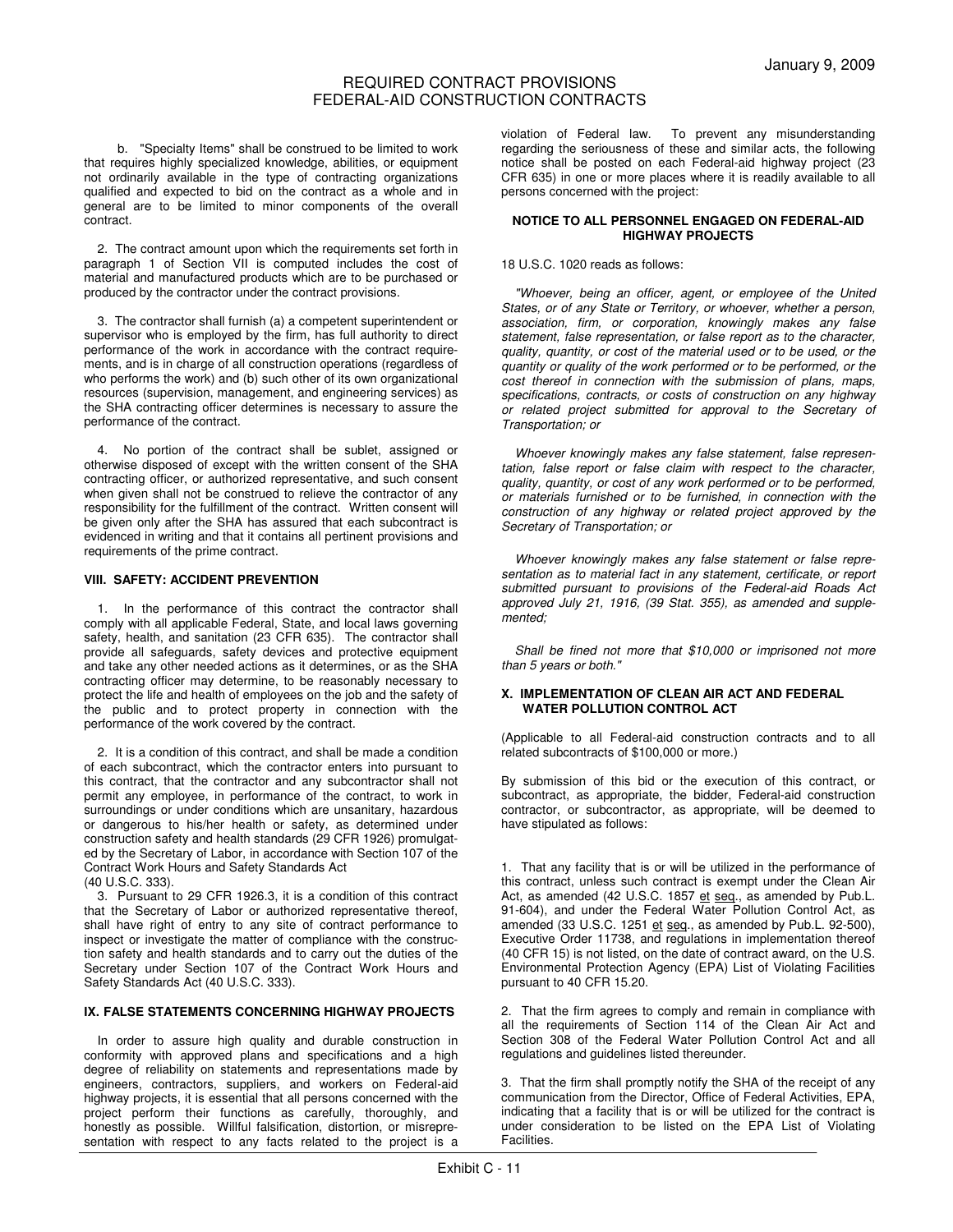4. That the firm agrees to include or cause to be included the requirements of paragraph 1 through 4 of this Section X in every nonexempt subcontract, and further agrees to take such action as the government may direct as a means of enforcing such requirements.

#### **XI. CERTIFICATION REGARDING DEBARMENT, SUSPENSION, INELIGIBILITY AND VOLUNTARY EXCLUSION**

#### 1. **Instructions for Certification - Primary Covered Transactions:**

(Applicable to all Federal-aid contracts - 49 CFR 29)

 a. By signing and submitting this proposal, the prospective primary participant is providing the certification set out below.

 b. The inability of a person to provide the certification set out below will not necessarily result in denial of participation in this covered transaction. The prospective participant shall submit an explanation of why it cannot provide the certification set out below. The certification or explanation will be considered in connection with the department or agency's determination whether to enter into this transaction. However, failure of the prospective primary participant to furnish a certification or an explanation shall disqualify such a person from participation in this transaction.

 c. The certification in this clause is a material representation of fact upon which reliance was placed when the department or agency determined to enter into this transaction. If it is later determined that the prospective primary participant knowingly rendered an erroneous certification, in addition to other remedies available to the Federal Government, the department or agency may terminate this transaction for cause of default.

 d. The prospective primary participant shall provide immediate written notice to the department or agency to whom this proposal is submitted if any time the prospective primary participant learns that its certification was erroneous when submitted or has become erroneous by reason of changed circumstances.

 e. The terms "covered transaction," "debarred," "suspended," "ineligible," "lower tier covered transaction," "participant," "person," "primary covered transaction," "principal," "proposal," and "voluntarily excluded," as used in this clause, have the meanings set out in the Definitions and Coverage sections of rules implementing Executive Order 12549. You may contact the department or agency to which this proposal is submitted for assistance in obtaining a copy of those regulations.

 f. The prospective primary participant agrees by submitting this proposal that, should the proposed covered transaction be entered into, it shall not knowingly enter into any lower tier covered transaction with a person who is debarred, suspended, declared ineligible, or voluntarily excluded from participation in this covered transaction, unless authorized by the department or agency entering into this transaction.

 g. The prospective primary participant further agrees by submitting this proposal that it will include the clause titled "Certification Regarding Debarment, Suspension, Ineligibility and Voluntary Exclusion-Lower Tier Covered Transaction," provided by the department or agency entering into this covered transaction, without modification, in all lower tier covered transactions and in all solicitations for lower tier covered transactions.

 h. A participant in a covered transaction may rely upon a certification of a prospective participant in a lower tier covered transaction that is not debarred, suspended, ineligible, or voluntarily excluded from the covered transaction, unless it knows that the certification is erroneous. A participant may decide the method

and frequency by which it determines the eligibility of its principals. Each participant may, but is not required to, check the nonprocurement portion of the "Lists of Parties Excluded From Federal Procurement or Nonprocurement Programs" (Nonprocurement List) which is compiled by the General Services Administration.

 I. Nothing contained in the foregoing shall be construed to require establishment of a system of records in order to render in good faith the certification required by this clause. The knowledge and information of participant is not required to exceed that which is normally possessed by a prudent person in the ordinary course of business dealings.

 j. Except for transactions authorized under paragraph f of these instructions, if a participant in a covered transaction knowingly enters into a lower tier covered transaction with a person who is suspended, debarred, ineligible, or voluntarily excluded from participation in this transaction, in addition to other remedies available to the Federal Government, the department or agency may terminate this transaction for cause or default.

#### **Certification Regarding Debarment, Suspension, Ineligibility and Voluntary Exclusion--Primary Covered Transactions**

\* \* \* \* \*

 1. The prospective primary participant certifies to the best of its knowledge and belief, that it and its principals:

 a. Are not presently debarred, suspended, proposed for debarment, declared ineligible, or voluntarily excluded from covered transactions by any Federal department or agency;

 b. Have not within a 3-year period preceding this proposal been convicted of or had a civil judgement rendered against them for commission of fraud or a criminal offense in connection with obtaining, attempting to obtain, or performing a public (Federal, State or local) transaction or contract under a public transaction; violation of Federal or State antitrust statutes or commission of embezzlement, theft, forgery, bribery, falsification or destruction of records, making false statements, or receiving stolen property;

 c. Are not presently indicted for or otherwise criminally or civilly charged by a governmental entity (Federal, State or local) with commission of any of the offenses enumerated in paragraph 1b of this certification; and

 d. Have not within a 3-year period preceding this application/proposal had one or more public transactions (Federal, State or local) terminated for cause or default.

 2. Where the prospective primary participant is unable to certify to any of the statements in this certification, such prospective participant shall attach an explanation to this proposal.

#### \* \* \* \* \*

 2. **Instructions for Certification - Lower Tier Covered Transactions:**

 (Applicable to all subcontracts, purchase orders and other lower tier transactions of \$25,000 or more - 49 CFR 29)

 a. By signing and submitting this proposal, the prospective lower tier is providing the certification set out below.

 b. The certification in this clause is a material representation of fact upon which reliance was placed when this transaction was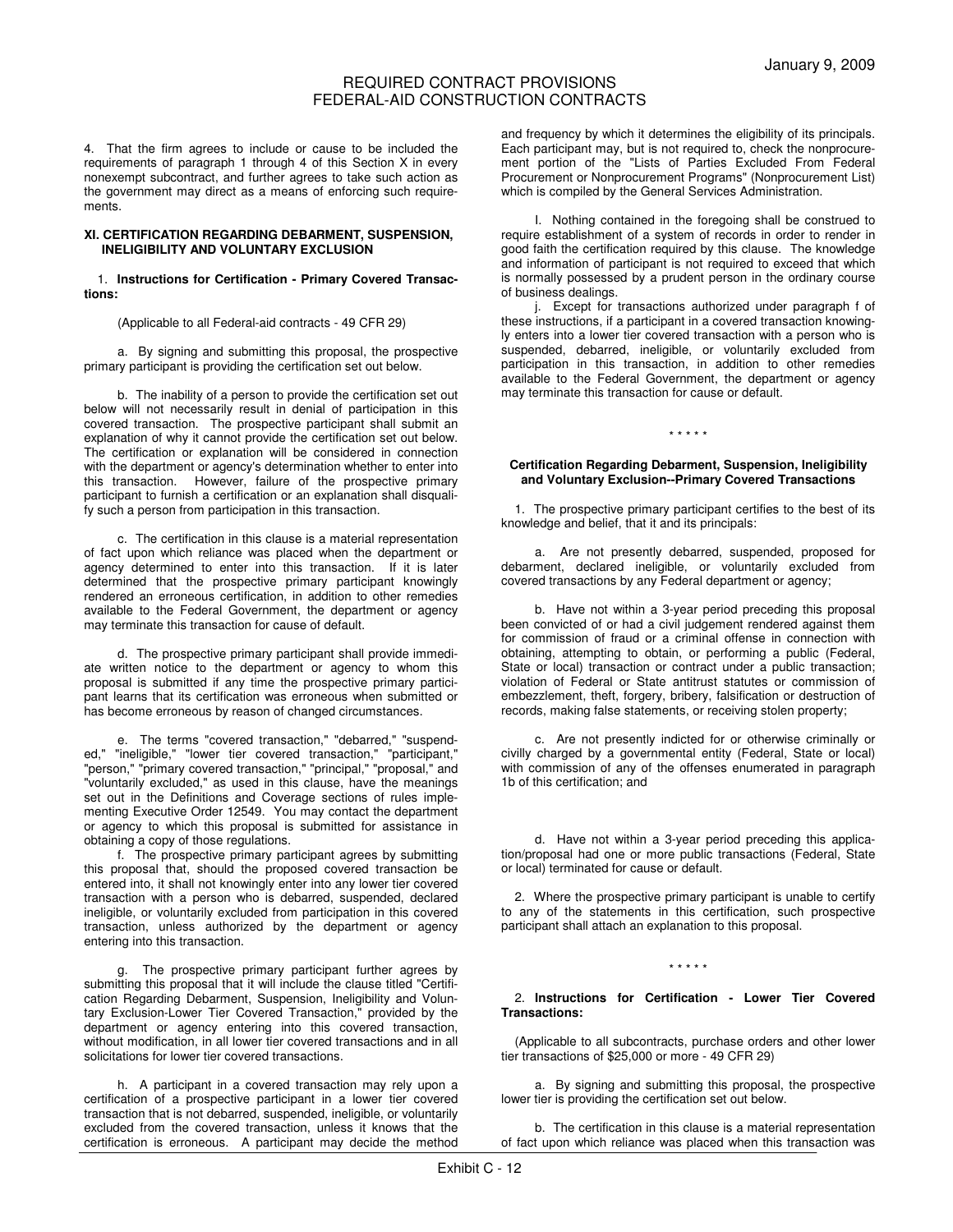entered into. If it is later determined that the prospective lower tier participant knowingly rendered an erroneous certification, in addition to other remedies available to the Federal Government, the department, or agency with which this transaction originated may pursue available remedies, including suspension and/or debarment.

 c. The prospective lower tier participant shall provide immediate written notice to the person to which this proposal is submitted if at any time the prospective lower tier participant learns that its certification was erroneous by reason of changed circumstances.

d. The terms "covered transaction," "debarred," "suspend-<br>ed." "ineligible." "primary covered transaction." "participant." "ineligible," "primary covered transaction," "participant," "person," "principal," "proposal," and "voluntarily excluded," as used in this clause, have the meanings set out in the Definitions and Coverage sections of rules implementing Executive Order 12549. You may contact the person to which this proposal is submitted for assistance in obtaining a copy of those regulations.

 e. The prospective lower tier participant agrees by submitting this proposal that, should the proposed covered transaction be entered into, it shall not knowingly enter into any lower tier covered transaction with a person who is debarred, suspended, declared ineligible, or voluntarily excluded from participation in this covered transaction, unless authorized by the department or agency with which this transaction originated.

 f. The prospective lower tier participant further agrees by submitting this proposal that it will include this clause titled "Certification Regarding Debarment, Suspension, Ineligibility and Voluntary Exclusion-Lower Tier Covered Transaction," without modification, in all lower tier covered transactions and in all solicitations for lower tier covered transactions.

 g. A participant in a covered transaction may rely upon a certification of a prospective participant in a lower tier covered transaction that is not debarred, suspended, ineligible, or voluntarily excluded from the covered transaction, unless it knows that the certification is erroneous. A participant may decide the method and frequency by which it determines the eligibility of its principals. Each participant may, but is not required to, check the Nonprocurement List.

 h. Nothing contained in the foregoing shall be construed to require establishment of a system of records in order to render in good faith the certification required by this clause. The knowledge and information of participant is not required to exceed that which is normally possessed by a prudent person in the ordinary course of business dealings.

 I. Except for transactions authorized under paragraph e of these instructions, if a participant in a covered transaction knowingly enters into a lower tier covered transaction with a person who is suspended, debarred, ineligible, or voluntarily excluded from participation in this transaction, in addition to other remedies available to the Federal Government, the department or agency with which this transaction originated may pursue available remedies, including suspension and/or debarment.

#### **Certification Regarding Debarment, Suspension, Ineligibility and Voluntary Exclusion--Lower Tier Covered Transactions:**

 1. The prospective lower tier participant certifies, by submission of this proposal, that neither it nor its principals is presently debarred, suspended, proposed for debarment, declared ineligible, or voluntarily excluded from participation in this transaction by any Federal department or agency.

 2. Where the prospective lower tier participant is unable to certify to any of the statements in this certification, such prospective participant shall attach an explanation to this proposal.

#### \* \* \* \* \*

#### **XII. CERTIFICATION REGARDING USE OF CONTRACT FUNDS FOR LOBBYING**

 (Applicable to all Federal-aid construction contracts and to all related subcontracts which exceed \$100,000 - 49 CFR 20)

 1. The prospective participant certifies, by signing and submitting this bid or proposal, to the best of his or her knowledge and belief, that:

 a. No Federal appropriated funds have been paid or will be paid, by or on behalf of the undersigned, to any person for influencing or attempting to influence an officer or employee of any Federal agency, a Member of Congress, an officer or employee of Congress, or an employee of a Member of Congress in connection with the awarding of any Federal contract, the making of any Federal grant, the making of any Federal loan, the entering into of any cooperative agreement, and the extension, continuation, renewal, amendment, or modification of any Federal contract, grant, loan, or cooperative agreement.

 b. If any funds other than Federal appropriated funds have been paid or will be paid to any person for influencing or attempting to influence an officer or employee of any Federal agency, a Member of Congress, an officer or employee of Congress, or an employee of a Member of Congress in connection with this Federal contract, grant, loan, or cooperative agreement, the undersigned shall complete and submit Standard Form-LLL, "Disclosure Form to Report Lobbying," in accordance with its instructions.

 2. This certification is a material representation of fact upon which reliance was placed when this transaction was made or entered into. Submission of this certification is a prerequisite for making or entering into this transaction imposed by 31 U.S.C. 1352. Any person who fails to file the required certification shall be subject to a civil penalty of not less than \$10,000 and not more than \$100,000 for each such failure.

 3. The prospective participant also agrees by submitting his or her bid or proposal that he or she shall require that the language of this certification be included in all lower tier subcontracts, which exceed \$100,000 and that all such recipients shall certify and disclose accordingly.

\* \* \* \* \*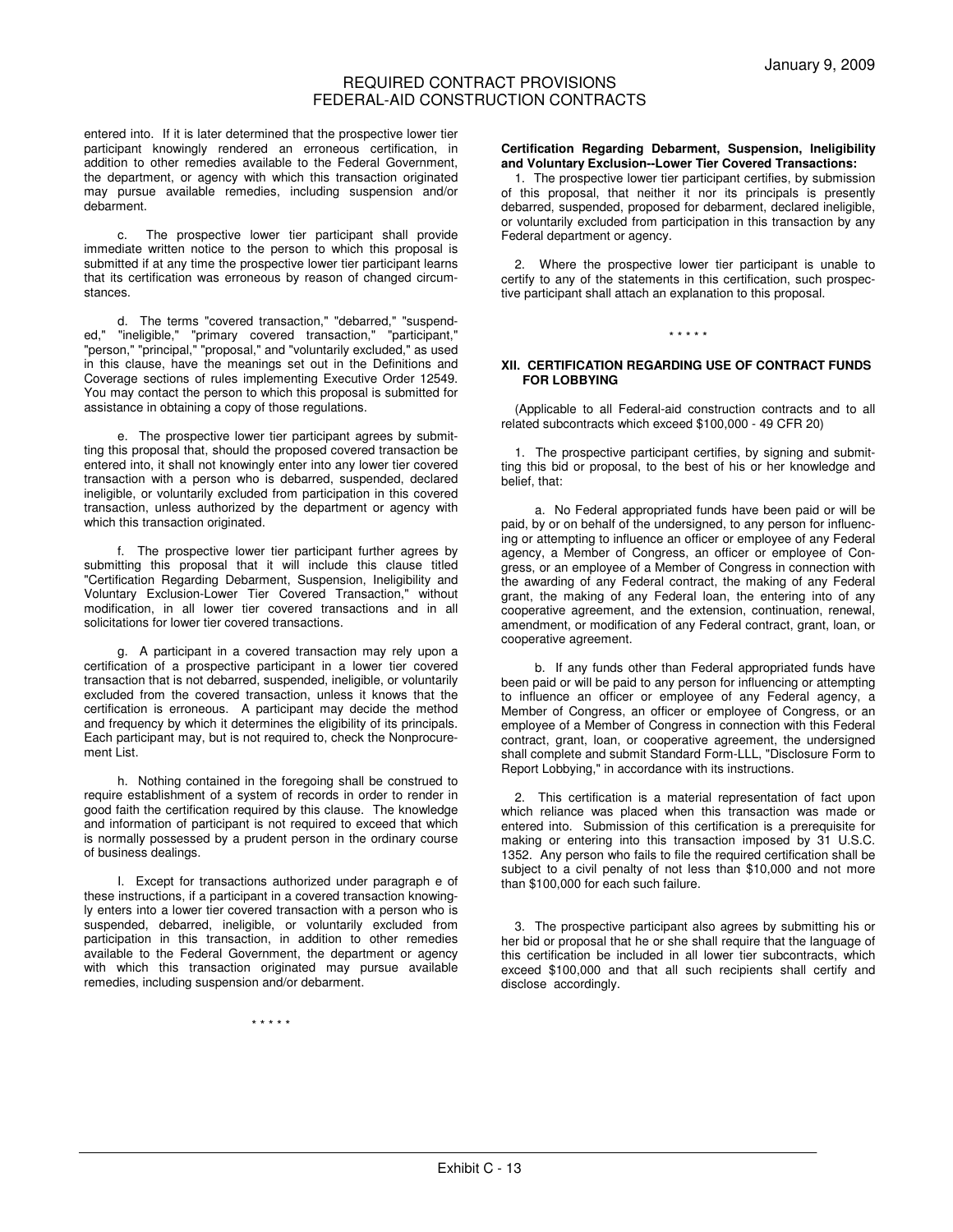# **NOTICE**

This is a standard special provision that revises or modifies CDOT's *Standard Specifications for Road and Bridge Construction*. It has gone through a formal review and approval process and has been issued by CDOT's Project Development Branch with formal instructions for its use on CDOT construction projects. It is to be used as written without change. Do not use modified versions of this special provision on CDOT construction projects, and do not use this special provision on CDOT projects in a manner other than that specified in the instructions unless such use is first approved by the Standards and Specifications Unit of the Project Development Branch. The instructions for use on CDOT construction projects appear below.

Other agencies which use the *Standard Specifications for Road and Bridge Construction* to administer construction projects may use this special provision as appropriate and at their own risk.

## **Instructions for use on CDOT construction projects:**

Use this standard special provision on all projects.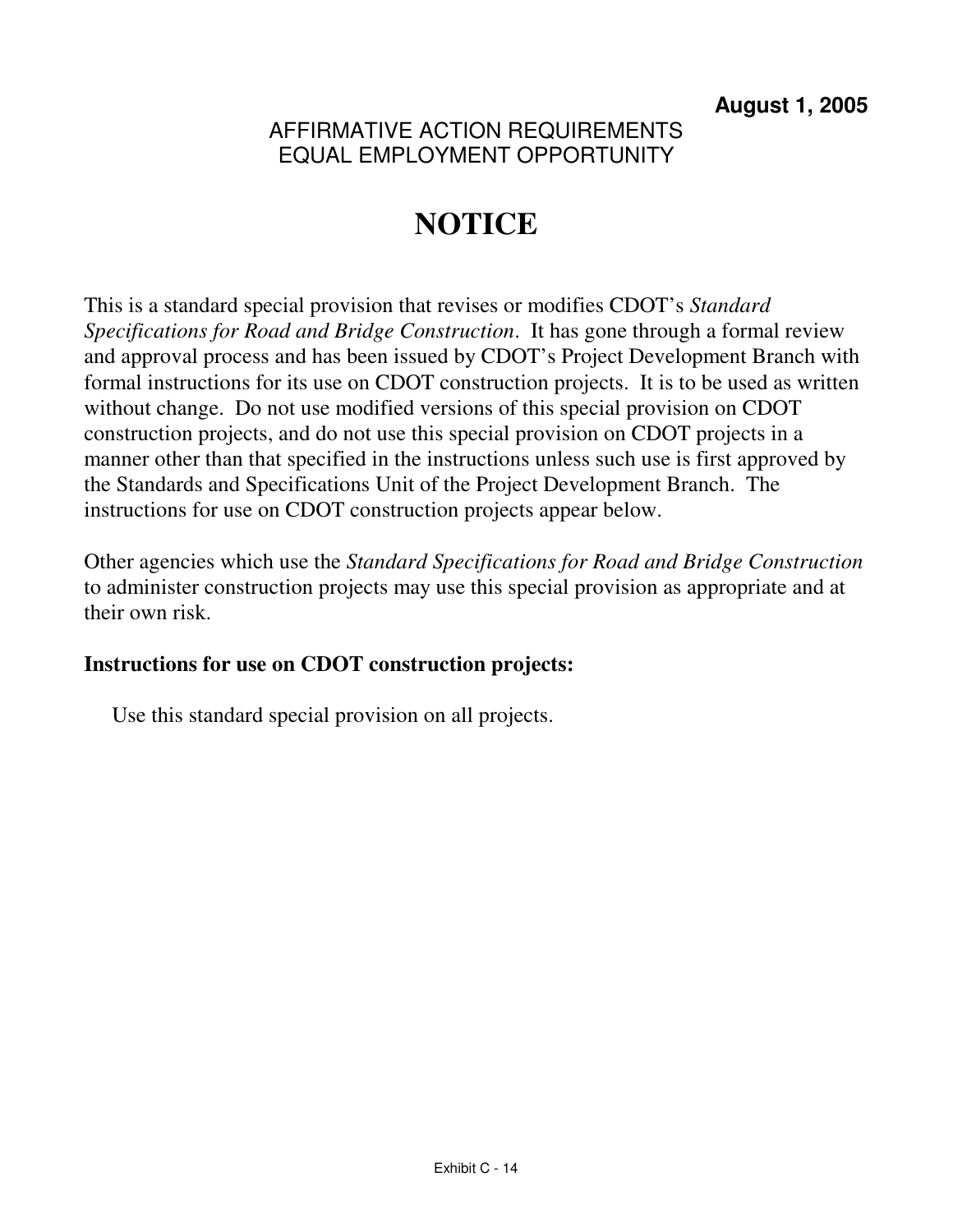### **A. AFFIRMATIVE ACTION REQUIREMENTS**

Notice of Requirement for Affirmative Action to Ensure Equal Employment Opportunity (Executive Order 11246)

- 1. The Bidder's attention is called to the "Equal Opportunity Clause" and the "Standard Federal Equal Employment Opportunity Construction Contract Specifications" set forth herein.
- 2. The goals and timetables for minority and female participation, expressed in percentage terms for the Contractor's aggregate workforce in each trade on all construction work in the covered area are as follows:

| <b>Timetable - Until Further Notice</b> |                                |                                                                                                                                                                                  |       |  |
|-----------------------------------------|--------------------------------|----------------------------------------------------------------------------------------------------------------------------------------------------------------------------------|-------|--|
| <b>Economic</b>                         | <b>Standard Metropolitan</b>   | <b>Counties</b>                                                                                                                                                                  | Goal  |  |
| Area                                    | <b>Statistical Area (SMSA)</b> | <b>Involved</b>                                                                                                                                                                  |       |  |
| 157                                     | 2080 Denver-Boulder            | Adams, Arapahoe, Boulder, Denver,                                                                                                                                                |       |  |
| (Denver)                                |                                | Douglas, Gilpin, Jefferson                                                                                                                                                       | 13.8% |  |
|                                         | 2670 Fort Collins              |                                                                                                                                                                                  | 6.9%  |  |
|                                         | 3060 Greeley                   |                                                                                                                                                                                  | 13.1% |  |
|                                         | Non SMSA Counties              | Cheyenne, Clear Creek, Elbert,                                                                                                                                                   |       |  |
|                                         |                                | Grand, Kit Carson, Logan, Morgan,                                                                                                                                                |       |  |
|                                         |                                | Park, Phillips, Sedgwick, Summit,                                                                                                                                                |       |  |
|                                         |                                |                                                                                                                                                                                  | 12.8% |  |
| 158                                     | 1720 Colorado Springs          |                                                                                                                                                                                  | 10.9% |  |
| (Colo. Spgs. -                          | 6560 Pueblo                    |                                                                                                                                                                                  | 27.5% |  |
| Pueblo)                                 | Non SMSA Counties              | Alamosa, Baca, Bent, Chaffee,<br>Conejos, Costilla, Crowley, Custer,<br>Fremont, Huerfano, Kiowa, Lake,<br>Las Animas, Lincoln, Mineral, Otero,<br>Prowers, Rio Grande, Saguache | 19.0% |  |
| 159<br>(Grand Junction)                 | Non SMSA                       | Archuleta, Delta, Dolores, Eagle,<br>Garfield, Gunnison, Hinsdale,<br>La Plata, Mesa, Moffat, Montezuma,<br>Montrose, Ouray, Pitkin, Rio Blanco,<br>Routt, San Juan, San Miguel  | 10.2% |  |
| 156 (Cheyenne -<br>Casper WY)           | Non SMSA                       | Jackson County, Colorado                                                                                                                                                         | 7.5%  |  |
|                                         |                                | <b>GOALS AND TIMETABLES FOR FEMALE UTILIZATION</b>                                                                                                                               |       |  |

## **Goals and Timetable for Minority Utilization**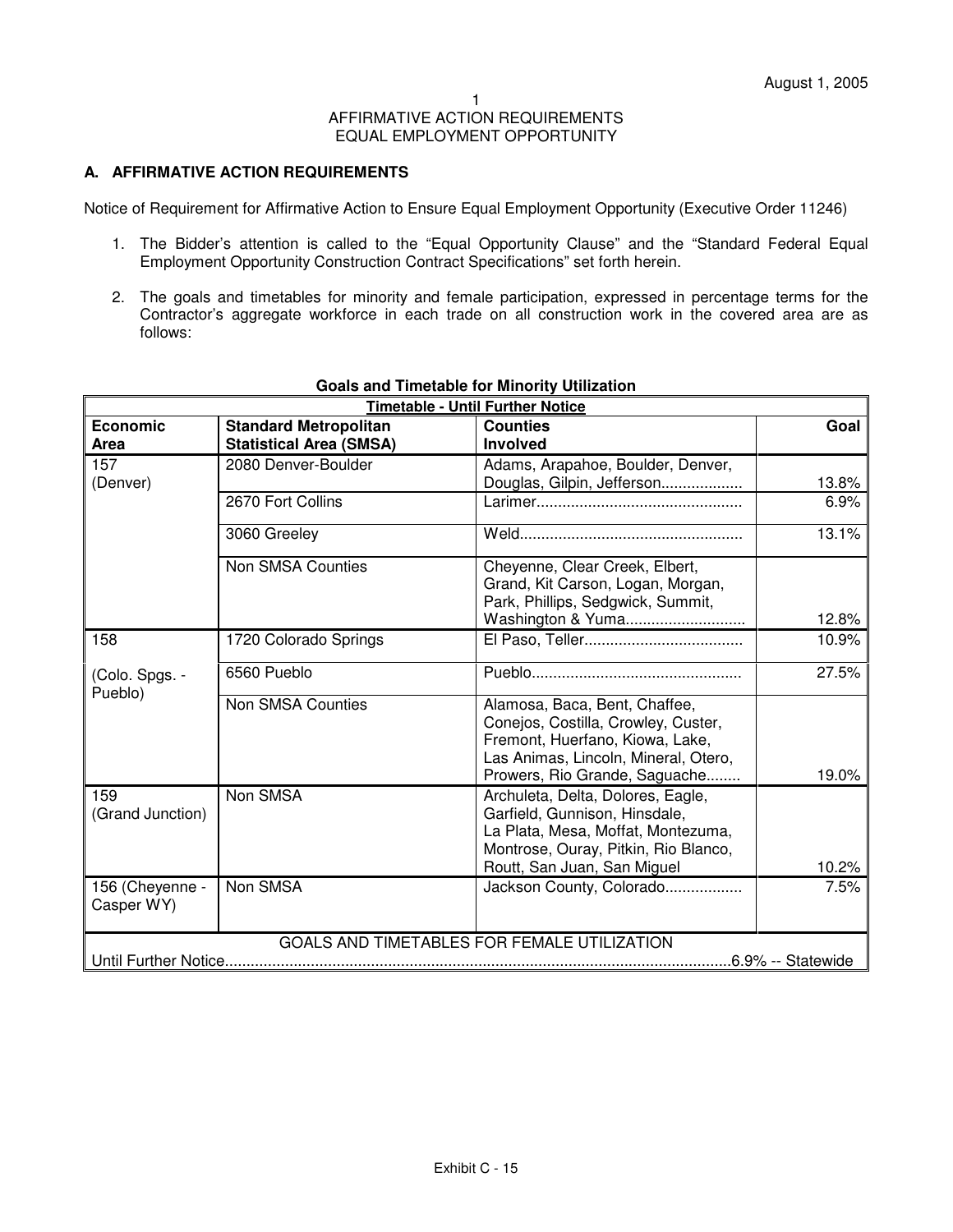These goals are applicable to all the Contractor's construction work (whether or not it is Federal or federally assisted) performed in the covered area. If the Contractor performs construction work in a geographical area located outside of the covered area, it shall apply the goals established for such geographical area where the work is actually performed. With regard to this second area, the Contractor also is subject to the goals for both its federally involved and non-federally involved construction.

 The Contractor's compliance with the Executive Order and the regulations in 41 CFR Part 60-4 shall be based on its implementation of the Equal Opportunity Clause specific affirmative action obligations required by the specifications set forth in 41 CFR 60-4.3(a), and its efforts meet the goals established for the geographical area where the contract resulting form this solicitation is to be performed. The hours of minority and female employment and training must be substantially uniform throughout the length of the contract, and in each trade, and the Contractor shall make a good faith effort to employ minorities and women evenly on each of its projects. The transfer of minority or female employees or trainees from Contractor to Contractor or from project to project for the sole purpose of meeting the Contractor's goals shall be a violation of the contract, the Executive Order and the regulations in 41 CFR Par 60-4. Compliance with the goals will be measured against the total work hours performed.

 3. The Contractor shall provide written notification to the Director of the Office of Federal Contract Compliance Programs within 10 working days of award of any construction subcontract in excess of \$10,000 at any tier for construction work under the contract resulting from this solicitation. The notification shall list the name, address and telephone number of the subcontractor; employer identification number; estimated dollar amount of the subcontract; estimated starting and completion dates of the subcontract; and the geographical area in which the contract is to be performed.

 4. As used in this specification, and in the contract resulting from this solicitation, the "covered area" is the county or counties shown on the Invitation for Bids and on the plans. In cases where the work is in two or more counties covered by differing percentage goals, the highest percentage will govern.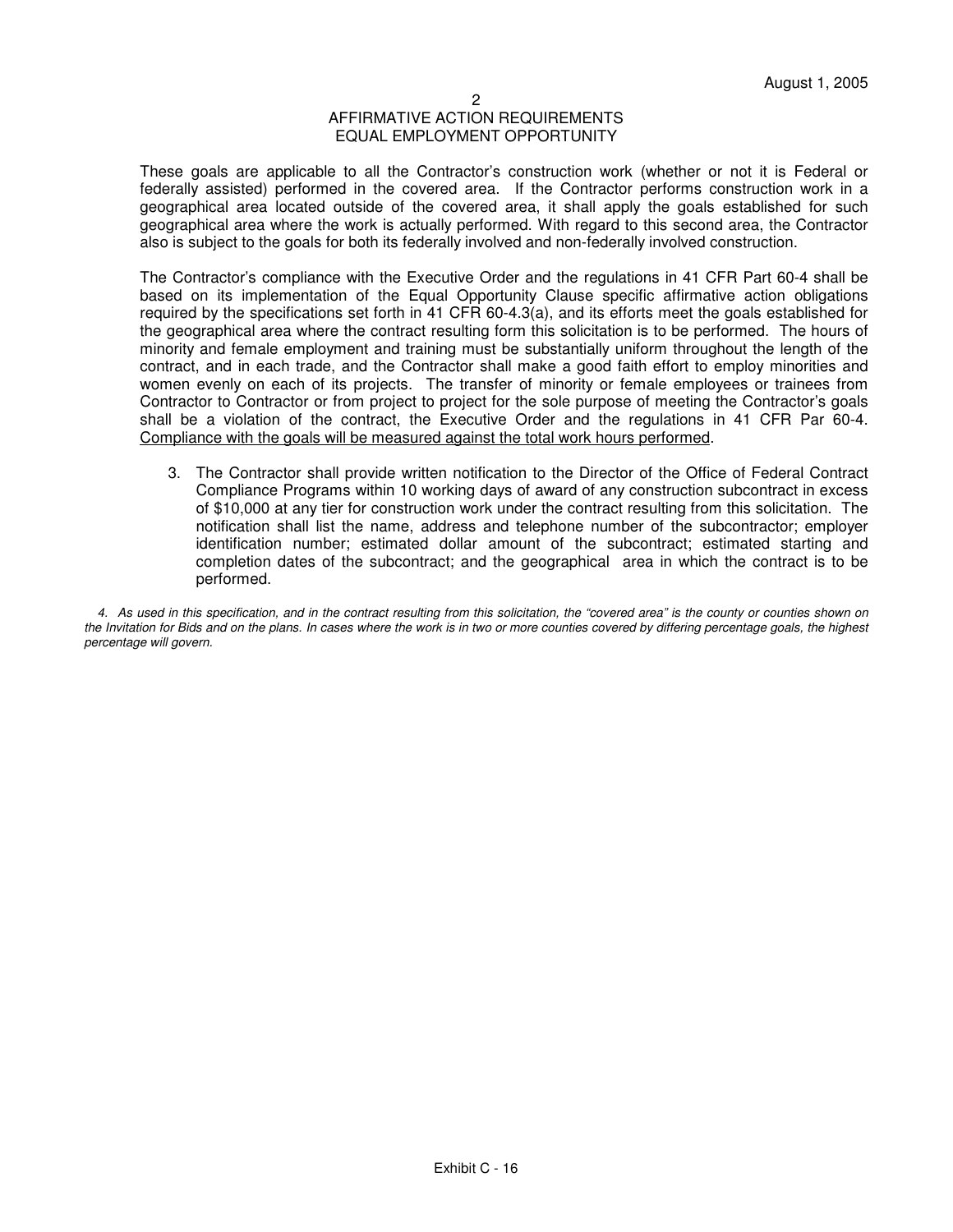## B. STANDARD FEDERAL EQUAL EMPLOYMENT OPPORTUNITY CONSTRUCTION CONTRACT SPECIFICATIONS

Standard Federal Equal Employment Opportunity Construction Contract Specifications (Executive Order 11246)

- 1. As used in these Specifications:
	- a. "Covered area" means the geographical area described in the solicitation from which this contract resulted;
	- b. "Director" means Director, Office of Federal Contract Compliance Programs, United States Department of Labor, or any person to whom the Director delegates authority;
	- c. "Employer identification number" means the Federal Social Security number used on the Employer's Quarterly Federal Tax Return, U.S. Treasury Department Form 941.
	- d. "Minority" includes;

 (i) Black (all persons having origins in any of the Black African racial groups not of Hispanic origin);

- (ii) Hispanic (all persons of Mexican, Puerto Rican, Cuban, Central or South American or other Spanish Culture or origin, regardless of race);
- (iii) Asian and Pacific Islander (all persons having origins in any of the original peoples of the Far East, Southeast Asia, the Indian Subcontinent, or the Pacific Islands); and
- (iv) American Indian or Alaskan Native (all persons having origins in any of the original peoples of North America and maintaining identifiable tribal affiliations through membership and participation or community identification).
- 2. Whenever the Contractor, or any Subcontractor at any tier, subcontracts a portion of the work involving any construction trade, it shall physically include in each subcontract in excess of \$10,000 the provisions of these specifications and the Notice which contains the applicable goals for minority and female participation and which is set forth in the solicitations from which this contract resulted.
- 3. If the Contractor is participating (pursuant to 41 CFR 60-4.5) in a Hometown Plan approved by the U.S. Department of Labor in the covered area either individually or through an association, its affirmative action obligations on all work in the Plan area (including goals and timetables) shall be in accordance with that Plan for those trades which have unions participating in the Plan. Contractors must be able to demonstrate their participation in and compliance with the provisions of any such Hometown Plan. Each Contractor or Subcontractor participating in an approved Plan is individually required to comply with its obligations under the EEO clause, and to make a good faith effort to achieve each goal under the Plan in each trade in which it has employees. The overall good faith performance by other Contractors or Subcontractor toward a goal in an approved Plan does not excuse any covered Contractor's or Subcontractor's failure to take good faith efforts to achieve the Plan goals and timetables.
- 4. The Contractor shall implement the specific affirmative action standards provided in paragraphs 7a through p of these specifications. The goals set forth in the solicitation from which this contract resulted are expressed as percentages of the total hours of employment and training of minority and female utilization the Contractor should reasonably be able to achieve in each construction trade in which it has employees in the covered area. Covered Construction contractors performing construction work in geographical areas where they do not have a Federal or federally assisted construction contract shall apply the minority and female goals established for the geographical area where the work is being performed. Goals are published periodically in the Federal Register in notice form, and such notices may be obtained from any office of Federal Contract Compliance Programs Office or from Federal procurement contracting officers. The Contractor is expected to make substantially uniform progress in meeting its goals in each craft during the period specified.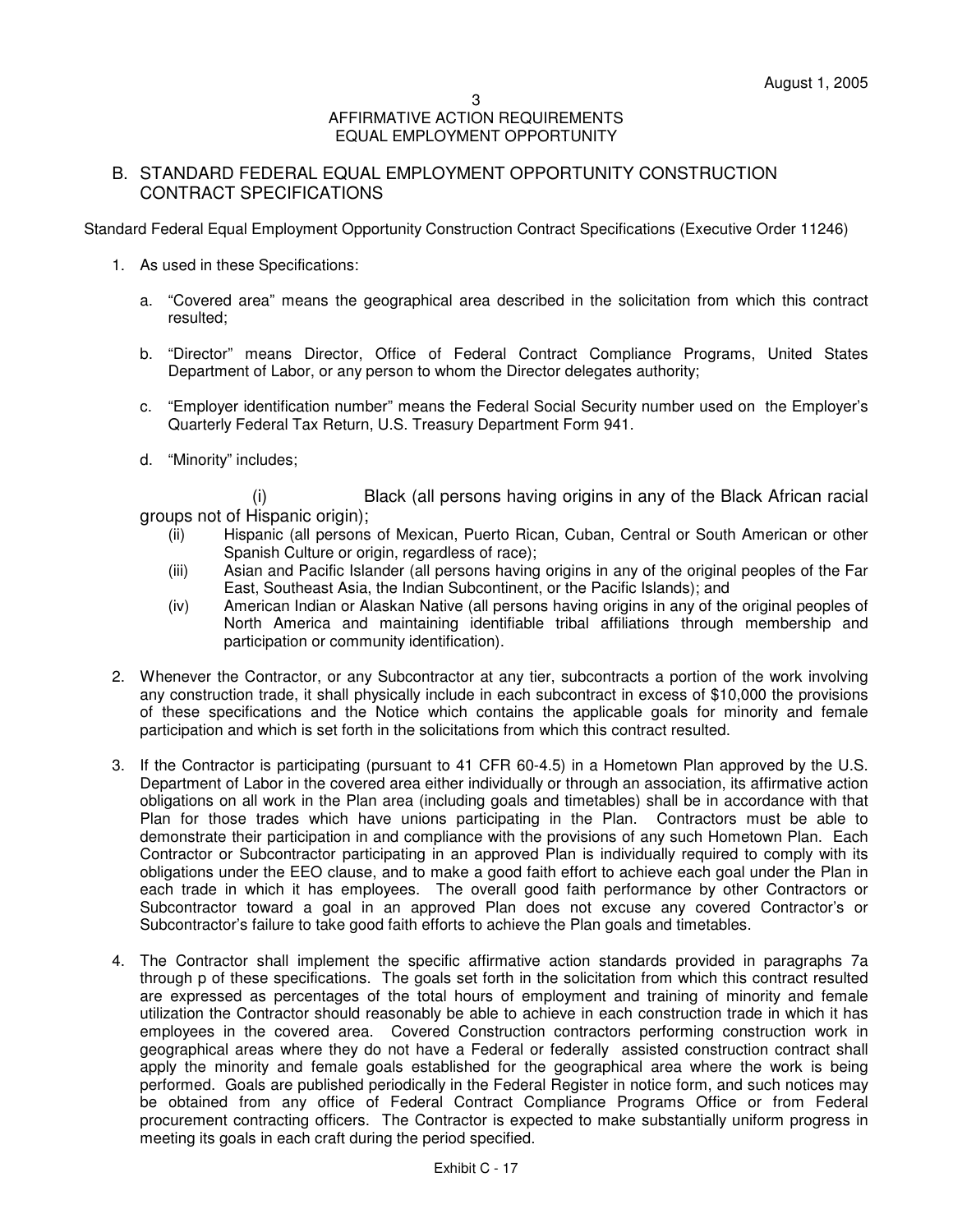- 5. Neither the provisions of any collective bargaining agreement, nor the failure by a union with whom the Contractor has a collective bargaining agreement, to refer either minorities or women shall excuse the Contractor's obligations under these specifications, Executive Order 11246, or the regulations promulgated pursuant thereto.
- 6. In order for the nonworking training hours of apprentices and trainees to be counted in meeting the goals, such apprentices and trainees must be employed by the Contractor during the training period, and the Contractor must have made a commitment to employ the apprentices and trainees at the completion of their training, subject to the availability of employment opportunities. Trainees must be trained pursuant to training programs approved by the U.S. Department of Labor.
- 7. The Contractor shall take specific affirmative actions to ensure equal employment opportunity. The evaluation of the Contractor's compliance with these specifications shall be based upon its effort to achieve maximum results from its actions. The Contractor shall document these efforts fully, and shall implement affirmative action steps at least as extensive as the following;
	- a. Ensure and maintain a working environment free of harassment, intimidation , and coercion at all sites, and in all facilities at which the Contractor's employees are assigned to work. The Contractor, where possible, will assign two or more women to each construction project. The Contractor shall specifically ensure that all foremen, superintendents, and other on-site supervisory personnel are aware of and carry out the Contractor's obligation to maintain such a working environment, with specific attention to minority or female individuals working at such sites or in such facilities.
	- b. Establish and maintain a current list of minority and female recruitment sources, provide written notification to minority and female recruitment sources and to community organizations when the Contractor or its union have employment opportunities available, and maintain a record of the organization's responses.
	- c. Maintain a current file of the names, addresses and telephone numbers of each minority and female off-the-street applicant and minority or female referral from a union, a recruitment source of community organization and of what action was taken with respect to each individual. If such individual was sent to the union hiring hall for referral and was not referred back to the Contractor by the union or, if referred, not employed by the Contractor, this shall be documented in the file with the reason therefor, along with whatever additional actions the Contractor may have taken.
	- d. Provide immediate written notification to the Director when the union with which the Contractor has a collective bargaining agreement has not referred to the Contractor a minority person or woman sent by the Contractor, or when he Contractor has other information that the union referral process has impeded the Contractor's efforts to meet its obligations.
	- e. Develop on-the-job training opportunities and/or participate in training programs for the area which expressly include minorities and women, including upgrading programs and apprenticeship and trainee programs relevant to the Contractor's employment needs, especially those programs funded or approved by the Department of Labor. The Contractor shall provide notice of these programs to the sources compiled under 7b above.
	- f. Disseminate the Contractor's EEO policy by providing notice of the policy to unions and training programs and requesting their cooperation in assisting the Contractor in meeting its EEO obligations; by including it in any policy manual and collective bargaining agreement; by publicizing it in the company newspaper, annual report, etc., by specific review of the policy with all management personnel and with all minority and female employees at least once a year, and by posting the Contractor's EEO policy on bulletin boards accessible to all employees at each location where construction work is performed.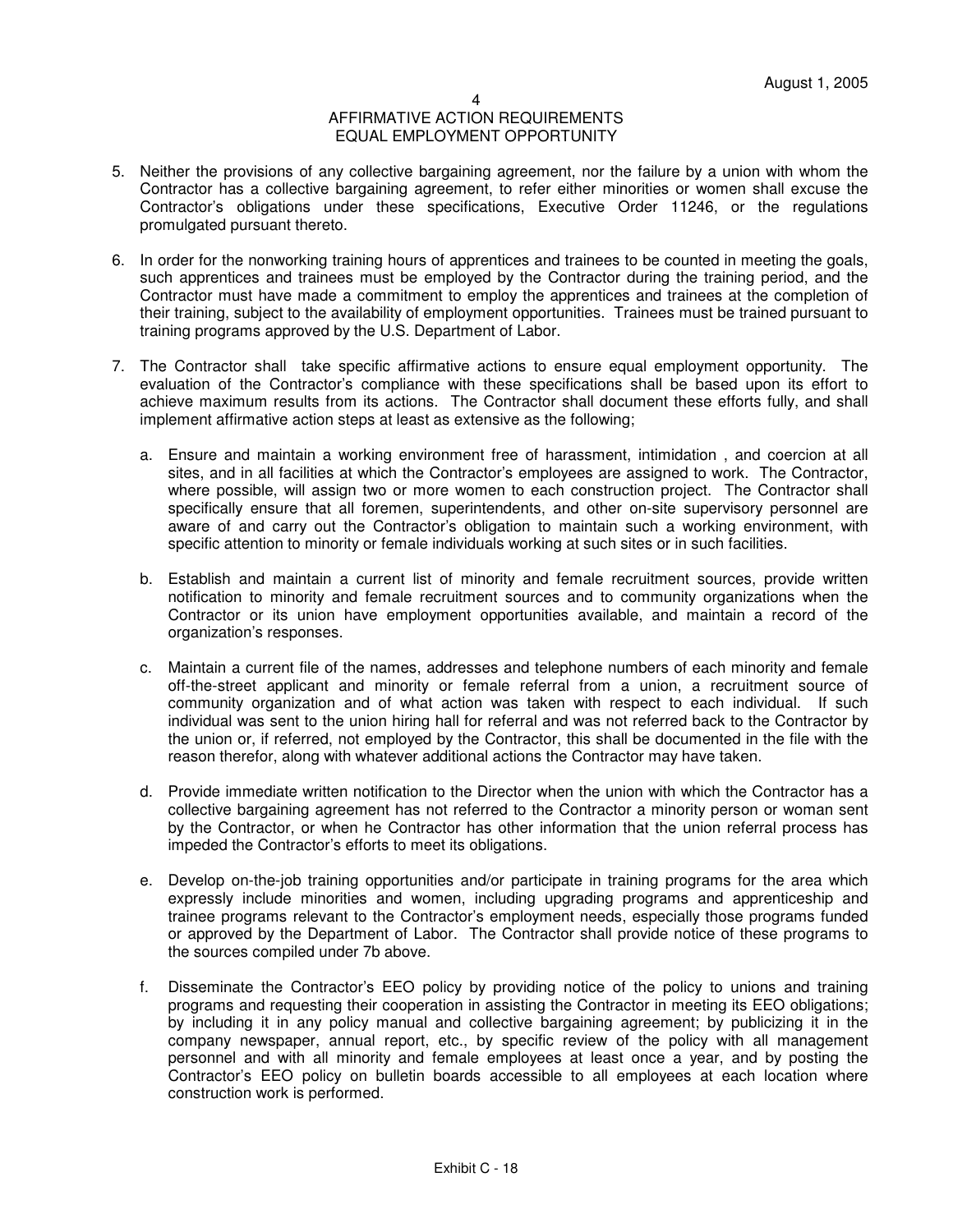- g. Review, at least annually, the Contractor's EEO policy and affirmative action obligations under these specifications with all employees having any responsibility for hiring, assignment, layoff, termination or other employment decisions including specific review of these items with onsite supervisory personnel such as Superintendents, General Foreman, etc., prior to the initiation of construction work at any job site. A written record shall be made and maintained identifying the time and place of these meetings, persons attending, subject matter discussed, and disposition of the subject matter.
- h. Disseminate the Contractor's EEO policy externally by including it in any advertising in the news media, specifically including minority and female news media, and providing written notification to and discussing the Contractors and Subcontractors with whom the Contractor does or anticipates doing business.
- i. Direct its recruitment efforts, both oral and written, to minority, female and community organizations, to schools with minority and female students and to minority and female recruitment and training organizations serving the Contractor's recruitment area and employment needs. Not later than one month prior to the date for the acceptance of applications for apprenticeship or other training by any recruitment source, the Contractor shall send written notification to organizations such as the above, describing the openings, screening procedures, and tests to be used in the selection process.
- j. Encourage present minority and female employees to recruit other minority persons and women and, where reasonable, provide after school, summer and vacation employment to minority and female youth both on the site and in other areas of a Contractor's workforce.
- k. Validate all tests and other selection requirements where there is an obligation to do so under 41 CFR Part 60-3.
- l. Conduct, at least annually, an inventory and evaluation at least of all minority and female personnel for promotional opportunities and encourage these employees to seek or to prepare for, through appropriate training, etc. such opportunities.
- m. Ensure that seniority practices, job classifications, work assignments and other personnel practices, do not have a discriminatory effect by continually monitoring all personnel and employment related activities to ensure that the EEO policy and the Contractor's obligations under these specifications are being carried out.
- n. Ensure that all facilities and Contractor's activities are nonsegregated except that separate or singleuser toilet and necessary changing facilities shall be provided to assure privacy between the sexes.
- o. Document and maintain a record of all solicitations of offers for subcontracts from minority and female construction contractors and suppliers, including circulation of solicitations to minority and female contractor associations and other business associations.
- p. Conduct a review, at least annually, of all supervisor's adherence to and performance under the Contractor's EEO policies and affirmative action obligation.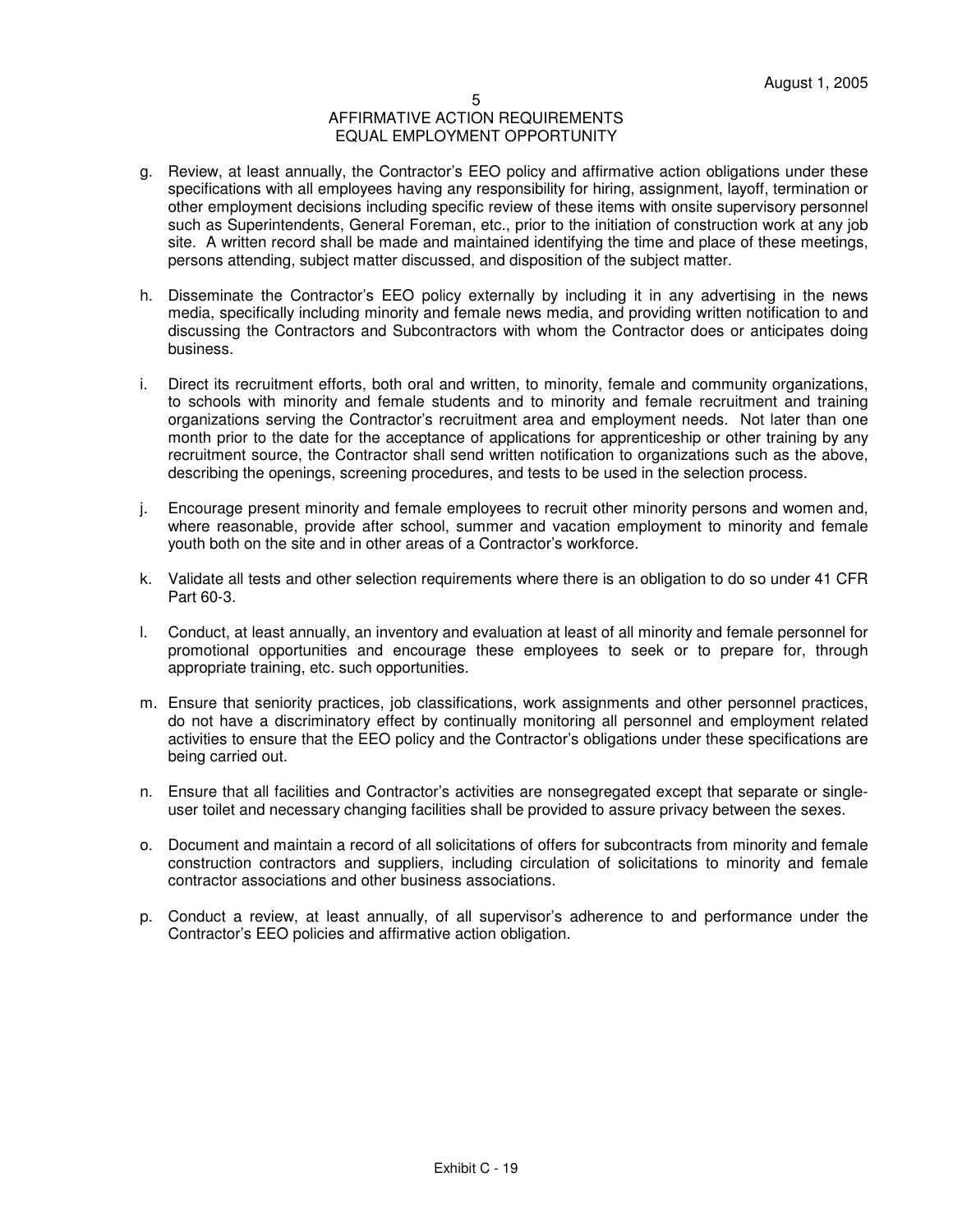- 8. Contractors are encouraged to participate in voluntary associations which assist in fulfilling one or more of their affirmative action obligations (7a through p). The efforts of a contractor association, joint contractorunion contractor-community, or other similar group of which the Contractor is a member and participant, may be asserted as fulfilling any one or more of its obligations under 7a through p of these specifications provided that the Contractor actively participates in the group, makes every effort to assure that the group has a positive impact on the employment of minorities and women in the industry, ensures that the concrete benefits of the program are reflected in the Contractor's minority and female workforce participation, makes a good faith effort to meet its individual goal and timetables, and can provide access to documentation which demonstrates the effectiveness of actions taken on behalf of the Contractor. The obligation to comply, however, is the Contractor's and failure of such a group to fulfill an obligation shall not be a defense for the Contractor's noncompliance.
- 9. A single goal for minorities and a separate single goal for women have been established. The Contractor, however, is required to provide equal employment opportunity and to take affirmative action for all minority groups, both male and female, and all women, both minority and non-minority. Consequently, the Contractor may be in violation of the Executive Order if a particular group is employed in a substantially disparate manner (for example, even thought the Contractor has achieved its goals for women generally, the Contractor may be in violation of the Executive Order if a specific minority group of women is underutilized).
- 10. The Contractor shall not use the goals and timetables or affirmative action standards to discriminate against any person because of race, color, religion, sex, or national origin.
- 11. The Contractor shall not enter into any Subcontract with any person or firm debarred from Government contracts pursuant to Executive Order 11246.
- 12. The Contractor shall carry out such sanctions and penalties for violation of these specifications and of the Equal Opportunity Clause, including suspension, termination and cancellation of existing subcontracts as may be imposed or ordered pursuant to Executive Order 11246, as amended, and its implementing regulations, by the Office of Federal Contract Compliance Programs. Any Contractor who fails to carry out such sanctions and penalties shall be in violation of these specifications and Executive Order 11246, as amended.
- 13 The Contractor in fulfilling its obligations under these specifications, shall implement specific affirmative action steps, at least as extensive as those standards prescribed in paragraph 7 of these specifications, so as to achieve maximum results from its efforts to ensure equal employment opportunity. If the Contractor fails to comply with the requirements of the Executive Order, the implementing regulations, or these specifications, the Director shall proceed in accordance with 41 CFR 60-4.8.
- 14. The Contractor shall designate a responsible official to monitor all employment related activity to ensure that the company EEO policy is being carried out, to submit reports relating to the provisions hereof as may be required by the Government and to keep records. Records shall at least include for each employee the name, address, telephone numbers, construction trade, union affiliation if any, employee identification number when assigned, social security number, race, sex, status (e.g., mechanic, apprentice, trainee, helper, or laborer), dates of changes in status, hours worked per week in the indicated trade, rate of pay, and locations at which the work was performed. Records shall be maintained in an easily understandable and retrievable form, however, to the degree that existing records satisfy this requirement, contractors shall not be required to maintain separate records.
- 15. Nothing herein provided shall be construed as a limitation upon the application of other laws which establish different standards of compliance or upon application of requirements for the hiring of local or other area residents (e.g., those under the Public Works Employment Act of 1977 and the Community Development Block Grant Program).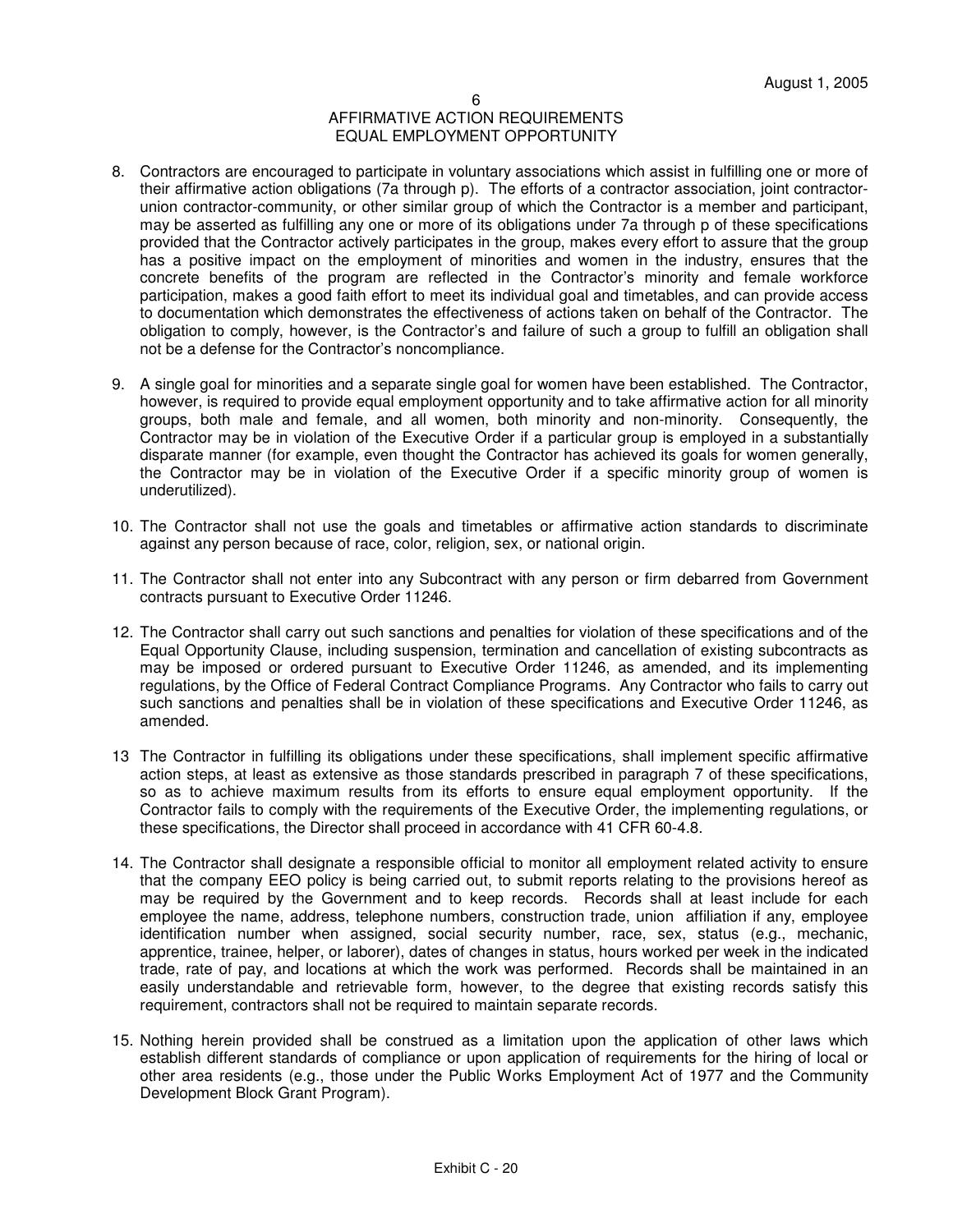### **C. SPECIFIC EQUAL EMPLOYMENT OPPORTUNITY RESPONSIBILITIES.**

- 1. General.
	- a. Equal employment opportunity requirements not to discriminate and to take affirmative action to assure equal employment opportunity as required by Executive Order 11246 and Executive Order 11375 are set forth in Required Contract. Provisions (Form FHWA 1273 or 1316, as appropriate) and these Special Provisions which are imposed pursuant to Section 140 of Title 23, U.S.C., as established by Section 22 of the Federal-Aid highway Act of 1968. The requirements set forth in these Special Provisions shall constitute the specific affirmative action requirements for project activities under this contract and supplement the equal employment opportunity requirements set forth in the Required Contract provisions.
	- b. The Contractor will work with the State highway agencies and the Federal Government in carrying out equal employment opportunity obligations and in their review of his/her activities under the contract.
	- c. The Contractor and all his/her subcontractors holding subcontracts not including material suppliers, of \$10,000 or more, will comply with the following minimum specific requirement activities of equal employment opportunity: (The equal employment opportunity requirements of Executive Order 11246, as set forth in Volume 6, Chapter 4, Section 1, Subsection 1 of the Federal-Aid Highway Program Manual, are applicable to material suppliers as well as contractors and subcontractors.) The Contractor will include these requirements in every subcontract of \$10,000 or more with such modification of language as is necessary to make them binding on the subcontractor.
- 2. Equal Employment Opportunity Policy. The Contractor will accept as his operating policy the following statement which is designed to further the provision of equal employment opportunity to all persons without regard to their race, color, religion, sex, or national origin, and to promote the full realization of equal employment opportunity through a positive continuing program;

 It is the policy of this Company to assure that applicants are employed, and that employees are treated during employment, without regard to their race, religion, sex, color, or national origin. Such action shall include; employment, upgrading, demotion, or transfer; recruitment or recruitment advertising; layoff or termination; rates of pay or other forms of compensation; and selection for training, including apprenticeship, preapprenticeship, and/or on-the-job training.

- 3. Equal Employment Opportunity Officer. The Contractor will designate and make known to the State highway agency contracting officers and equal employment opportunity officer (herein after referred to as the EEO Officer) who will have the responsibility for an must be capable of effectively administering and promoting an active contractor program of equal employment opportunity and who must be assigned adequate authority and responsibility to do so.
- 4. Dissemination of Policy.
	- a. All members of the Contractor's staff who are authorized to hire, supervise, promote, and discharge employees, or who recommend such action, or who are substantially involved in such action, will be made fully cognizant of, and will implement, the Contractor's equal employment opportunity policy and contractual responsibilities to provide equal employment opportunity in each grade and classification of employment. To ensure that the above agreement will be met, the following actions will be taken as a minimum;
		- (1) Periodic meetings of supervisory and personnel office employees will be conducted before the start of work and then not less often than once every six months, at which time the Contractor's equal employment opportunity policy and its implementation will be reviewed and explained. The meetings will be conducted by the EEO Officer or other knowledgeable company official.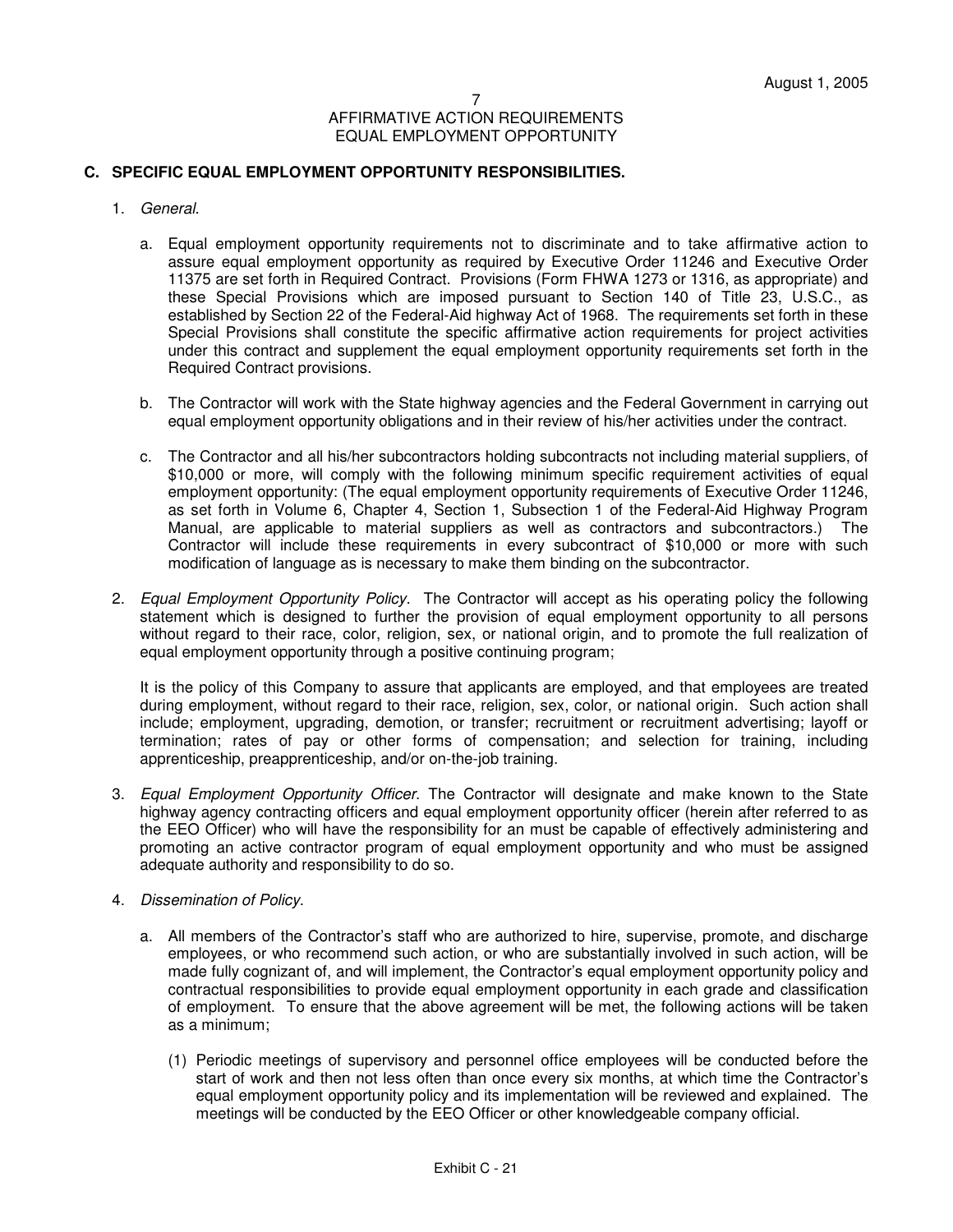- (2) All new supervisory or personnel office employees will be given a thorough indoctrination by the EEO Officer or other knowledgeable company official, covering all major aspects of the Contractor's equal employment opportunity obligations within thirty days following their reporting for duty with the Contractor.
- (3) All personnel who are engaged in direct recruitment for the project will be instructed by the EEO Officer or appropriate company official in the Contractor's procedures for locating and hiring minority group employees.
- b. In order to make the Contractor's equal employment opportunity policy known to all employees, prospective employees and potential sources of employees, i.e., schools, employment agencies, labor unions (where appropriate), college placement officers, etc., the Contractor will take the following actions:
	- (1) Notices and posters setting forth the Contractor's equal employment opportunity policy will be placed in areas readily accessible to employees, applicants for employment and potential employees.
	- (2) The Contractor's equal employment opportunity policy and the procedures to implement such policy will be brought to the attention of employees by means of meetings, employee handbooks, or other appropriate means.
- 5. Recruitment.

.

- a. When advertising for employees, the Contractor will include in all advertisements for employees the notation; "An Equal Opportunity Employer." All such advertisements will be published in newspapers or other publications having a large circulation among minority groups in the area from which the project work force would normally be derived.
- b. The Contractor will, unless precluded by a valid bargaining agreement, conduct systematic and direct recruitment through public and private employee referral sources likely to yield qualified minority group applicants, including, but not limited to, State employment agencies, schools, colleges and minority group organizations. To meet this requirement, the Contractor will, through his EEO Officer, identify sources of potential minority group employees, and establish with such identified sources procedures whereby minority group applicants may be referred to the Contractor for employment consideration.

 In the event the Contractor has a valid bargaining agreement providing for exclusive hiring hall referrals, he is expected to observe the provisions of that agreement to the extent that the system permits the Contractor's compliance with equal employment opportunity contract provisions. (The U.S. Department of Labor has held that where implementation of such agreements have the effect of discriminating against minorities or women, or obligates the Contractor to do the same, such implementation violates Executive Order 11246, as amended.)

- c. The Contractor will encourage his present employees to refer minority group applicants for employment by posting appropriate notices or bulletins in areas accessible to all such employees. In addition, information and procedures with regard to referring minority group applicants will be discussed with employees.
- `6. Personnel Actions. Wages, working conditions, and employee benefits shall be established and administered, and personnel actions of every type, including hiring, upgrading, promotion, transfer, demotion, layoff, and termination, shall be taken without regard to race, color, religion, sex, or national origin. The following procedures shall be followed;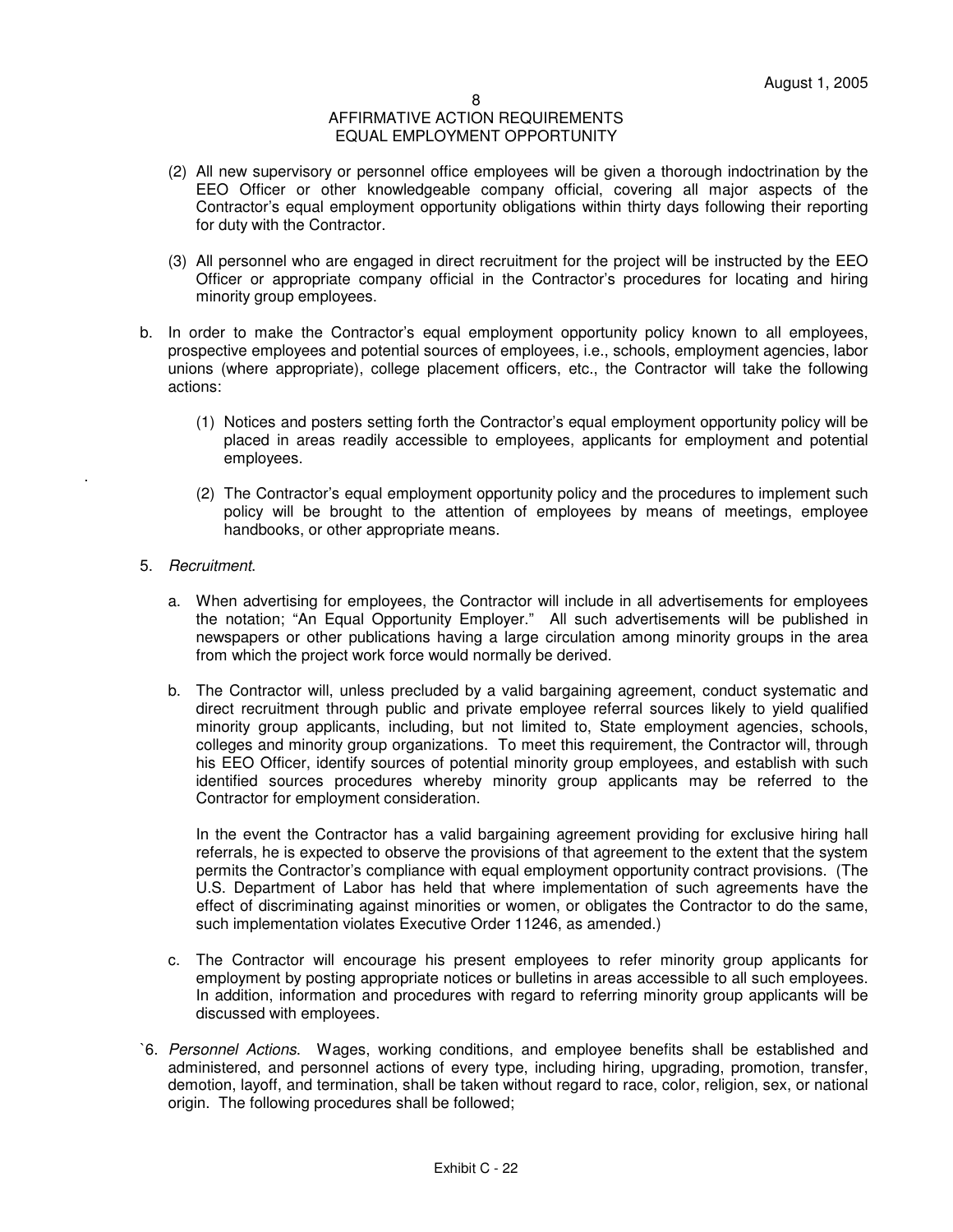- a. The Contractor will conduct periodic inspections of project sites to insure that working conditions and employee facilities do not indicate discriminatory treatment of project site personnel.
- b. The Contractor will periodically evaluate the spread of wages paid within each classification to determine any evidence of discriminatory wage practices.
- c. The Contractor will periodically review selected personnel actions in depth to determine whether there is evidence of discrimination. Where evidence is found, the Contractor will promptly take corrective action. If the review indicates that the discrimination may extend beyond the actions reviewed, such corrective action shall include all affected persons.
- d. The Contract will promptly investigate all complaints of alleged discrimination made to the Contractor in connection with his obligations under this contract, will attempt to resolve such complaints, and will take appropriate corrective action within a reasonable time. If the investigation indicates that the discrimination may affect persons other than the complainant, such corrective action shall include such other persons. Upon completion of each investigation, the Contractor will inform every complainant of all of his avenues of appeal.
- 7. Training and Promotion.
	- a. The Contractor will assist in locating, qualifying, and increasing the skills of minority group and women employees, and applicants for employment.
	- b. Consistent with the Contractor's work force requirements and as permissible under Federal and State regulations, the Contractor shall make full use of training programs, i.e., apprenticeship, and on-the-job training programs for the geographical area of contract performance. Where feasible, 25 percent of apprentices or trainees in each occupation shall be in their first year of apprenticeship or training.
	- c. The Contractor will advise employees and applicants for employment of available training programs and entrance requirements for each.
	- d. The Contractor will periodically review the training and promotion potential of minority group and women employees and will encourage eligible employees to apply for such training and promotion.
- 8. Unions. If the Contractor relies in whole or in part upon unions as a source of employees, the Contractor will use his/her best efforts to obtain the cooperation of such unions to increase opportunities for minority groups and women with the unions, and to effect referrals by such unions of minority and female employees. Actions by the Contractor either directly or thorough a contractor's association acting as agent will include the procedures set forth below:
	- a. The Contractor will use best efforts to develop, in cooperation with the unions, joint training programs aimed toward qualifying more minority group members and women for membership in the unions and increasing the skills of minority group employees and women so that they may qualify for higher paying employment.
	- b. The Contractor will use best efforts to incorporate an equal employment opportunity clause into each union agreement to the end that such union will be contractually bound to refer applicants without regard to their race, color, religion, sex, or national origin.
	- c. The Contractor is to obtain information as to the referral practices and policies of the labor union except that to the extent such information is within the exclusive possession of the labor union and such labor union refuses to furnish such information to the Contractor, the Contractor shall so certify to the State highway department and shall set forth what efforts have been made to obtain such information.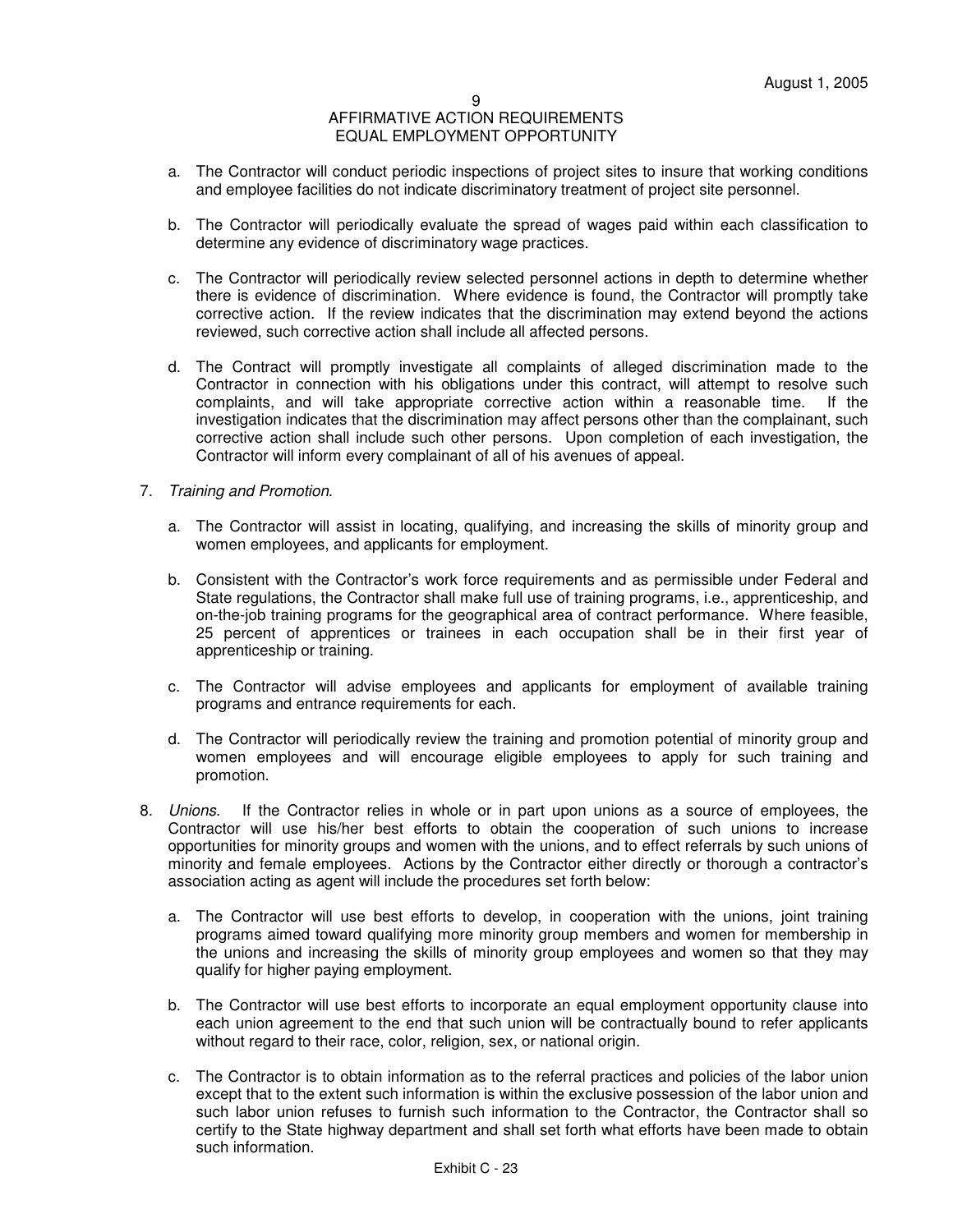- d. In the event the union is unable to provide the Contractor with a reasonable flow of minority and women referrals within he time limit set forth in the collective bargaining agreement, the Contractor will, through independent recruitment efforts, fill the employment vacancies without regard to race, color, religion , sex or national origin; making full efforts to obtain qualified and/or qualifiable minority group persons and women. (The U.S. Department of Labor has held that it shall be no excuse that the union with which the Contractor has a collective bargaining agreement providing for exclusive referral failed to refer minority employees.) In the event the union referral practice prevents the Contractor from meeting the obligations pursuant to Executive Order 11246, as amended, and these special provisions, such Contractor shall immediately notify the State highway agency.
- 9. Subcontracting.
	- a. The Contractor will use his best efforts to solicit bids from and to utilize minority group subcontractors or subcontractors with meaningful minority group and female representation among their employees. Contractors shall obtain lists of minority-owned construction firms from State highway agency personnel.
	- b. The Contractor will use his best efforts to ensure subcontractor compliance with their equal employment opportunity obligations.
- 10. Records and Reports.
	- a. The Contractor will keep such records as are necessary to determine compliance with the Contractor's equal employment opportunity obligations. The records kept by the Contractor will be designed to indicate:
		- (1) The number of minority and nonminority group members and women employed in each work classification on the project.
		- (2) The Progress and efforts being made in cooperation with unions to increase employment opportunities for minorities and women (applicable only to contractors who rely in whole or in part on unions as a source of their work force).
		- (3) The progress and efforts being made in locating, hiring, training, qualifying, and upgrading minority and female employees, and
		- (4) The progress and efforts being made in securing the services of minority group subcontractors or subcontractors with meaningful minority and female representation among their employees.
	- b. All such records must be retained for a period of three years following completion of the contract work and shall be available at reasonable times and places for inspection by authorized representatives of the State highway agency and the Federal Highway Administration.
	- c. The Contractors will submit an annual report to the State highway agency each July for the duration of the project, indicating the number of minority, women, and non-minority group employees currently engaged in each work classification required by the contract work. This information is to be reported on Form PR 1391.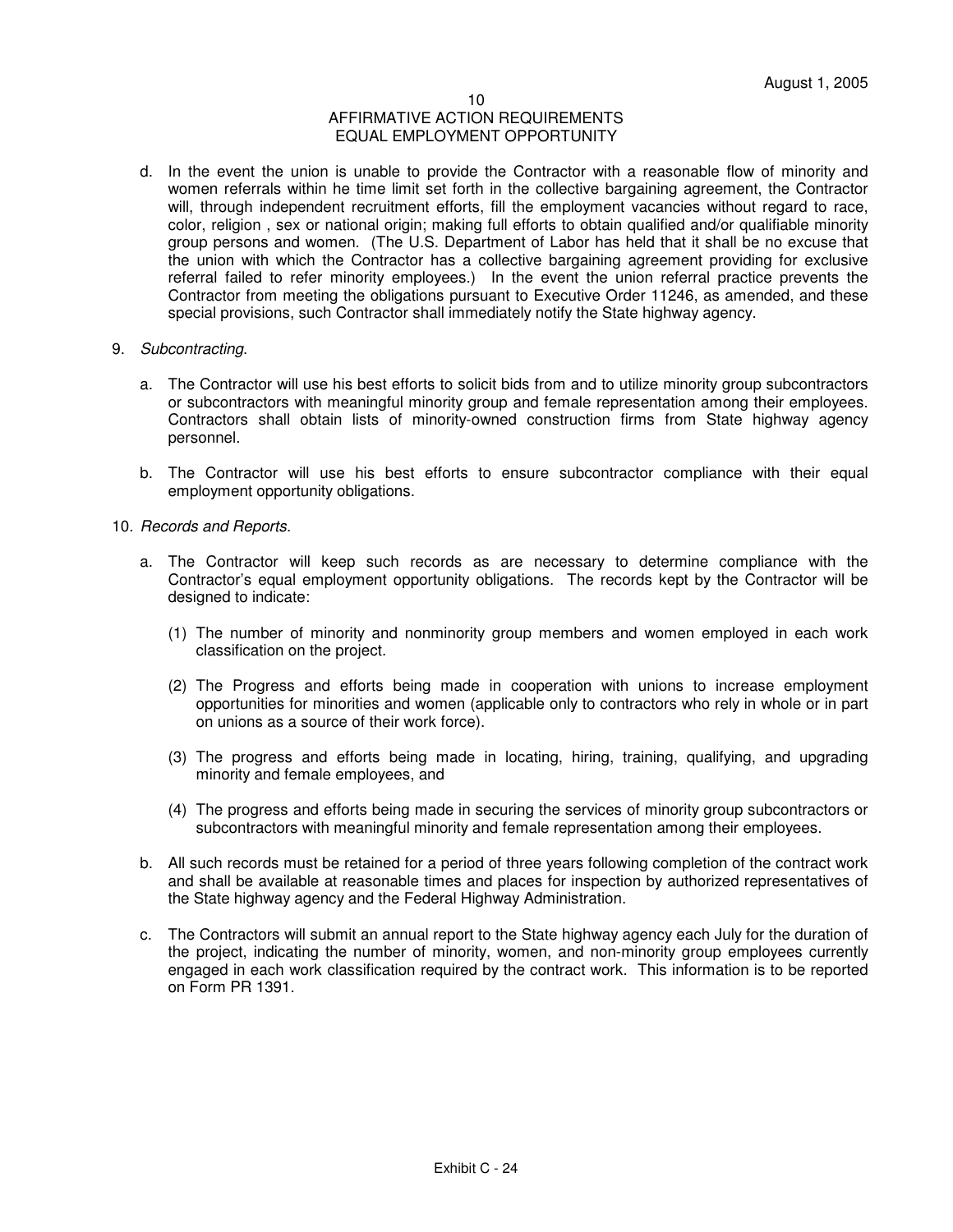# **October 03, 2008**

# **U.S. DEPT. OF LABOR, DAVIS BACON MINIMUM WAGES, COLORADO GENERAL DECISION NUMBERS CO20080014 AND CO20080015 HIGHWAY CONSTRUCTION**

# **NOTICE**

This is a standard special provision that revises or modifies CDOT's *Standard Specifications for Road and Bridge Construction*. It has gone through a formal review and approval process and has been issued by CDOT's Project Development Branch with formal instructions for its use on CDOT construction projects. It is to be used as written without change. Do not use modified versions of this special provision on CDOT construction projects, and do not use this special provision on CDOT projects in a manner other than that specified in the instructions, unless such use is first approved by the Standards and Specification Unit of the Project Development Branch. The instructions for use on CDOT construction projects appear below.

Other agencies which use the *Standard Specifications for Road and Bridge Construction* to administer construction projects may use this special provision as appropriate and at their own risk.

# **Instructions for use on CDOT construction projects:**

Use this standard special provision on all federal-aid projects with contracts exceeding \$2000, except for projects on roadways classified as local roads or rural minor collectors, which are exempt.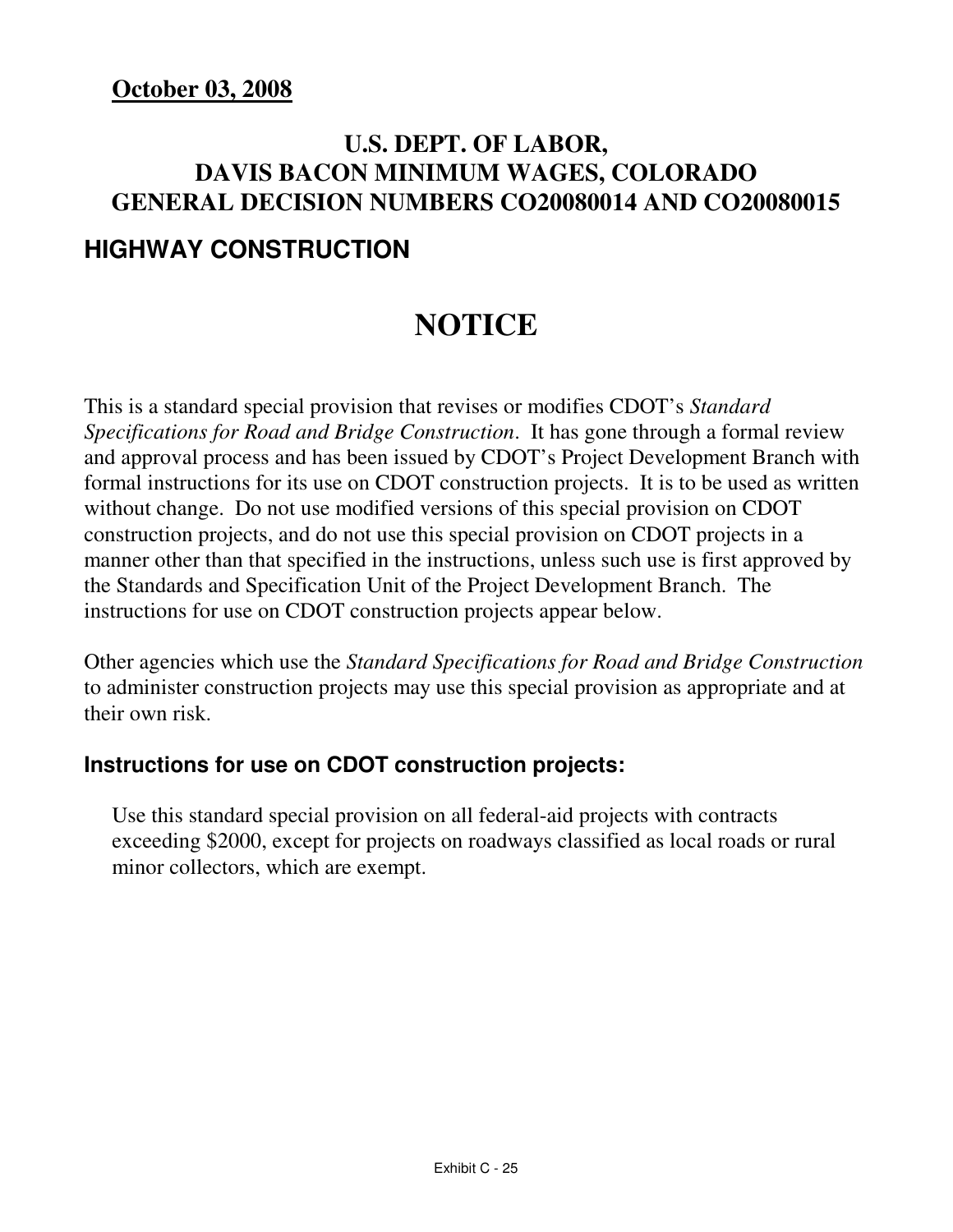#### U.S. DEPT. OF LABOR, DAVIS BACON MINIMUM WAGES, COLORADO DATE 10-03-08 GENERAL DECISION NUMBERS CO20080014 AND CO20080015, HIGHWAY CONSTRUCTION

|      | OENEKAL DECISION NOMBEKS COZWOWI4 AND COZWOWIJ, HIOH WAT CONSTRUCTION                                                                                                                                                                                                                                                                                                    |                             |                              |                        |                         |
|------|--------------------------------------------------------------------------------------------------------------------------------------------------------------------------------------------------------------------------------------------------------------------------------------------------------------------------------------------------------------------------|-----------------------------|------------------------------|------------------------|-------------------------|
|      | Decision Nos. CO20080014 and CO20080015 dated February 08,<br>2008 supersedes Decision Nos. CO020070014 and CO020070015                                                                                                                                                                                                                                                  | <b>MOD Number</b>           | <b>Modifications</b><br>Date | Pages                  | $\mathbf{D}$            |
|      | dated February 09, 2007.                                                                                                                                                                                                                                                                                                                                                 | $\mathbf{1}$                | $02 - 15 - 08$               | 1, 5                   | 1                       |
|      | When work within a project is located in two or more counties and                                                                                                                                                                                                                                                                                                        | $\mathfrak{2}$              | 05-02-08                     | 1, 2, 6                | $\boldsymbol{2}$        |
|      | the minimum wages and fringe benefits are different for one or more                                                                                                                                                                                                                                                                                                      | 3                           | 06-06-08                     | 1, 5                   | 3                       |
|      | job classifications, the higher minimum wages and fringe benefits                                                                                                                                                                                                                                                                                                        | $\overline{4}$              | 07-04-08                     | 1                      | 4                       |
|      | shall apply throughout the project.                                                                                                                                                                                                                                                                                                                                      | 5                           | 10-03-08                     | 1, 5                   | 5                       |
|      | General Decision No. CO20080014 applies to the following counties: Adams, Arapahoe, Boulder, Broomfield,<br>Denver, Douglas, El Paso, Jefferson, Larimer, Mesa, Pueblo, and Weld counties.                                                                                                                                                                               |                             |                              |                        | $\overline{\mathbf{4}}$ |
|      | General Decision No. CO20080014                                                                                                                                                                                                                                                                                                                                          |                             |                              |                        |                         |
|      | The wage and fringe benefits listed below reflect collectively bargained rates.                                                                                                                                                                                                                                                                                          |                             |                              |                        |                         |
| Code | <b>Classification</b>                                                                                                                                                                                                                                                                                                                                                    | <b>Basic Hourly</b><br>Rate |                              | <b>Fringe Benefits</b> | Last<br>Mod             |
|      | <b>ELECTRICIANS:</b>                                                                                                                                                                                                                                                                                                                                                     |                             |                              |                        |                         |
| 1200 | Electrical work \$150,000 or less (Pueblo county)                                                                                                                                                                                                                                                                                                                        | 22.44                       |                              | 10.77                  | 1                       |
| 1201 | Electrical work over \$150,000 (Pueblo county)                                                                                                                                                                                                                                                                                                                           | 26.59                       |                              | 10.90                  | 1                       |
| 1202 | Electricians (Adams, Arapahoe, Boulder, Broomfield, Denver,<br>Douglas, Jefferson, Larimer, and Weld counties)                                                                                                                                                                                                                                                           | 30.00                       |                              | 10.82                  | 5                       |
| 1203 | Electricians (El Paso county)                                                                                                                                                                                                                                                                                                                                            | 27.80                       |                              | $12.55 + 3\%$          | $\mathbf{3}$            |
| 1204 | Electricians (Mesa county)                                                                                                                                                                                                                                                                                                                                               | 20.31                       |                              | 8.56                   |                         |
| 1205 | Traffic Signal Installer (Zone 1)                                                                                                                                                                                                                                                                                                                                        | 23.83                       |                              | $4.75 + 13.75\%$       |                         |
| 1206 | Traffic Signal Installer (Zone 2)                                                                                                                                                                                                                                                                                                                                        | 26.83                       |                              | $4.75 + 13.75\%$       |                         |
|      | <b>Traffic Installer Zone Definitions</b><br>Zone $1 -$ Within a 35 mile radius measured from the addresses<br>of the following cities:<br>Colorado Springs - Nevada & Bijou<br>Denver - Ellsworth Avenue & Broadway<br>Ft. Collins - Prospect & College<br>Grand Junction - 12th & North Avenue<br>Pueblo - I-25 & Highway 50<br>Zone 2 - All work outside these areas. |                             |                              |                        |                         |
|      | POWER EQUIPMENT OPERATORS:                                                                                                                                                                                                                                                                                                                                               |                             |                              |                        |                         |
| 1300 | <b>Asphalt Screed</b>                                                                                                                                                                                                                                                                                                                                                    | 22.67                       |                              | 8.72                   | 2                       |
| 1301 | Bituminous or Asphalt Spreader/Laydown Machine                                                                                                                                                                                                                                                                                                                           | 22.67                       |                              | 8.72                   | $\overline{2}$          |
| 1302 | Bulldozer                                                                                                                                                                                                                                                                                                                                                                | 22.67                       |                              | 8.72                   | $\boldsymbol{2}$        |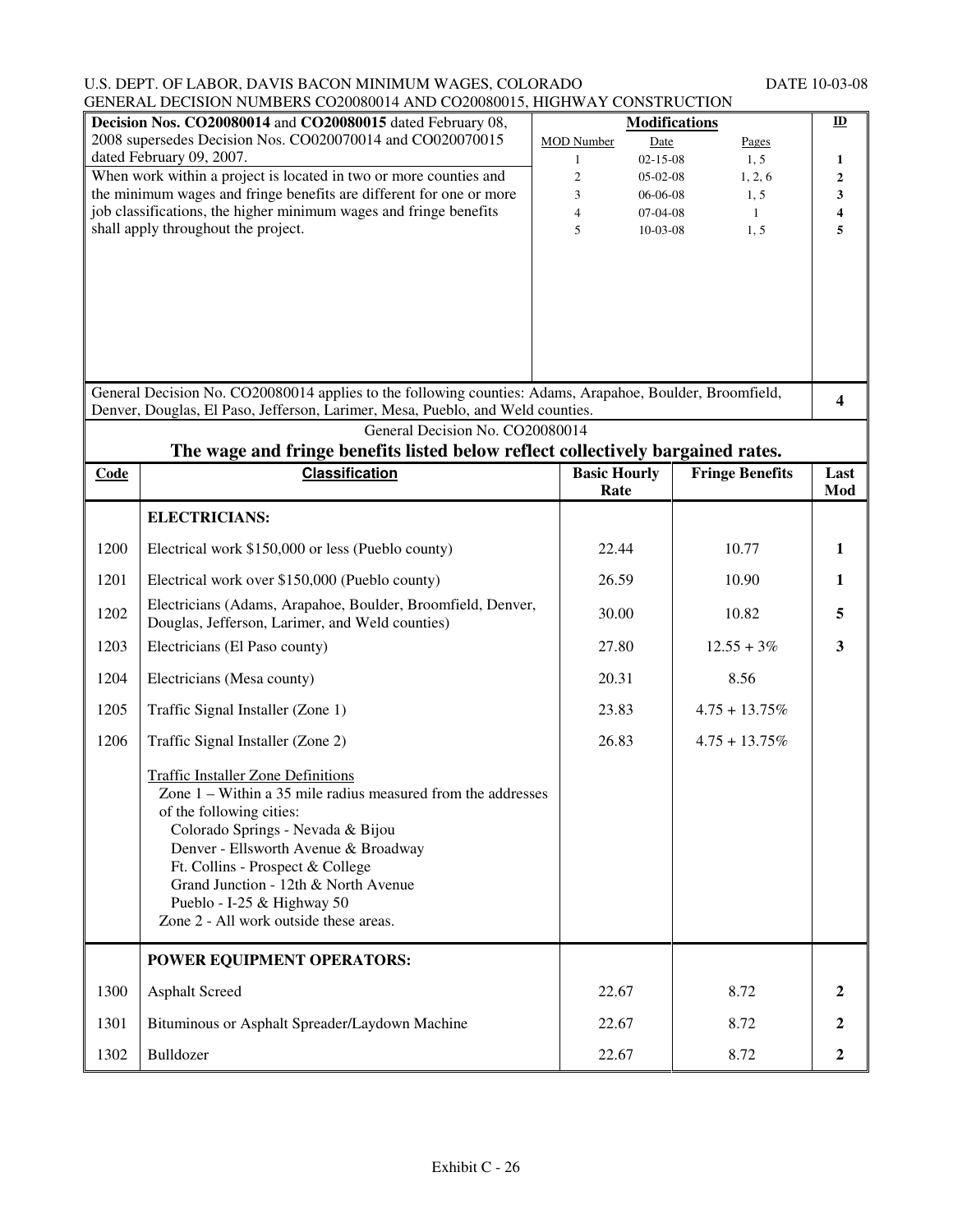### U.S. DEPT. OF LABOR, DAVIS BACON MINIMUM WAGES, COLORADO DATE 03-12-02 GENERAL DECISION NUMBERS CO020014 AND CO020015, HEAVY AND HIGHWAY CONSTRUCTION

| General Decision No. CO20080014<br>The wage and fringe benefits listed below reflect collectively bargained rates. |                                                                                      |                             |                        |                  |
|--------------------------------------------------------------------------------------------------------------------|--------------------------------------------------------------------------------------|-----------------------------|------------------------|------------------|
| Code                                                                                                               | <b>Classification</b>                                                                | <b>Basic Hourly</b><br>Rate | <b>Fringe Benefits</b> | Last<br>Mod      |
|                                                                                                                    | POWER EQUIPMENT OPERATORS (cont.):                                                   |                             |                        |                  |
|                                                                                                                    | Crane:                                                                               |                             |                        |                  |
| 1305                                                                                                               | 50 tons and under                                                                    | 22.82                       | 8.72                   | 2                |
| 1306                                                                                                               | 51 to 90 tons                                                                        | 22.97                       | 8.72                   | $\mathbf{2}$     |
| 1307                                                                                                               | 91 to 140 tons                                                                       | 23.12                       | 8.72                   | $\boldsymbol{2}$ |
| 1308                                                                                                               | 141 tons and over                                                                    | 23.88                       | 8.72                   | $\mathbf{2}$     |
|                                                                                                                    | Drill Operator:                                                                      |                             |                        |                  |
| 1309                                                                                                               | William MF/Watson 2500 only                                                          | 22.97                       | 8.72                   | 2                |
|                                                                                                                    | Grader/Blade:                                                                        |                             |                        |                  |
| 1310                                                                                                               | Rough                                                                                | 22.67                       | 8.72                   | 2                |
| 1311                                                                                                               | Finish                                                                               | 22.97                       | 8.72                   | $\mathbf{2}$     |
|                                                                                                                    | Loader:                                                                              |                             |                        |                  |
| 1312                                                                                                               | Barber Green, etc., 6 cubic yards and under                                          | 22.67                       | 8.72                   | 2                |
| 1313                                                                                                               | Over 6 cubic yards                                                                   | 22.82                       | 8.72                   | $\mathbf{2}$     |
|                                                                                                                    | Mechanic and/or Welder (Includes heavy duty and combination<br>mechanic and welder): |                             |                        |                  |
| 1314                                                                                                               | Mechanic and/or Welder                                                               | 22.82                       | 8.72                   | $\mathbf{2}$     |
| 1315                                                                                                               | Mechanic/Welder (Heavy duty)                                                         | 22.97                       | 8.72                   | 2                |
| 1316                                                                                                               | Oiler                                                                                | 21.97                       | 8.72                   | 2                |
|                                                                                                                    | Power Broom:                                                                         |                             |                        |                  |
| 1317                                                                                                               | Under 70 HP                                                                          | 21.97                       | 8.72                   | 2                |
| 1318                                                                                                               | 70 HP and over                                                                       | 22.67                       | 8.72                   | $\boldsymbol{2}$ |
|                                                                                                                    | Roller (excluding dirt and soil compaction):                                         |                             |                        |                  |
| 1319                                                                                                               | Self-propelled, rubber tires under 5 tons                                            | 22.32                       | 8.72                   | 2                |
| 1320                                                                                                               | Self-propelled, all types over 5 tons                                                | 22.67                       | 8.72                   | $\boldsymbol{2}$ |
|                                                                                                                    | Scraper:                                                                             |                             |                        |                  |
| 1321                                                                                                               | Single bowl under 40 cubic yards                                                     | 22.82                       | 8.72                   | 2                |
| 1322                                                                                                               | Single bowl including pups 40 cubic yards and tandem bowls<br>and over               | 22.97                       | 8.72                   | $\boldsymbol{2}$ |
| 1323                                                                                                               | Trackhoe                                                                             | 22.82                       | 8.72                   | $\boldsymbol{2}$ |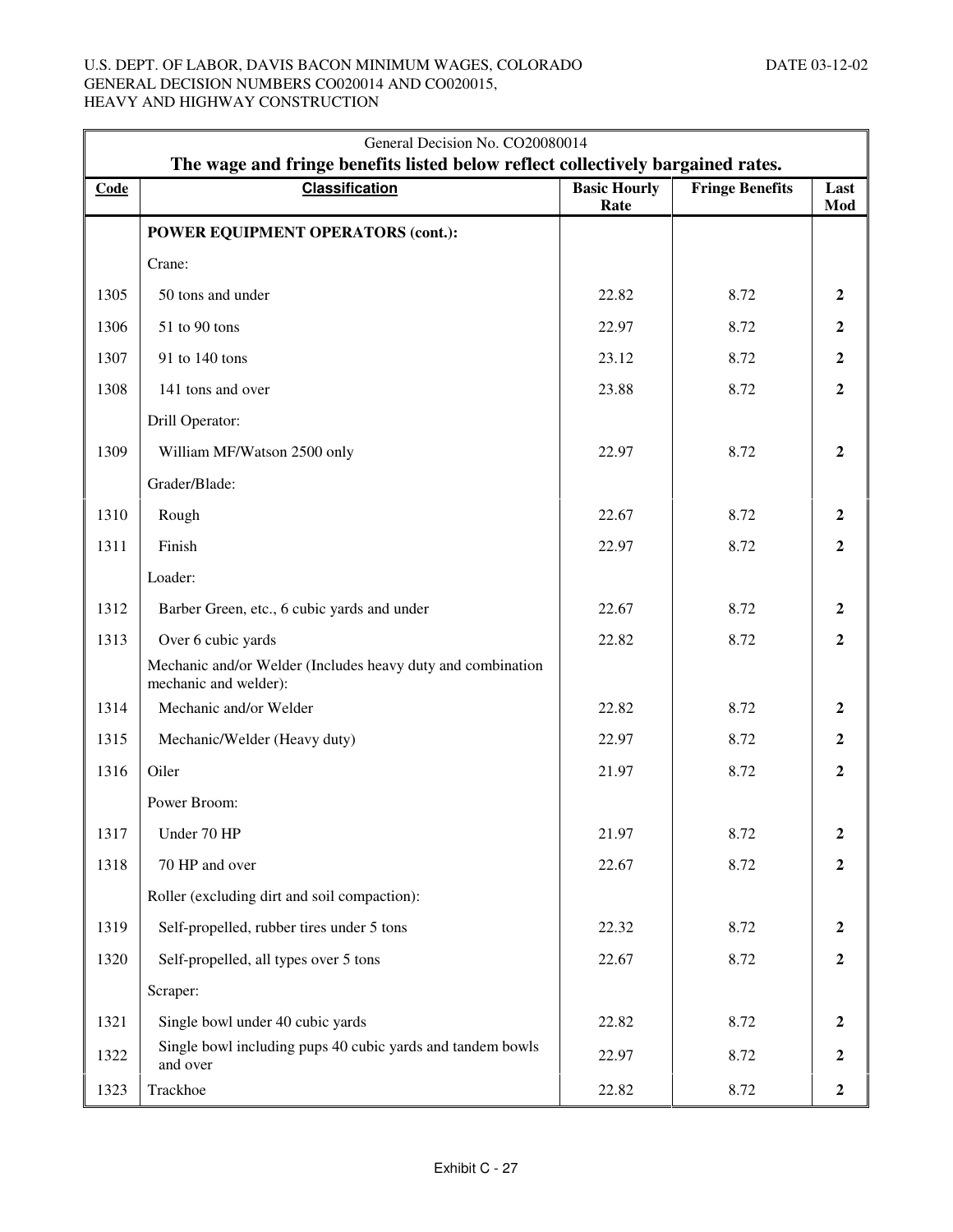### U.S. DEPT. OF LABOR, DAVIS BACON MINIMUM WAGES, COLORADO DATE 10-03-08 GENERAL DECISION NUMBERS CO20080014 AND CO20080015, HIGHWAY CONSTRUCTION

| General Decision No. CO20080014<br>The wage and fringe benefits listed below reflect collectively bargained rates. |                                                                                                                           |                             |                        |             |
|--------------------------------------------------------------------------------------------------------------------|---------------------------------------------------------------------------------------------------------------------------|-----------------------------|------------------------|-------------|
| Code                                                                                                               | <b>Classification</b>                                                                                                     | <b>Basic Hourly</b><br>Rate | <b>Fringe Benefits</b> | Last<br>Mod |
|                                                                                                                    | <b>Laborers:</b>                                                                                                          |                             |                        |             |
| 1400                                                                                                               | Asphalt Laborer/Raker, Common Laborer,<br>and Concrete Laborer/Mason Tender                                               | 16.29                       | 4.25                   |             |
|                                                                                                                    | General Decision No. CO20080014<br>The wage and fringe benefits listed below do not reflect collectively bargained rates. |                             |                        |             |
| 1500                                                                                                               | <b>Bricklayers</b>                                                                                                        | 15.55                       | 2.85                   |             |
|                                                                                                                    | <b>Carpenters:</b>                                                                                                        |                             |                        |             |
| 1600                                                                                                               | Form Work (Excluding curbs and gutters)                                                                                   | 16.54                       | 3.90                   |             |
| 1601                                                                                                               | All other work                                                                                                            | 16.61                       | 3.88                   |             |
| 1700                                                                                                               | <b>Concrete Finishers/Cement Masons</b>                                                                                   | 16.05                       | 3.00                   |             |
|                                                                                                                    | <b>Ironworkers:</b>                                                                                                       |                             |                        |             |
| 1900                                                                                                               | Reinforcing                                                                                                               | 16.69                       | 5.45                   |             |
| 1901                                                                                                               | Bridge Rail (Excludes guardrail)                                                                                          | 18.22                       | 6.01                   |             |
|                                                                                                                    | <b>Laborers:</b>                                                                                                          |                             |                        |             |
| 2001                                                                                                               | Fence Erector (Includes fencing on bridges)                                                                               | 13.02                       | 3.20                   |             |
| 2002                                                                                                               | Form Work (Curbs and gutters only)                                                                                        | 11.85                       | 3.45                   |             |
| 2003                                                                                                               | Guardrail Erector (Excludes bridgerail)                                                                                   | 12.89                       | 3.20                   |             |
| 2004                                                                                                               | Landscape and Irrigation Laborer                                                                                          | 12.26                       | 3.16                   |             |
| 2005                                                                                                               | Pipelayer                                                                                                                 | 13.55                       | 2.41                   |             |
| 2006                                                                                                               | Striping Laborer (Pre-form layout and removal of pavement<br>markings)                                                    | 12.62                       | 3.21                   |             |
| 2007                                                                                                               | Traffic Director/Flagger                                                                                                  | 9.55                        | 3.05                   |             |
| 2008                                                                                                               | Traffic and Sign Laborer (Sets up barricades and cones,<br>and installs permanent signs)                                  | 12.43                       | 3.22                   |             |
|                                                                                                                    | <b>PAINTERS</b>                                                                                                           |                             |                        |             |
| 2100                                                                                                               | <b>Brush</b>                                                                                                              | 16.94                       | 2.10                   |             |
| 2101                                                                                                               | Spray                                                                                                                     | 16.99                       | 2.87                   |             |
|                                                                                                                    | POWER EQUIPMENT OPERATORS:                                                                                                |                             |                        |             |
| 2200                                                                                                               | <b>Backhoes</b>                                                                                                           | 16.54                       | 4.24                   |             |
| 2201                                                                                                               | Bobcat/Skid Loader                                                                                                        | 15.37                       | 4.28                   |             |
| 2202                                                                                                               | Concrete Pump Operator                                                                                                    | 16.52                       | 4.30                   |             |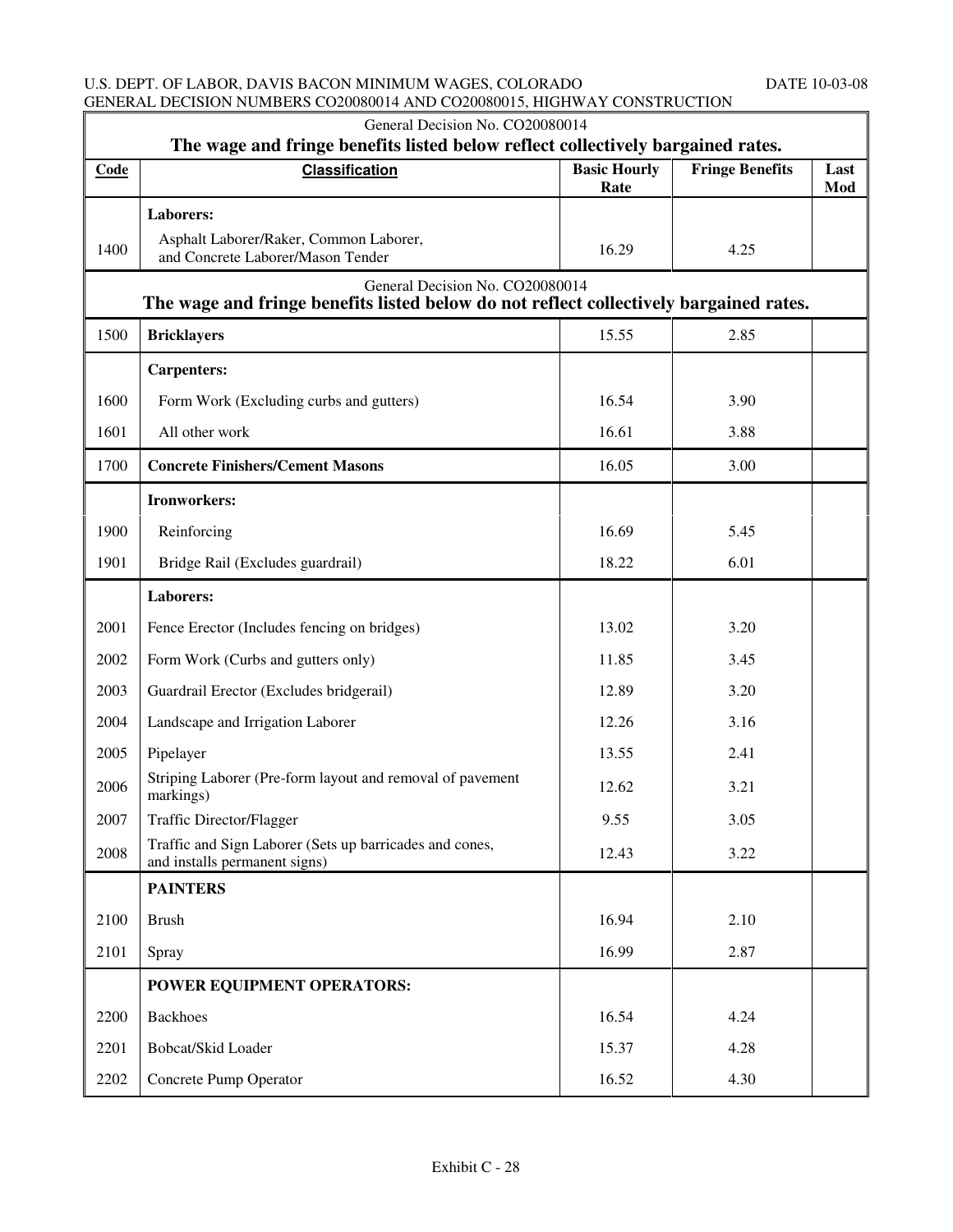### U.S. DEPT. OF LABOR, DAVIS BACON MINIMUM WAGES, COLORADO DATE 10-03-08 GENERAL DECISION NUMBERS CO20080014 AND CO20080015, HIGHWAY CONSTRUCTION

Г

٦

|      | General Decision No. COZUU80014<br>The wage and fringe benefits listed below do not reflect collectively bargained rates. |                             |                        |             |
|------|---------------------------------------------------------------------------------------------------------------------------|-----------------------------|------------------------|-------------|
| Code | <b>Classification</b>                                                                                                     | <b>Basic Hourly</b><br>Rate | <b>Fringe Benefits</b> | Last<br>Mod |
|      | POWER EQUIPMENT OPERATORS (cont.):                                                                                        |                             |                        |             |
|      | Drill Operator:                                                                                                           |                             |                        |             |
| 2203 | All except William MF/Watson 2500                                                                                         | 16.74                       | 2.66                   |             |
| 2204 | Forklift                                                                                                                  | 15.91                       | 4.09                   |             |
| 2205 | Rotomill Operator                                                                                                         | 16.22                       | 4.41                   |             |
| 2206 | Post Driver/Punch Machine                                                                                                 | 16.07                       | 4.41                   |             |
| 2207 | Tractor                                                                                                                   | 13.13                       | 2.95                   |             |
| 2208 | Compactor (Dirt and soil only)                                                                                            | 16.70                       | 3.30                   |             |
|      | <b>Groundman</b> (Traffic signalization)                                                                                  |                             |                        |             |
| 2301 | Class C                                                                                                                   | 11.44                       | 3.25                   |             |
|      | <b>Truck Drivers:</b>                                                                                                     |                             |                        |             |
| 2400 | Floats-Semi Truck                                                                                                         | 14.86                       | 3.08                   |             |
| 2401 | Multipurpose Truck – Specialty & Hoisting                                                                                 | 14.35                       | 3.49                   |             |
| 2402 | Truck Mechanic                                                                                                            | 16.91                       | 3.01                   |             |
| 2403 | Pickup Truck (Includes Pilot and Sign/Barricade Truck)                                                                    | 13.93                       | 3.68                   |             |
| 2405 | <b>Single Axle Truck</b>                                                                                                  | 14.24                       | 3.77                   |             |
| 2406 | Distributor Truck                                                                                                         | 15.80                       | 5.27                   |             |
| 2407 | Dump Truck:                                                                                                               |                             |                        |             |
| 2408 | 14 cubic yards and under                                                                                                  | 14.93                       | 5.27                   |             |
| 2409 | 15 to 29 cubic yards                                                                                                      | 15.27                       | 5.27                   |             |
| 2410 | 30 to 79 cubic yards                                                                                                      | 15.80                       | 5.27                   |             |
| 2411 | 80 cubic yards and over                                                                                                   | 16.45                       | 5.27                   |             |
| 2412 | Low Boy Truck                                                                                                             | 17.25                       | 5.27                   |             |
| 2413 | <b>Water Truck</b>                                                                                                        | 14.93                       | 5.27                   |             |

## General Decision No. CO20080014

**WELDERS** - Receive rate prescribed for craft performing operation to which welding is incidental.

Unlisted classifications needed for work not included within the scope of the classifications listed may be added after award only as provided in the labor standards contract clauses [29 CFR 5.5(a)(1)(ii)].

#### END OF GENERAL DECISION NUMBER CO20080014.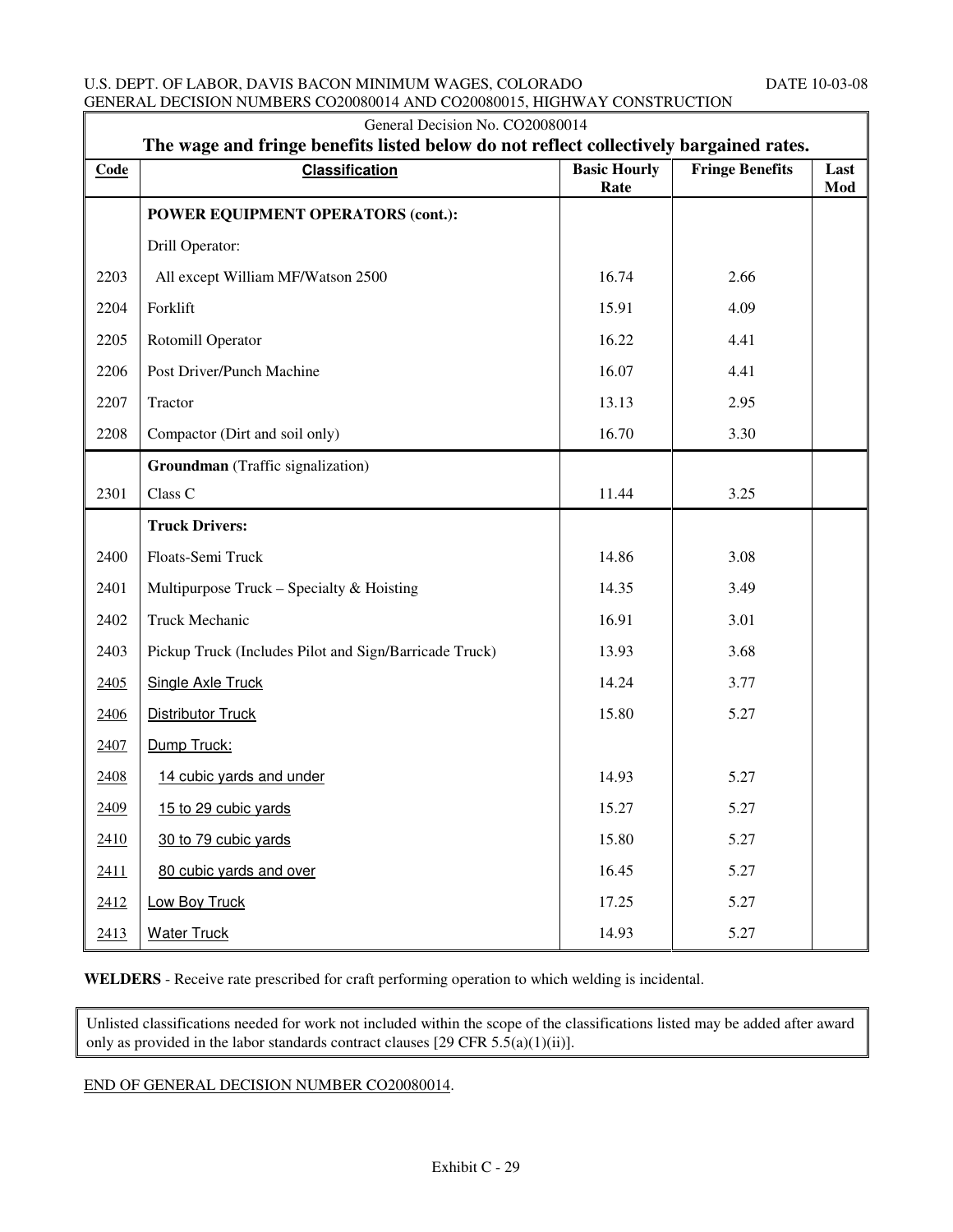General Decision No. CO20080015 applies to the following counties: Alamosa, Archuleta, Baca, Bent, Chaffee, Cheyenne, Clear Creek, Conejos, Costilla, Crowley, Custer, Delta, Dolores, Eagle, Elbert, Fremont, Garfield, Gilpin, Grand, Gunnison, Hinsdale, Huerfano, Jackson, Kiowa, Kit Carson, La Plata, Lake, Las Animas, Lincoln, Logan, Mineral, Moffat, Montezuma, Montrose, Morgan, Otero, Ouray, Park, Phillips, Pitkin, Prowers, Rio Blanco, Rio Grande, Routt, Saguache, San Juan, San Miguel, Sedgwick, Summit, Teller, Washington, and Yuma counties.

When work within a project is located in two or more counties, and the minimum wages and fringe benefits are different for one or more job classifications, the higher minimum wages and fringe benefits shall apply throughout the project.

| General Decision No. CO20080015 |                                                                                                                                                                                                                                                                                                                                                                          |                             |                        |             |  |  |
|---------------------------------|--------------------------------------------------------------------------------------------------------------------------------------------------------------------------------------------------------------------------------------------------------------------------------------------------------------------------------------------------------------------------|-----------------------------|------------------------|-------------|--|--|
|                                 | The wage and fringe benefits listed below reflect collectively bargained rates.                                                                                                                                                                                                                                                                                          |                             |                        |             |  |  |
| Code                            | <b>Classification</b>                                                                                                                                                                                                                                                                                                                                                    | <b>Basic Hourly</b><br>Rate | <b>Fringe Benefits</b> | Last<br>Mod |  |  |
|                                 | <b>ELECTRICIANS:</b> (Including traffic signal installation)                                                                                                                                                                                                                                                                                                             |                             |                        |             |  |  |
| 3200                            | Electrical work \$150,000 or less (Alamosa, Archuleta, Baca,<br>Bent, Chaffee, Conejos, Costilla, Crowley, Custer, Fremont,<br>Huerfano, Kiowa, Las Animas, Mineral, Otero, Prowers, Rio<br>Grande, and Saguache counties)                                                                                                                                               | 22.44                       | 10.77                  | 1           |  |  |
| 3201                            | Electrical work over \$150,000 (Alamosa, Archuleta, Baca,<br>Bent, Chaffee, Conejos, Costilla, Crowley, Custer, Fremont,<br>Huerfano, Kiowa, Las Animas, Mineral, Otero, Prowers, Rio<br>Grande, and Saguache counties)                                                                                                                                                  | 26.59                       | 10.90                  | 1           |  |  |
| 3202                            | Electricians (Clear Creek, Eagle, Gilpin, Grand, Jackson, Lake,<br>Logan, Morgan, Phillips, Sedgwick, Summit, Washington,<br>and Yuma counties)                                                                                                                                                                                                                          | 30.00                       | 10.82                  | 5           |  |  |
| 3203                            | Electricians (Cheyenne, Elbert, Kit Carson, Lincoln, Park,<br>and Teller counties)                                                                                                                                                                                                                                                                                       | 27.80                       | $12.55 + 3%$           | 3           |  |  |
| 3204                            | Electricians (Dolores, Garfield, Gunnison, Hinsdale, La Plata,<br>Moffat, Montezuma, Ouray, Pitkin, Rio Blanco, Routt, San Juan,<br>and San Miguel counties)                                                                                                                                                                                                             | 28.06                       | 8.76                   |             |  |  |
| 3205                            | Electricians (Delta and Montrose counties)                                                                                                                                                                                                                                                                                                                               | 20.31                       | 8.56                   |             |  |  |
| 3206                            | Traffic Signal Installer (Zone 1)                                                                                                                                                                                                                                                                                                                                        | 23.83                       | $4.75 + 13.75\%$       |             |  |  |
| 3207                            | Traffic Signal Installer (Zone 2)                                                                                                                                                                                                                                                                                                                                        | 26.83                       | $4.75 + 13.75\%$       |             |  |  |
|                                 | <b>Traffic Installer Zone Definitions</b><br>Zone $1 -$ Within a 35 mile radius measured from the addresses<br>of the following cities:<br>Colorado Springs - Nevada & Bijou<br>Denver - Ellsworth Avenue & Broadway<br>Ft. Collins - Prospect & College<br>Grand Junction - 12th & North Avenue<br>Pueblo - I-25 & Highway 50<br>Zone 2 - All work outside these areas. |                             |                        |             |  |  |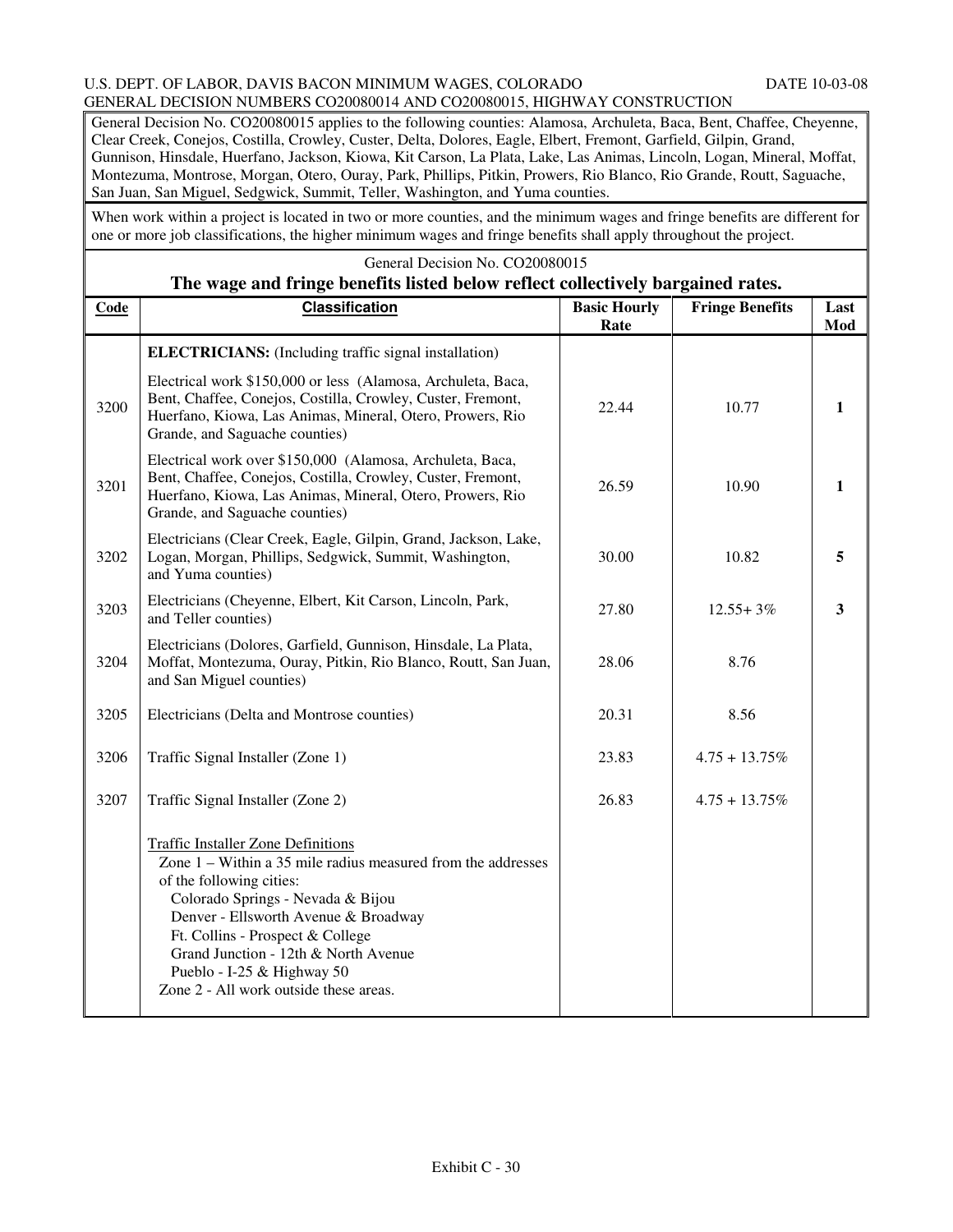### U.S. DEPT. OF LABOR, DAVIS BACON MINIMUM WAGES, COLORADO DATE 10-03-08 GENERAL DECISION NUMBERS CO20080014 AND CO20080015, HIGHWAY CONSTRUCTION

| General Decision No. CO20080015<br>The wage and fringe benefits listed below reflect collectively bargained rates. |                                                                                        |                             |                        |                |
|--------------------------------------------------------------------------------------------------------------------|----------------------------------------------------------------------------------------|-----------------------------|------------------------|----------------|
| Code                                                                                                               | <b>Classification</b>                                                                  | <b>Basic Hourly</b><br>Rate | <b>Fringe Benefits</b> | Last<br>Mod    |
|                                                                                                                    | POWER EQUIPMENT OPERATORS:                                                             |                             |                        |                |
| 3300                                                                                                               | Bituminous or Asphalt Spreader/Laydown Machine                                         | 22.67                       | 8.72                   | 2              |
| 3301                                                                                                               | Bulldozer                                                                              | 22.67                       | 8.72                   | $\mathbf{2}$   |
|                                                                                                                    | Crane:                                                                                 |                             |                        |                |
| 3302                                                                                                               | 50 tons and under                                                                      | 22.82                       | 8.72                   | 2              |
| 3303                                                                                                               | 51 to 90 tons                                                                          | 22.97                       | 8.72                   | 2              |
| 3304                                                                                                               | 91 to 140 tons                                                                         | 23.12                       | 8.72                   | 2              |
| 3305                                                                                                               | 141 tons and over                                                                      | 23.88                       | 8.72                   | 2              |
| 3306                                                                                                               | Grade Checker                                                                          | 22.82                       | 8.72                   | $\mathbf{2}$   |
|                                                                                                                    | Loader:                                                                                |                             |                        |                |
| 3307                                                                                                               | Barber Green, etc., 6 cubic yards and under                                            | 22.67                       | 8.72                   | 2              |
| 3308                                                                                                               | Over 6 cubic yards                                                                     | 22.82                       | 8.72                   | 2              |
|                                                                                                                    | Roller (excluding dirt and soil compaction):                                           |                             |                        |                |
| 3309                                                                                                               | Self-propelled, rubber tires under 5 tons                                              | 22.32                       | 8.72                   | $\mathbf{2}$   |
| 3310                                                                                                               | Self-propelled, all types over 5 tons                                                  | 22.67                       | 8.72                   | 2              |
| 3311                                                                                                               | Trackhoe                                                                               | 22.82                       | 8.72                   | 2              |
| 3312                                                                                                               | Oiler                                                                                  | 21.97                       | 8.72                   | 2              |
| 3313                                                                                                               | Water Wagon                                                                            | 22.82                       | 8.72                   | $\overline{2}$ |
|                                                                                                                    | General Decision No. CO20080015                                                        |                             |                        |                |
|                                                                                                                    | The wage and fringe benefits listed below do not reflect collectively bargained rates. |                             |                        |                |
|                                                                                                                    | <b>Carpenters:</b>                                                                     |                             |                        |                |
| 3600                                                                                                               | Form Building and Setting (Excluding curbs and gutters)                                | 15.92                       | 5.38                   |                |
| 3601                                                                                                               | All other work                                                                         | 16.30                       | 3.71                   |                |
| 3700                                                                                                               | <b>Concrete Finishers/Cement Masons</b>                                                | 15.55                       | 2.85                   |                |
| 3800                                                                                                               | Groundman (Traffic signalization)                                                      | 11.57                       | 3.50                   |                |
|                                                                                                                    | Ironworkers:                                                                           |                             |                        |                |
| 3900                                                                                                               | Reinforcing                                                                            | 16.94                       | 6.77                   |                |
| 3901                                                                                                               | Bridge Rail (Excluding guardrail)                                                      | 16.76                       | 6.01                   |                |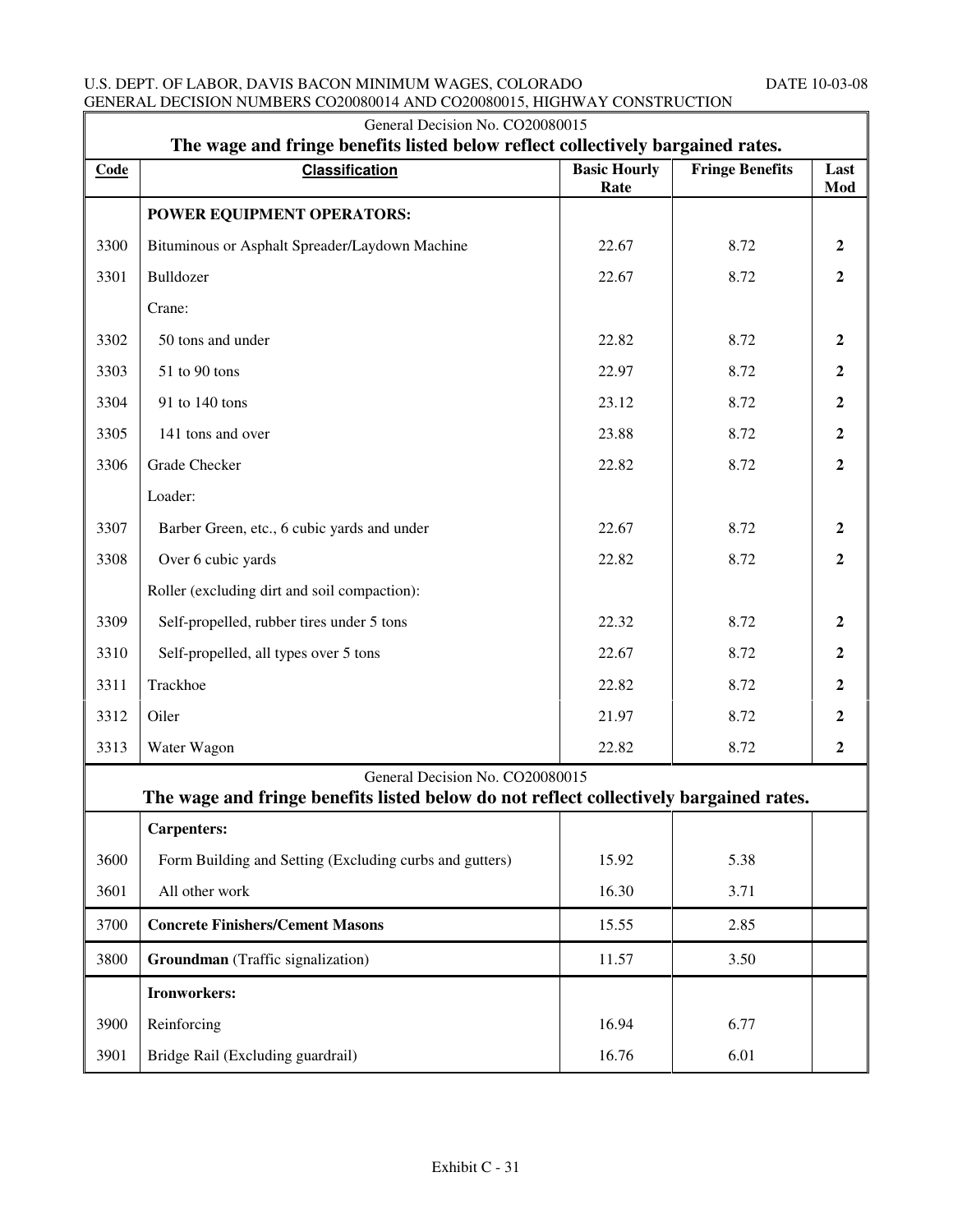٦

|      | General Decision No. CO20080015<br>The wage and fringe benefits listed below do not reflect collectively bargained rates. |                             |                        |             |
|------|---------------------------------------------------------------------------------------------------------------------------|-----------------------------|------------------------|-------------|
| Code | <b>Classification</b>                                                                                                     | <b>Basic Hourly</b><br>Rate | <b>Fringe Benefits</b> | Last<br>Mod |
|      | <b>Laborers:</b>                                                                                                          |                             |                        |             |
| 4000 | Asphalt Laborer/Raker                                                                                                     | 12.40                       | 2.92                   |             |
| 4001 | Common                                                                                                                    | 12.44                       | 3.53                   |             |
| 4002 | Concrete Laborer/Mason Tender                                                                                             | 12.44                       | 3.10                   |             |
| 4003 | Striping-Paint Laborer (Pre-form layout and removal of<br>pavement markings)                                              | 12.90                       | 3.07                   |             |
| 4004 | Traffic Director/Flagger                                                                                                  | 9.42                        | 3.21                   |             |
| 4005 | Traffic/Sign Laborer (Sets up barricades and cones,<br>and installs permanent signs)                                      | 12.39                       | 3.20                   |             |
| 4007 | Guardrail (Excludes bridgerail)                                                                                           | 12.78                       | 3.31                   |             |
| 4008 | Formwork (Curbs and gutters only)                                                                                         | 12.92                       | 4.54                   |             |
| 4009 | Landscape Laborer (Including irrigation work)                                                                             | 12.21                       | 3.16                   |             |
|      | <b>Painters:</b>                                                                                                          |                             |                        |             |
| 4100 | Spray                                                                                                                     | 17.54                       | 3.52                   |             |
|      | POWER EQUIPMENT OPERATORS:                                                                                                |                             |                        |             |
| 4200 | <b>Asphalt Plant</b>                                                                                                      | 17.23                       | 1.20                   |             |
| 4201 | <b>Asphalt Screed</b>                                                                                                     | 16.21                       | 3.76                   |             |
| 4202 | <b>Backhoe</b>                                                                                                            | 16.42                       | 4.42                   |             |
| 4203 | Compactor (Dirt and soil only)                                                                                            | 16.52                       | 3.13                   |             |
| 4204 | Grader/Blade                                                                                                              | 16.39                       | 4.20                   |             |
| 4205 | Mechanic and or Welder (Includes heavy duty and combination<br>mechanic welder)                                           | 16.74                       | 4.20                   |             |
| 4206 | Post Driver/Punch Machine                                                                                                 | 16.07                       | 4.41                   |             |
| 4207 | Rotomill Operator                                                                                                         | 16.28                       | 4.41                   |             |
| 4209 | Scraper                                                                                                                   | 17.62                       | 3.16                   |             |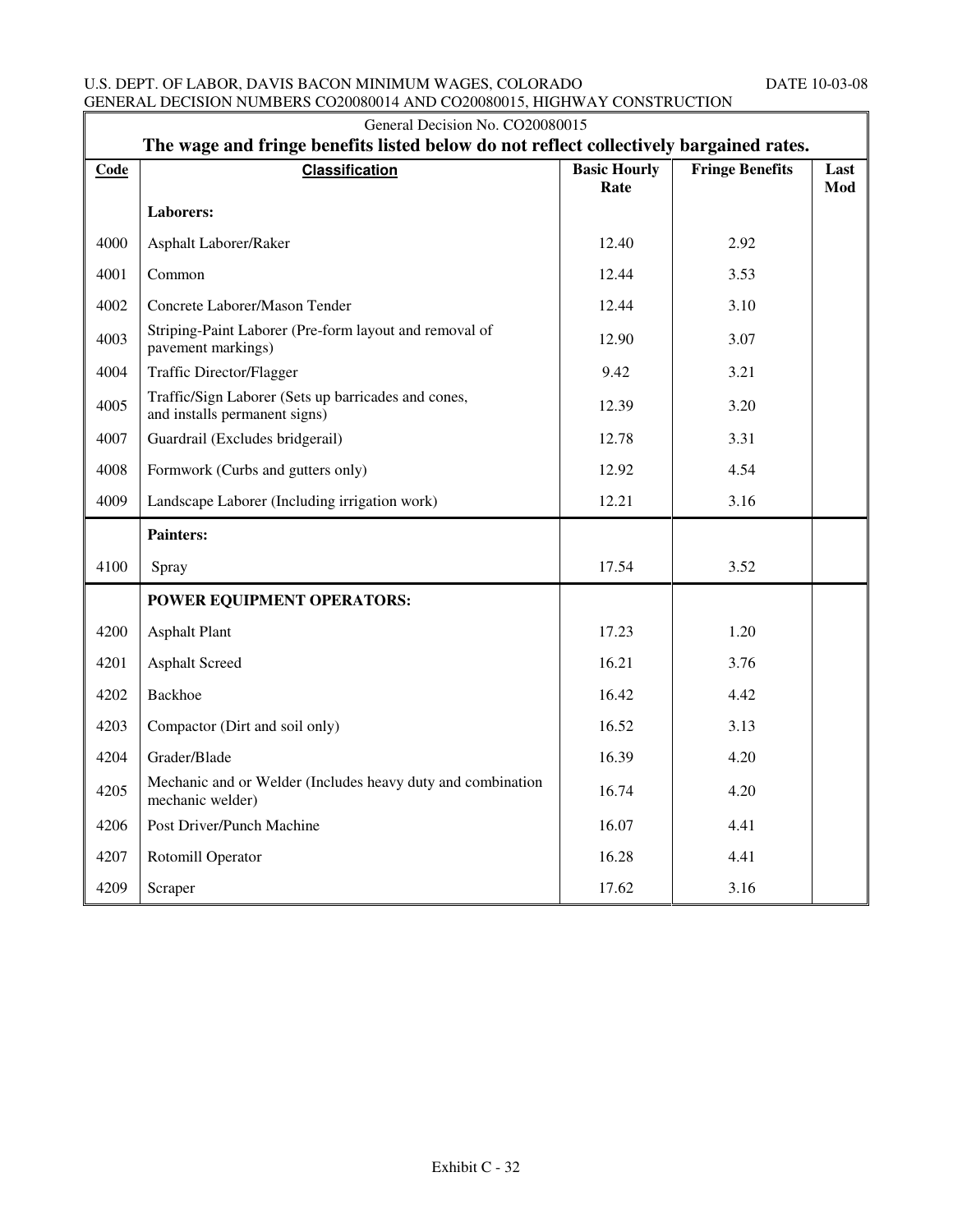## U.S. DEPT. OF LABOR, DAVIS BACON MINIMUM WAGES, COLORADO DATE 10-03-08 GENERAL DECISION NUMBERS CO20080014 AND CO20080015, HIGHWAY CONSTRUCTION

٦

| General Decision No. CO20080015<br>The wage and fringe benefits listed below do not reflect collectively bargained rates. |                                           |                             |                        |             |
|---------------------------------------------------------------------------------------------------------------------------|-------------------------------------------|-----------------------------|------------------------|-------------|
| Code                                                                                                                      | <b>Classification</b>                     | <b>Basic Hourly</b><br>Rate | <b>Fringe Benefits</b> | Last<br>Mod |
|                                                                                                                           | <b>Truck Drivers:</b>                     |                             |                        |             |
| 4400                                                                                                                      | Dump                                      | 14.15                       | 3.83                   |             |
| 4401                                                                                                                      | Low Boy                                   | 15.07                       | 4.56                   |             |
| 4402                                                                                                                      | Truck Mechanic                            | 15.97                       | 4.61                   |             |
| 4403                                                                                                                      | Multipurpose Truck-Specialty and Hoisting | 14.60                       | 3.49                   |             |
| 4404                                                                                                                      | Pickup (Including pilot car)              | 14.04                       | 3.49                   |             |
| 4405                                                                                                                      | <b>Water Truck</b>                        | 14.88                       | 2.07                   |             |
| 4406                                                                                                                      | Distributor                               | 15.80                       | 5.27                   |             |

**WELDERS** - Receive rate prescribed for craft performing operation to which welding is incidental.

Unlisted classifications needed for work not included within the scope of the classifications listed may be added after award only as provided in the labor standards contract clauses [29 CFR  $5.5(a)(1)(ii)$ ].

END OF GENERAL DECISION NUMBER CO20080015.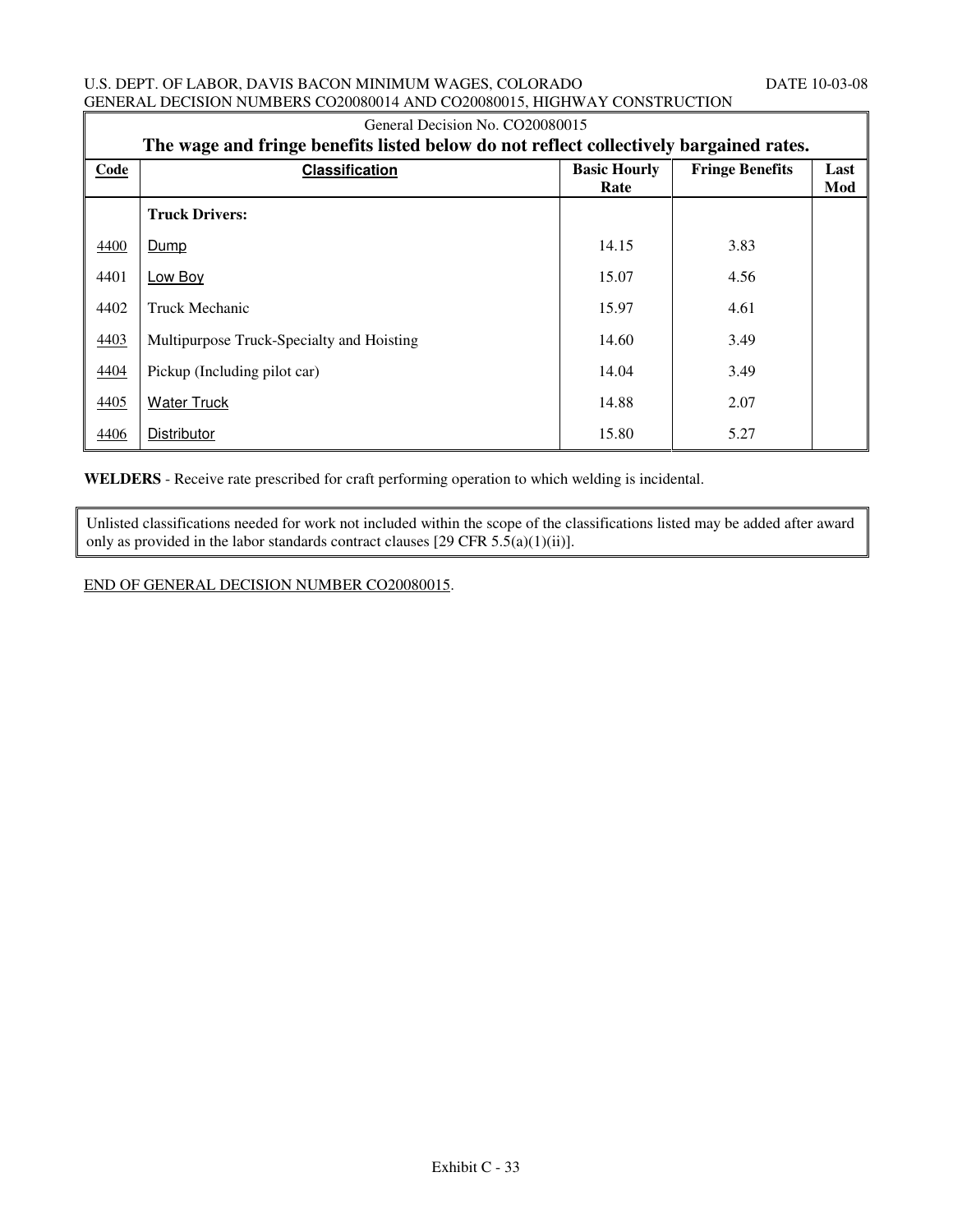## WAGE DETERMINATION APPEALS PROCESS

1.) Has there been an initial decision in the matter? This can be:

- an existing published wage determination
- ♦ a survey underlying a wage determination
- ♦ a Wage and Hour Division letter setting forth a position on a wage determination matter
- ♦ a conformance (additional classification and rate) ruling

On survey related matters, initial contact, including requests for summaries of surveys, should be with the Wage and Hour Regional Office for the area in which the survey was conducted because those Regional Offices have responsibility for the Davis-Bacon survey program. If the response from this initial contact is not satisfactory, then the process described in 2.) and 3.) should be followed.

With regard to any other matter not yet ripe for the formal process described here, initial contact should be with the Branch of construction wage Determinations. Write to:

> Branch of Construction Wage Determinations Wage and Hour Division U.S. Department of Labor 200 Constitution Avenue, N.W. Washington, D.C. 20210

2.) If the answer to the question in 1.) is yes, then an interested party (those affected by the action) can request review and reconsideration from the Wage and Hour Administrator (See 29 CFR Part 1.8 and 29 CFR Part 7). Write to:

> Wage and Hour Administrator U.S. Department of Labor 200 Constitution Avenue, N.W. Washington, D.C. 20210

The request should be accompanied by a full statement of the interested party's position and by any information (wage payment data, project description, area practice material, etc.) that the requestor considers relevant to the issue.

3.) If the decision of the Administrator is not favorable, an interested party may appeal directly to the Administrative Review Board (formerly the Wage Appeals Board). Write to:

> Administrative Review Board U.S. Department of Labor 200 Constitution Avenue, N.W. Washington, D.C. 20210

4.) All Decisions of the Administrative review board are final.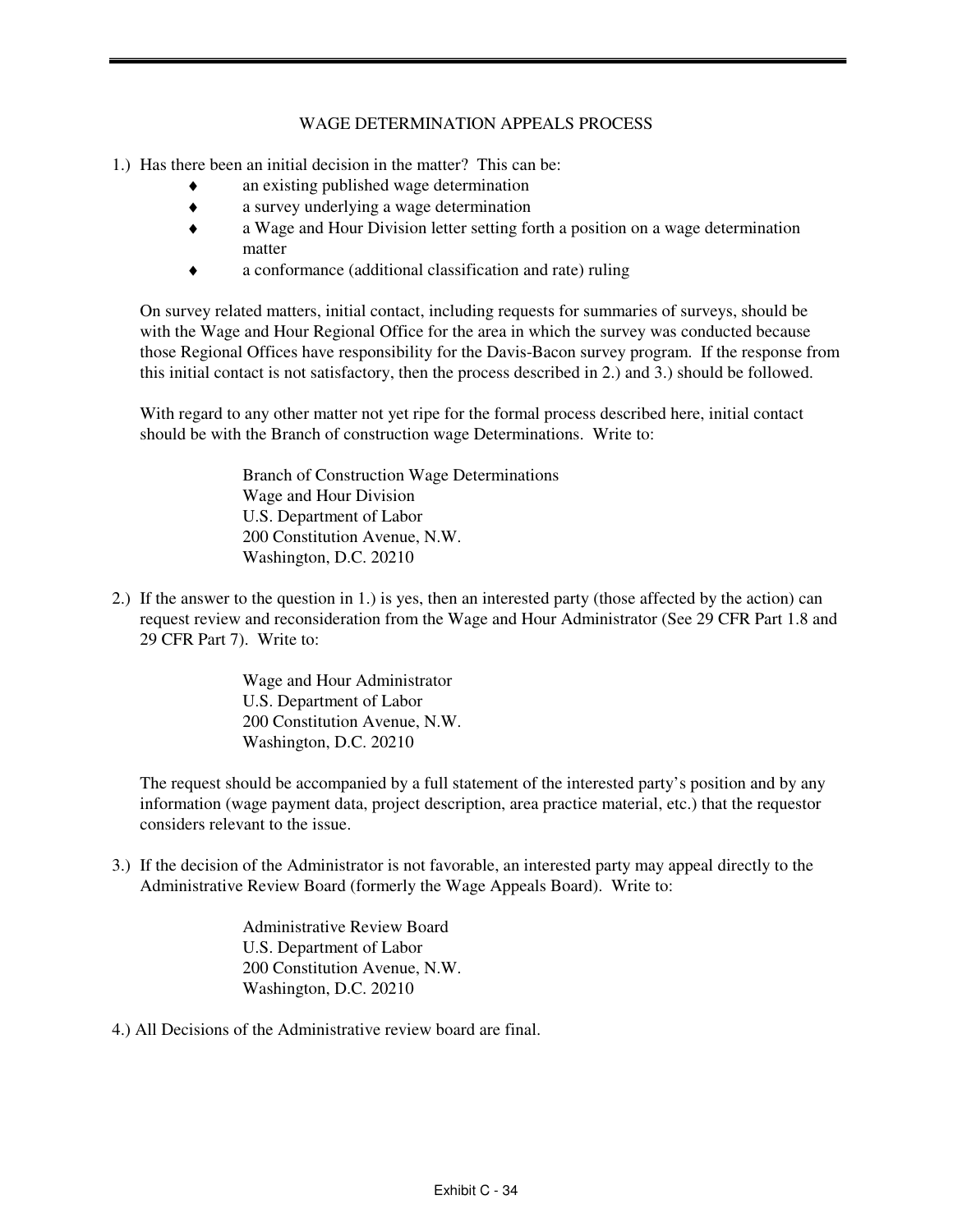January 17, 2008

# ON THE JOB TRAINING

# **NOTICE**

This is a standard special provision that revises or modifies CDOT's *Standard Specifications for Road and Bridge Construction*. It has gone through a formal review and approval process and has been issued by CDOT's Project Development Branch with formal instructions regarding its use on CDOT construction projects. It is to be used as written without change. Do not use modified versions of this special provision on CDOT construction projects, and do not use this special provision on CDOT projects in a manner other than that specified in the instructions unless such use is first approved by the Standards and Specifications Unit of the Project Development Branch. The instructions for use on CDOT construction projects appear below.

Other agencies that use the *Standard Specifications for Road and Bridge Construction* to administer construction projects may use this special provision as appropriate and at their own risk.

## **INSTRUCTIONS FOR USE ON CDOT CONSTRUCTION PROJECTS:**

Use this standard special provision on all projects.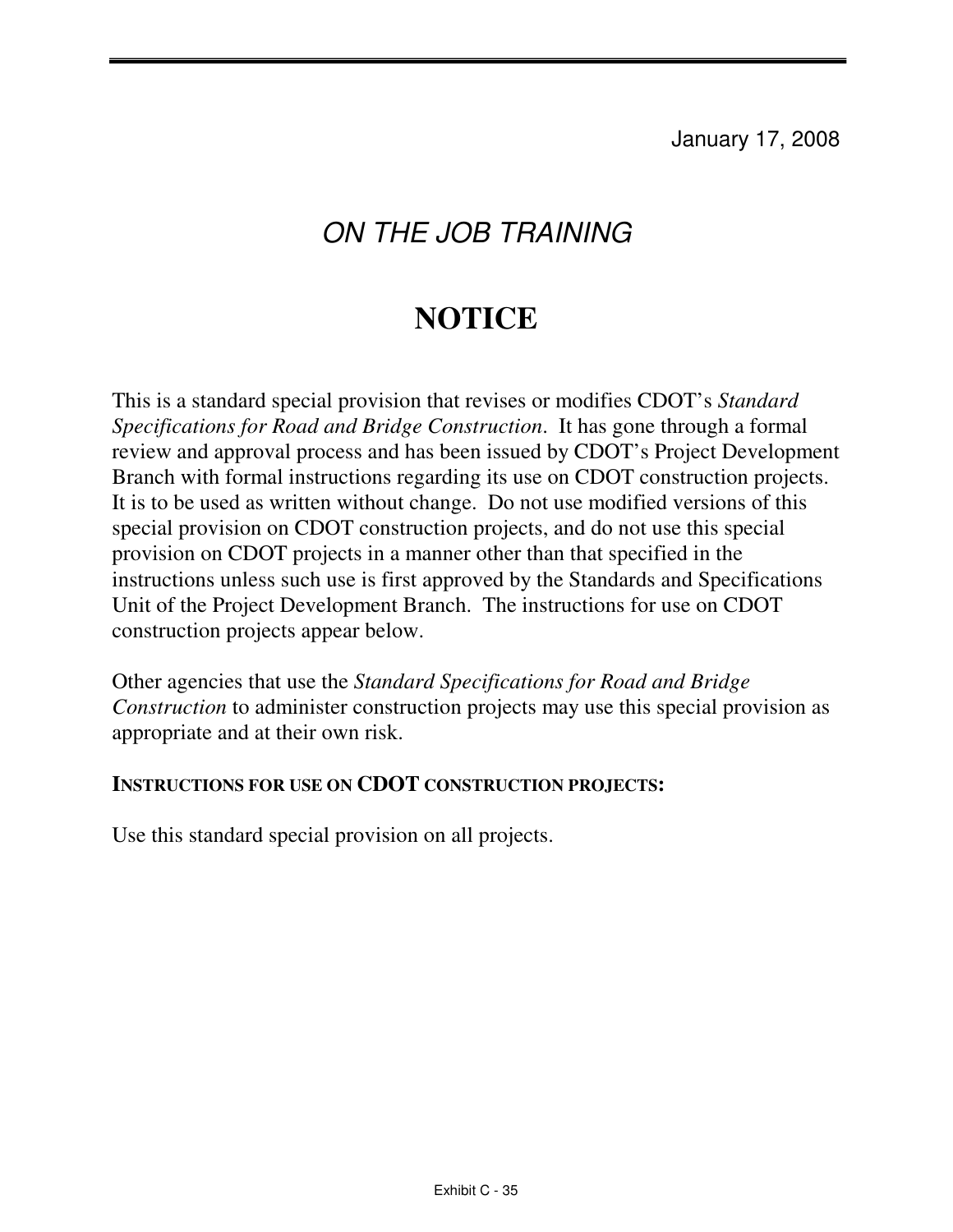This training special provision supplements subparagraph 6 of paragraph B and supersedes subparagraph 7b of paragraph C of the Special Provision entitled "Affirmative Action Requirements, Equal Employment Opportunity" and is an implementation of 23 U.S.C. 140 (a).

As part of the Contractor's Equal Employment Opportunity Affirmative Action Program, training shall be provided on projects as follows:

- (a) General Requirements
	- A. The Contractor shall provide on the job training aimed at developing full journey workers in the type of skilled craft involved.
	- B. Training and upgrading of minorities and women toward journey worker status are a primary objective of this specification. Accordingly, the Contractor shall make every reasonable effort to enroll minority trainees and women (e.g., by conducting systematic and direct recruitment through public and private sources likely to yield minority and women trainees) to the extent that such persons are available within a reasonable area of recruitment. The Contractor shall be responsible for demonstrating the steps that were taken in pursuance thereof, prior to a determination as to whether the Contractor is in compliance with this specification. This training commitment shall not be used to discriminate against any applicant for training whether a member of a protected class or not.
	- C. An employee shall not be employed or utilized as a trainee in any skilled craft in which the employee has successfully completed a training course leading to journey worker status or in which the employee has been employed as a journey worker on a permanent and regular basis. The intent of the OJT Program is to train unskilled workers into a skilled job; the intent is not to use a previously trained and skilled worker to meet the project training requirements. The Contractor shall satisfy this requirement by including appropriate questions (i.e. Have you ever completed a formal training class in the craft that you are working in? worked as a journeyman in the highway construction industry?) in the employee application or by other suitable means. Regardless of the method used, the Contractor's records shall document the findings in each case.

In order to enhance promotion from within the Contractor's unskilled workforce, the Contractor may utilize an unskilled worker as a journey worker in a skilled craft, provided that the worker is paid the required contract journey worker rate. In that event, the trainee will have an opportunity to advance to journey worker status in and/or outside of the OJT program.

D. The minimum length and type of training for each skilled craft shall be as established in the training program selected by the Contractor and approved by the Department and the Colorado Division of the Federal Highway Administration (FHWA), or the U. S Department of Labor (DOL), Bureau of Apprenticeship and Training (BAT). The Department and the FHWA will approve a program if it is reasonably calculated to meet the Equal Employment obligations of the Contractor and to qualify the average trainee for journey worker status in the skilled craft concerned by the end of the training period. Apprenticeship and training programs will be accepted if registered with the U.S. Dept. of Labor, Bureau of Apprenticeship and Training, or with a State apprenticeship agency recognized by the Bureau. To obtain FHWA approval, the Contractor's training program will be reviewed by the CDOT Center for Equal Opportunity and approved by the Colorado Division of the FHWA. The Contractor shall allow up to 30 days for FHWA review. The proposed training program shall be submitted by the Contractor to:

CDOT Center for Equal Opportunity 4201 East Arkansas Avenue Denver, CO 80222

The following documentation shall be submitted: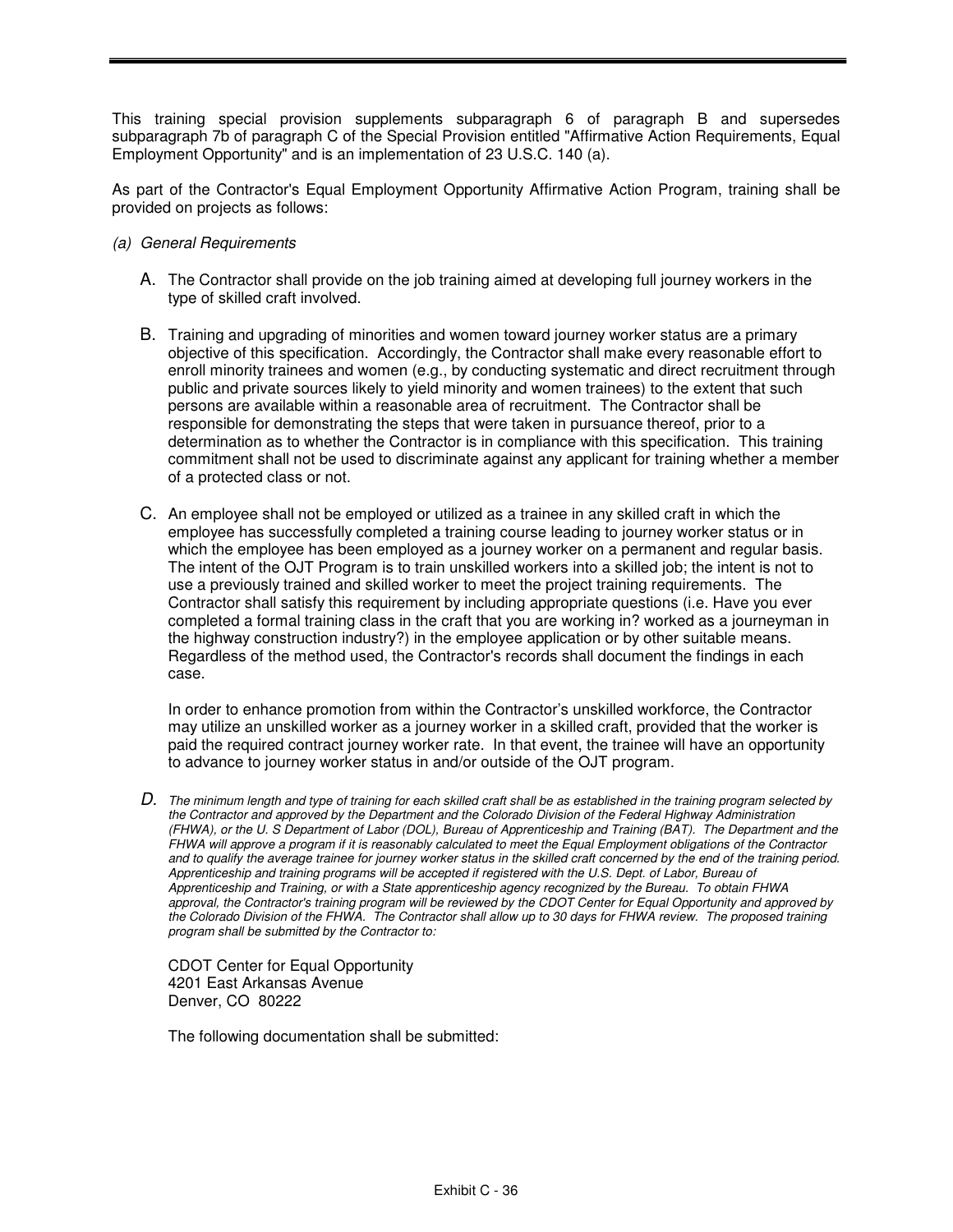- 1. Evidence of an approved training program.
- 2. A copy of the current applicable approved training program, including a copy of the applicable ratios of trainees/apprentices to journey worker for a project.
- $E$ . Approved training programs shall provide the trainee with a minimum of 2000 hours of training which includes a minimum of 40 hours of classroom training. Credit for prior classroom or other training may be allowed if such training is relevant to the trainees' current training program requirements.
- F. Training is to be provided in the construction crafts rather than clerk-typists or secretarial-type positions. There will be no reimbursement for offsite training.
- G. The Contractor shall pay the training program wage rates and the correct fringe benefits to each registered trainee employed on the contract work and currently enrolled in an approved program. The wage rate and fringe benefit rates will correspond with the applicable minimum wage decision for the project. The minimum trainee wage shall be no less than the wage for the Guardrail Laborer classification as indicated in the appropriate Davis Bacon wage decision. However, if the trainee is in a BAT approved training program, the wage rate should be as described in the current apprenticeship program.
- H. All apprentices or trainees that are used to meet the OJT goal and/or for whom the Contractor shall request reimbursement must first be approved by the CDOT Regional Civil Rights Manager before commencing work on the project. The Contractor shall meet the requirements of the FHWA 1273 for all apprentices and trainees. Approval for the apprentice or trainee to begin work on a CDOT project will be based on information from the items listed below, and any additional criteria identified by CDOT in other parts of this specification.
	- A. Evidence of the registration of the trainee or apprentice into the approved training program as submitted by the Contractor or sponsor to the CDOT Center for Equal Opportunity.
	- B. The completed Form 838 for each trainee or apprentice as submitted to the Engineer.
	- C. The Form 838 will be reviewed and approved by the CDOT Regional Civil Rights Manager before reimbursement will be made.
- I. Within the first 100 hours of training time completed, the Contractor shall provide each trainee with a review of the approved training program, pay scale, pension and retirement benefits, health and disability benefits, promotional opportunities, and company policies and complaint procedure. The Contractor shall also furnish the trainee a copy of the approved training program.
- J. At least ten working days prior to the first progress payment to be made after work has begun, the Contractor shall submit to the Engineer documentation showing DOL or FHWA approval of the Contractor's training program, a plan that identifies total training hours for each trainee, and the construction phase for training each of the proposed trainees, including the duration, for this specific project. On a monthly basis, the Contractor shall provide to the Engineer a completed On the Job Training Progress Report (Form 832) for each approved trainee or apprentice on the project. The Form 832 will be reviewed and approved by the Engineer before reimbursement will be made on a monthly basis. The Contractor will be reimbursed for each approved apprentice or trainee required by the Department and documented on Form 832, but not more than the OJT Force Account budget unless approved by the Engineer through a Change Order. Upon completion of training, transfer to another project, termination of the trainee or notification of final acceptance of the project, the Contractor shall submit to the Engineer a "final" completed Form 832 for each approved apprentice or trainee.

Progress payments may be withheld until this plan is submitted and approved and may be withheld if the approved plan is not followed.

K. All forms referred to are available from the CDOT Center for Equal Opportunity, through the CDOT Regional Civil Rights Manager, or on CDOT's website at http://www.dot.state.co.us/Bidding/BidForms.htm.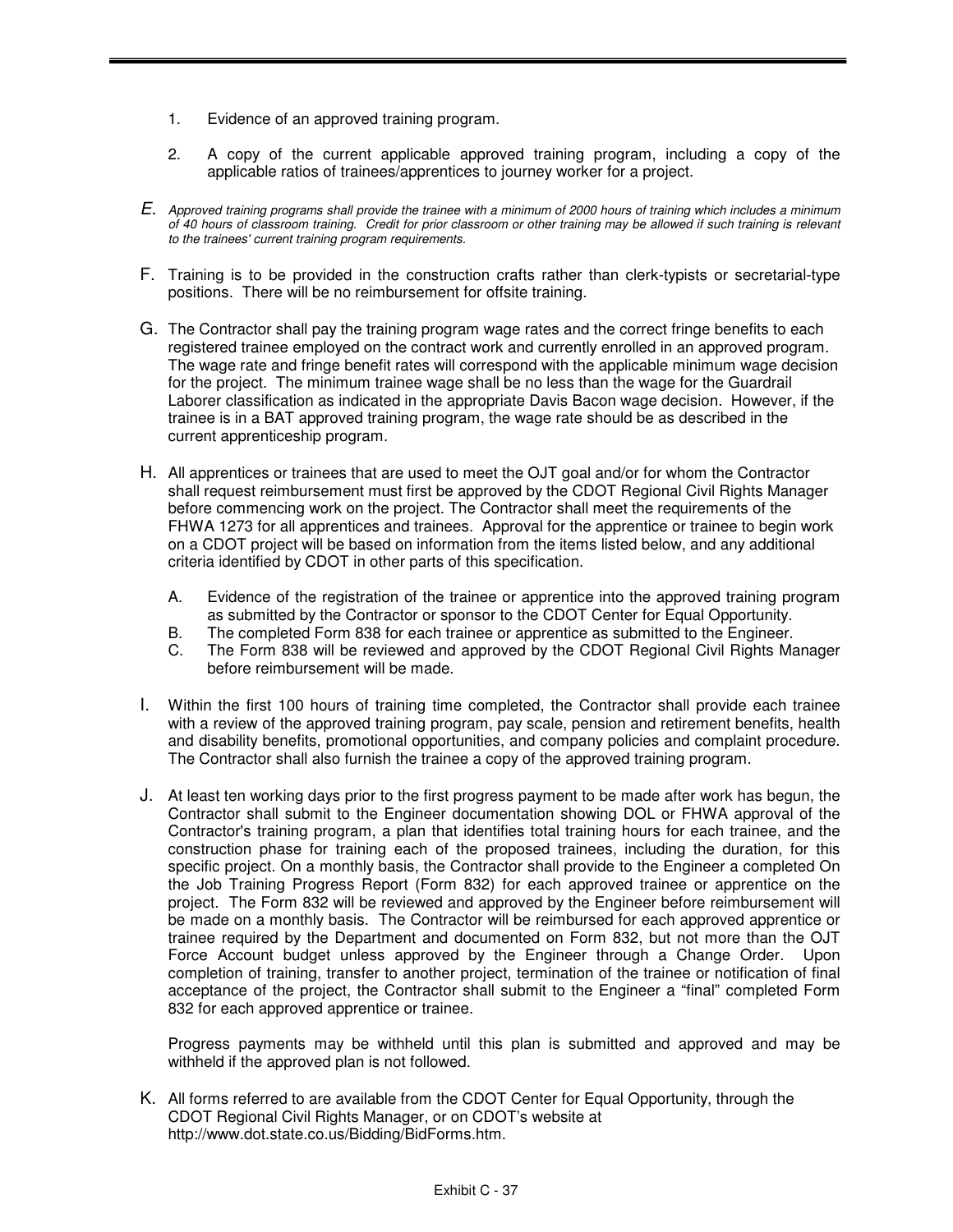- L. The Engineer will provide reimbursement to the Contractor. Payment is based on the number of hours of on the job training the Contractor provides to the trainee under this Contract and the applicable reimbursement rate. Submission of the Form 832 will document the training hours provided during the month, and will be considered a request for payment. Where applicable, the Contractor shall note and explain discrepancies between the hours documented on Form 832 and the corresponding certified payrolls. To receive payment, the Forms 838 and 832 shall be completed in full and the Contractor shall be in compliance with all requirements of this specification and the provisions of FHWA 1273.
- M. Failure to provide the required training impedes the Department's federal mandate to bring women and minorities into the construction industry. Although precise damages to the program are difficult to calculate, they are, at a minimum, equivalent to the loss to the individuals who were the intended beneficiaries of the program. Therefore, where the Contractor fails to provide the required number of training hours and has failed to establish why the Contractor was unable to do so, the Contractor will be assessed an amount equal to the following damages to be deducted from the final progress payment:

A sum representing the number of training hours specified in the Contract, minus the number of training hours worked as certified on Form 832, multiplied by the journey worker hourly wages plus fringe benefits  $[(A hours - B hours worked) \times (C dollar per hour + D fringe benefits)] =$ Damages Assessed. The journey worker scale is that for the skilled craft identified on the contract's wage decision document.

The Engineer will provide the Contractor with a written notice at Final Acceptance of the project informing the Contractor of the noncompliance with this specification which will include a calculation of the damages to be assessed.

(b) Standard Training Program

If the Contractor is not participating in the Department's Colorado Training Program, the training shall be provided according to the following in addition to the general requirements outlined above in part (a):

- 1. The number of training hours for the trainees to be employed on the project shall be as shown in the Contract. The trainees or apprentices employed under the Contract shall be registered with the Department using Form 838.
- 2. Subcontractor trainees who are enrolled in an approved Program may be used by the Contractor to satisfy the requirements of this specification.
- 3. At least ten working days prior to the first progress payment to be made after work has begun, the Contractor shall submit to the Engineer documentation showing DOL or FHWA approval of the Contractor's training program, a plan that identifies total training hours for each trainee, and the construction phase for training each of the proposed trainees, including the duration, for this specific project.

Progress payments may be withheld until this plan is submitted and approved and may be withheld if the approved plan is not followed.

- 4. A trainee shall begin work on the project as soon as possible and shall be utilized in accordance with the applicable training program and as long as meaningful training opportunities exist. It is not required that all trainees be utilized on the project for the entire length of the Contract.
- 5. The Contractor will be reimbursed 80 cents per hour for each approved apprentice or trainee required by the Department.
- 6. In order to receive reimbursement, the Contractor shall provide on Form 832 the number of training hours specified in the OJT goal assigned to the project. Reimbursement will be made only for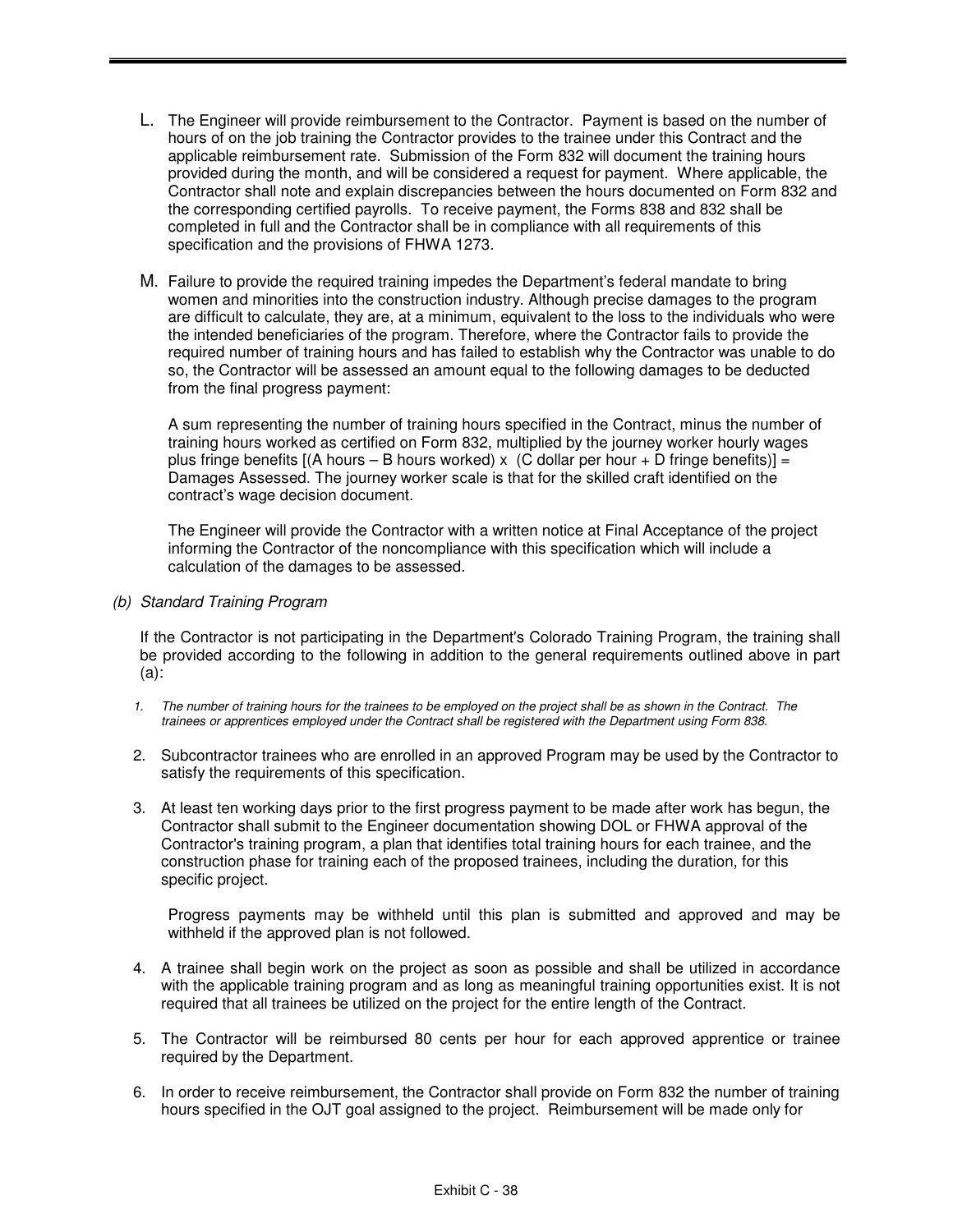hours worked by an apprentice or trainee who has been approved by the Department to meet the OJT training requirement.

- 7. The OJT goal for the project will be included in the Project Special Provisions and will be determined by the Regional Civil Rights Manager after considering:
	- A. Availability of minorities, women, and disadvantaged for training;
	- B. The potential for effective training;
	- C. Duration of the Contract;
	- D. Dollar value of the Contract;
	- E. Total normal work force that the average bidder could be expected to use;
	- Geographic location;
	- G. Type of work; and
	- H. The need for additional journey workers in the area;
- 8. The guidelines for contract dollar value, minimum total training hours, and maximum reimbursement are as follows:

| Category | <b>Contract dollar value</b>                               | <b>Minimum total training</b><br>hours to be provided<br>on the project | <b>Maximum</b><br>reimbursement<br>allowed |
|----------|------------------------------------------------------------|-------------------------------------------------------------------------|--------------------------------------------|
| A        | Up to 1 million                                            | 0                                                                       | 0                                          |
| B        | $>1 - 2$ million                                           | 320                                                                     | \$600                                      |
| C        | $>2 - 4$ million                                           | 640                                                                     | \$800                                      |
| D        | $>4 - 6$ million                                           | 1280                                                                    | \$1400                                     |
| F        | $>6 - 8$ million                                           | 1600                                                                    | \$1700                                     |
| F        | $>8 - 12$ million                                          | 1920                                                                    | \$2000                                     |
| G        | $>12 - 16$ million                                         | 2240                                                                    | \$2,400                                    |
| H        | $>16 - 20$ million                                         | 2560                                                                    | \$2,600                                    |
|          | For each increment of<br>\$5 million, over \$20<br>million | 1280                                                                    | \$1400                                     |

- 9. The Contractor shall have fulfilled its responsibilities under this specification if the CDOT Regional Civil Rights Manager has determined that it has provided acceptable number of training hours specified in the Contract in accordance with this specification.
- (c) Colorado Training Program.

If the Contractor has a current approved Colorado Training Program plan, the training shall be provided according to the following in addition to the general requirements outlined in part (a) above when applicable.

- 1. The Contractor shall comply with the requirements of the Department's procedures as defined in this specification.
- 2. If the Contractor has an approved Colorado Training Program, then it shall be exempted from the contract OJT goal, but not from the requirement to provide training in accordance with the Contractor's approved training plan. Contractors shall have an approved Colorado Training Program Plan for the calendar year to be able to use this option. Contractors who do not have an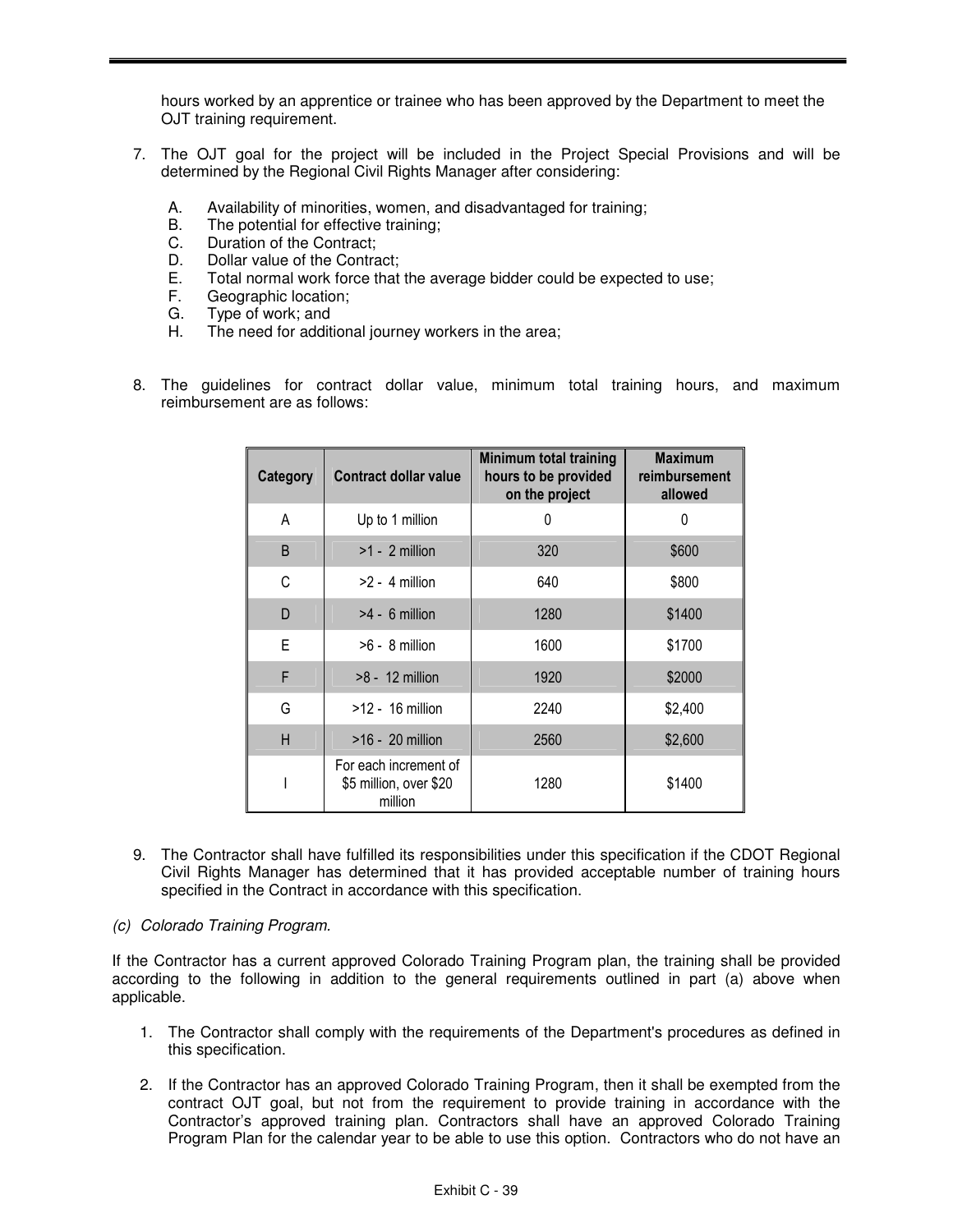approved Colorado Training Program Plan shall comply with the requirements of part (b) of this specification.

- 3. Each trainee enrolled in the Colorado Training Program will receive a minimum of 1200 hours per year of on the job training. Up to 200 hours of offsite classroom training can be included in the 1200 hours minimum. The trainee's hours per year may be on CDOT or non-CDOT projects.
- 4. At least ten working days prior to the first progress payment to be made after work has begun, the Contractor shall submit to the Engineer documentation showing DOL or CDOT approval of the Contractor's training program and proof of good standing in the Colorado Training Program.
- 5. The Contractor will be reimbursed \$4.80 per hour for each approved apprentice or trainee required by the Department and documented on Form 832, but not more than the OJT Force Account budget unless approved by the Engineer by Change Order. Of the \$4.80 per hour reimbursed to the Contractor, any amount over \$0.80 per hour shall be forwarded by the Contractor to the trade or labor organization(s) or other CDOT-approved sponsor through which the Contractor obtains its trainees or apprentices (sponsor) and shall be spent for training and recruitment. The Department will not reimburse for classroom training or training provided on non-CDOT projects.

The Contractor shall make every effort to enroll minority and female trainees and apprentices from within the Contractor's workforce and from the community by recruiting through public and private sources likely to yield minority and women trainees to the extent which these recruits are available in the geographic area.

- 6. The Contractor will be considered in compliance with the requirements of the Colorado Training Program when the Contractor demonstrates to the Department that it has met the requirements described in this specification and the Contractor's approved Colorado Training Program Training Plan.
- 7. Contractors who are in compliance with the Colorado Training Program will receive hours credit for their trainees whether they work on a CDOT or a non-CDOT project. Contractors will be reimbursed by CDOT only for hours worked on CDOT projects.
- 8. The Contractor shall comply with the affirmative action requirements in their approved Colorado Training Program Plan.
- 9. The minimum required number of trainees to be employed by the Contractor shall be as shown in the Contractor's approved Colorado Training Program Plan.

To be entitled to participate in the Colorado Training Program, the Contractor agrees to a minimum trainee commitment based on the Contractor's average annual dollar amount of contracts with CDOT over the last three calendar years. One trainee is required for every four million dollars of contract work with the Department. Please refer to the following table for the number of trainees required.

| <b>Three Year Average</b>   | <b>Number of Trainees</b> |
|-----------------------------|---------------------------|
| $$0.00 - $3,999,999$        |                           |
| \$4,000,000 - \$7,999,999   |                           |
| \$8,000,000 - \$11,999,999  | 2                         |
| \$12,000,000 - \$15,999,999 | 3                         |
| \$16,000,000 - \$19,999,999 |                           |
| \$20,000,000 - \$23,999,999 | 5                         |
| \$24,000,000 - \$27,999,999 | 6                         |
| \$28,000,000 - \$31,999,999 |                           |
| \$32,000,000 - \$35,999,999 | 8                         |
| \$36,000,000 - \$39,999,999 | 9                         |
| \$40,000,000 - \$43,999,999 | 10                        |
| Etc.                        |                           |